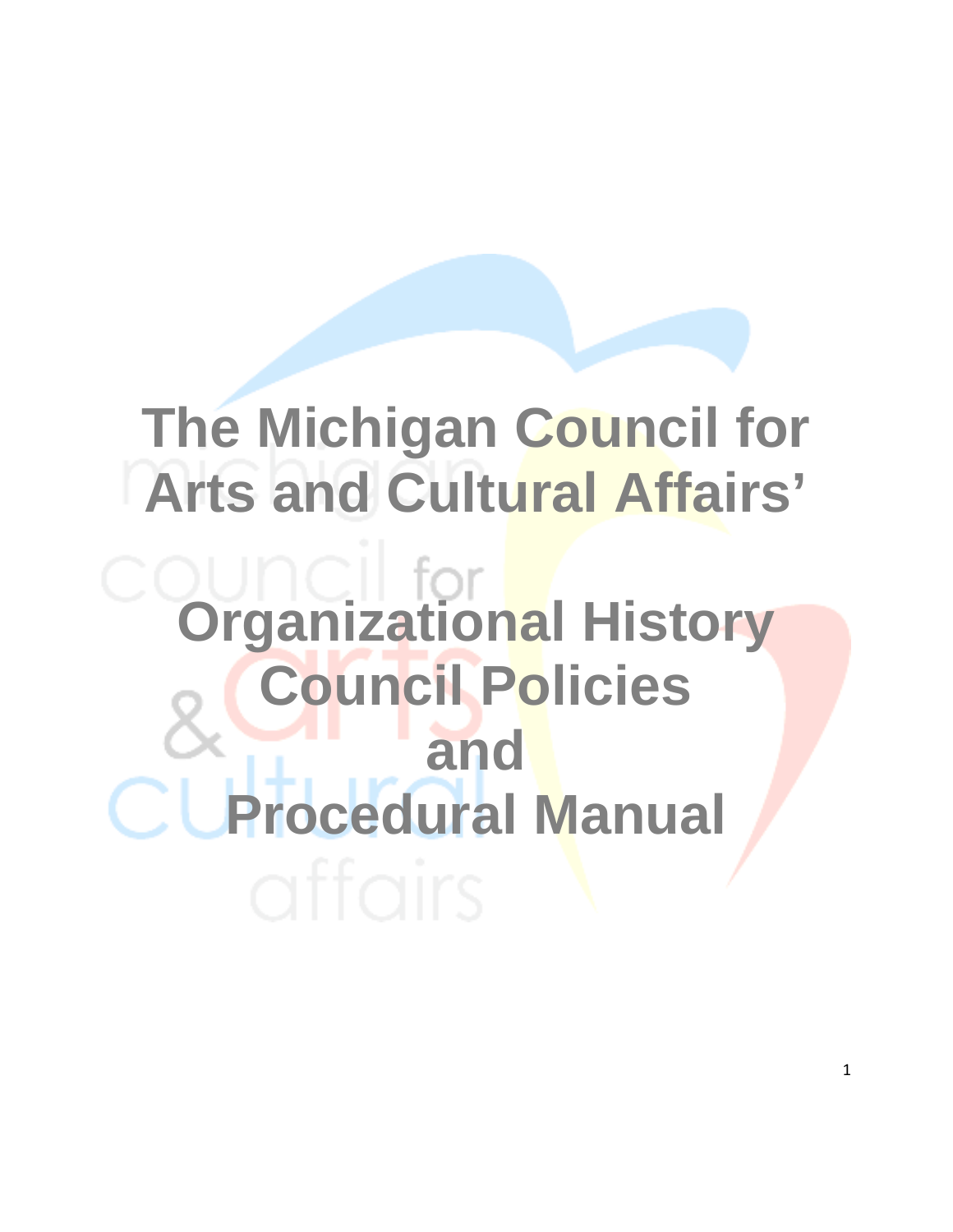#### **MICHIGAN COUNCIL FOR ARTS AND CULTURAL AFFAIRS <b>HISTORY HISTORY**

With the passing of Act 48 of 1966 (AN ACT to establish a state council for the arts; and to define the council's powers and duties) the state of Michigan joined a growing movement across the nation which led eventually to the creation of state arts agencies. The Michigan Council for the Arts was among the first of the newly created agencies that would work with the National Endowment for the Arts to become the nation's stewards for the health of the arts and cultural organizations. Today, every state and each territory of the United States has a State Arts Agency, 56 in all. The State Arts Agencies are represented in Washington by the National Assembly of State Arts Agencies.

In 1991, after then Governor John Engler dissolved the Michigan Council for the Arts, the Michigan Council for Arts and Cultural Affairs was created by Executive Order No 1991-18 in the Department of Commerce. That Executive Order charged that:

The Michigan Council for Arts and Cultural Affairs shall perform the following functions;

- Advise the Governor (and the Director of the Department of Commerce) on matters relating to arts and cultural affairs.
- Disburse, fund and make grants to public and **private arts and cultural entities.**
- Accept gifts, grants, loans, appropriations or other aid from the federal, state or local government, from a subdivision, agency or instrumentality of the federal, state or local government, or from a person, corporation, partnership, association, firm or other organization and to agree and comply with conditions attached to such gifts, grants, loans, appropriations or other aid.
- Make and execute contracts and other instruments with any federal, state or local government, with any subdivision, agency or instrumentality of the federal, state or local government, or with any person, corporation, partnership, association, firm or other organization necessary or convenient to the proper exercise of its function.
- Develop and implement a long range plan to accomplish its objectives.

Creation of the Council was accomplished through the joint efforts of many Michigan citizens and was initially proposed during the 1991 Michigan Arts Summit – a meeting of public officials, arts patrons, artists, business and industry leaders and arts supporters convened to resolve divergent philosophies regarding funding of the arts and culture in Michigan. Summit participants reached agreement on the comprehensive role and importance of arts and culture in the daily lives of Michigan citizens and affirmed the need for creation of a strong independent entity in state government to encourage the arts and to carry out important government functions regarding the arts. In addition, the Michigan Arts Summit participants determined that the Michigan Council for Arts and Cultural Affairs should accomplish the following: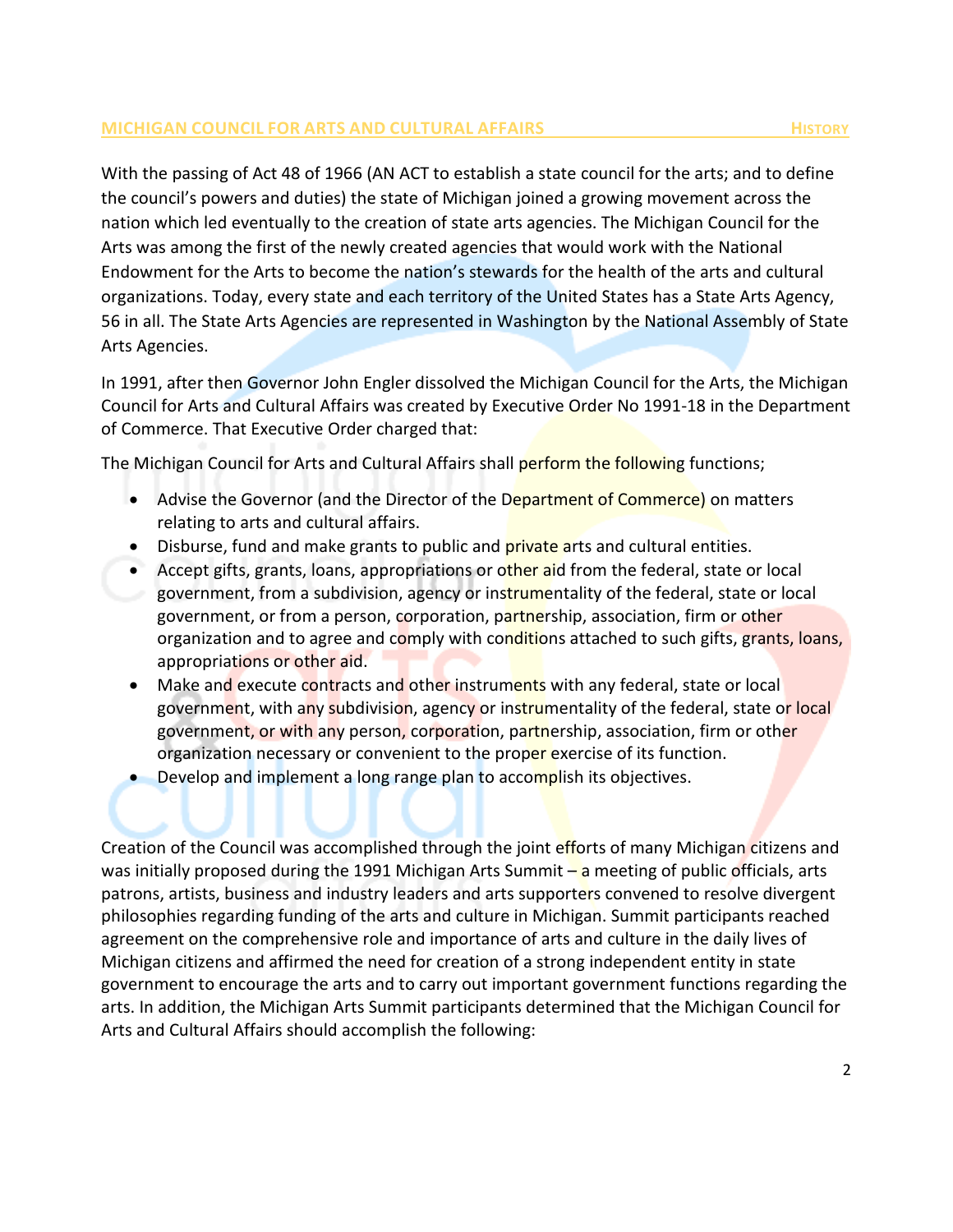- Stimulate and encourage the performing and creative arts throughout the state;
- Provide leadership and advice to the Governor and Legislature
- Expand the availability of the arts to the public;
- Encourage the arts as an integral part of the state's education system;
- Strengthen local arts organizations; and
- Study and recommend alternative methods of financing the arts and cultural activities in the state.

In 2001 then Governor Engler created the Department of History, Arts, and Libraries and included the Council as one of the new department's five agencies.

As an agency, the Council changed again in July of 2009 when then Governor Jennifer Granholm issued Executive Order No. 2009-36 Abolishing the Department of History, Arts and Libraries placing the Council within the Michigan Strategic Fund. On October 28, 2009 with the signing of the FY 2010 budget bill all Council programs were eliminated and the Council was given the direction to create new programs that reflected the significant decrease in staff and funding.

In order to quickly develop those new programs, the Council surveyed Michigan's arts and cultural field to discover the three top needs. That survey led to the creating of the Program for Operational and Projects Support, the Services to the Field Program and the Bus Grants program. The Council retained the Regional Regranting Program and the New Leaders Arts Council of Michigan, Retention and Engagement program.

Those programs continued until FY 2013 when Council received a significant increase in monies available to grant, increasing grant awards in existing programs, while creating the Capital Improvement and the Professional Development and Organizational Services programs. Which brings us to today.

It should be noted here that the Council is also a recipient of grant funds awarded to it by the National Endowment for the Arts (NEA). Each year the legislature adds a specific line in the budget bill to account for those monies.

TUIC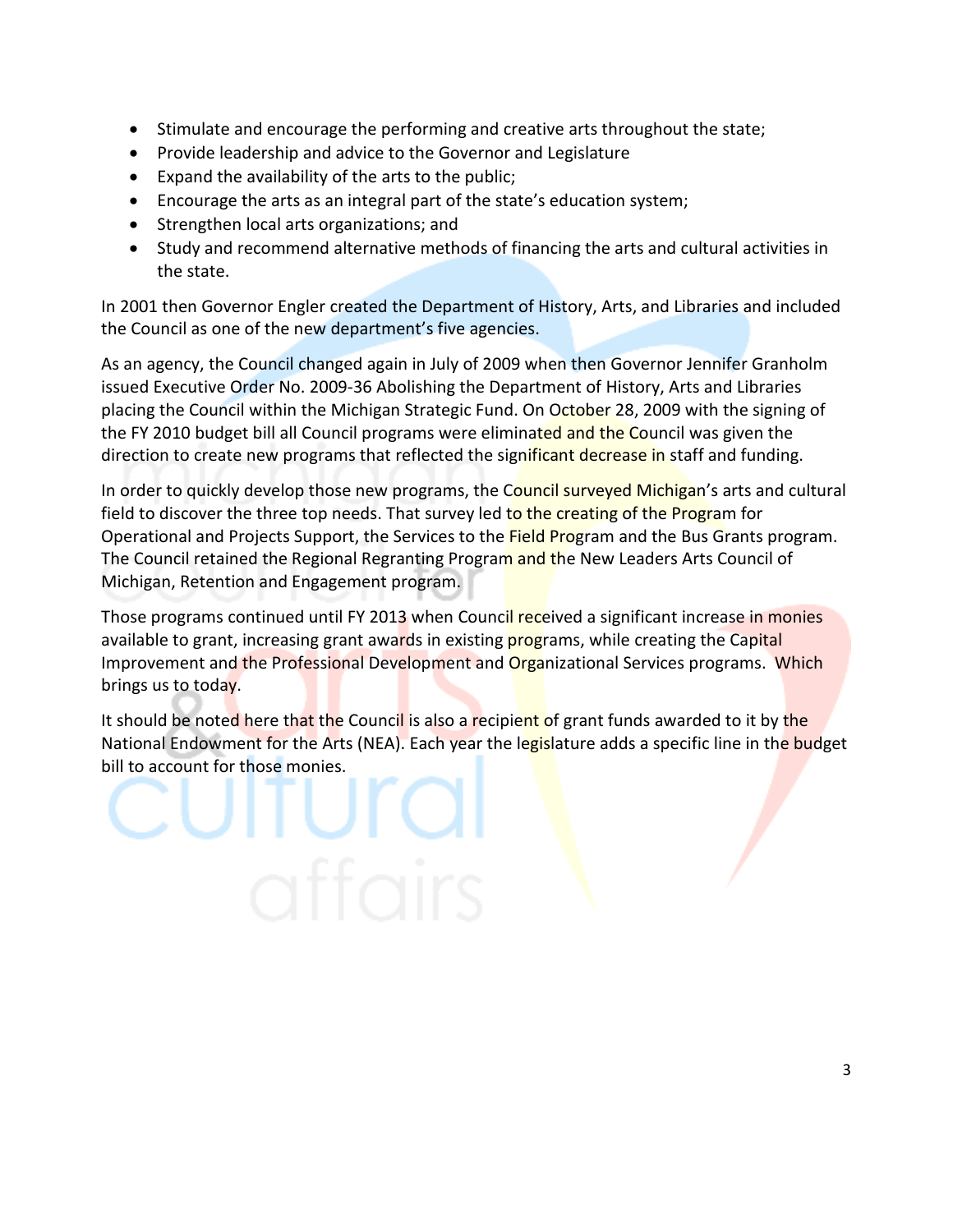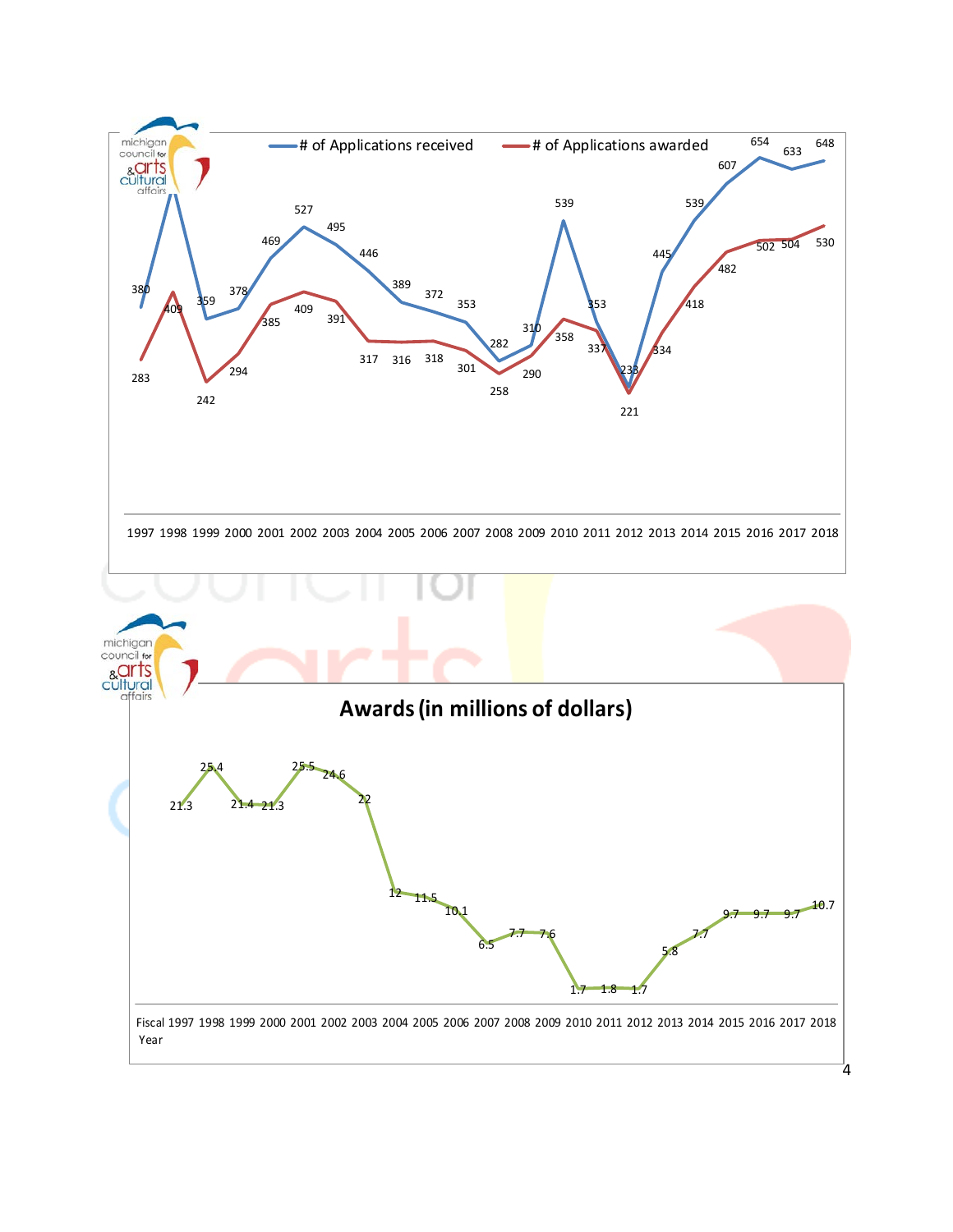# **MICHIGAN COUNCIL FOR ARTS AND CULTURAL AFFAIRS RESIDENT ROLES & FUNCTIONS**

The Michigan Council for Arts and Cultural Affairs consists of a non-partisan Council of 15 members appointed by the Governor and seven full-time staff. The role of Council is most easily defined as the state agency that administers arts and cultural grants appropriations, promotes and strengthens the creativity capacity of our communities, organizations and individuals to provide all Michiganders with diverse opportunities to engage in arts, culture and creativity.

# Council Member Job Description

As a gubernatorial appointee to the Michigan Council for Arts and Cultural Affairs, appropriate involvement is both critical and expected. While day to day operations are led by the Director, Council members serve to advise the governor on arts and cultural policy, provide mission-based leadership to the Council and to the arts and cultural field in Michigan as well as ensure fair and equitable distribution of legislatively appropriated grant monies.

As a Council member your duties include:

1) Believe in and support the vision, mission values and goals of the Michigan Council for Arts and Cultural Affairs. Be an advocate on behalf of Michigan Council for Arts and Cultural Affairs within the state, regionally, nationally and internationally, with policy makers and within your professional sphere. Ways that Council members can exhibit this commitment include:

> Speaking publicly about the Council Attend subcommittee hearings when our budget is being determined Attend Council sponsored events and inform the organization that you will be attending as a Council member

- 2) Prepare for and attend all Council meetings.
- 4) Attend at least one grant panel review meeting. Attendance can be via the internet
- 5) Keep policy-makers, legislators, key stakeholders and the governor's office informed of Council activities
- 6) Be aware of and participate with regional (Arts Midwest) and national (the National Assembly of State Arts Agencies) organizations.
- 7) Develop and sustain a positive relationship with Council staff.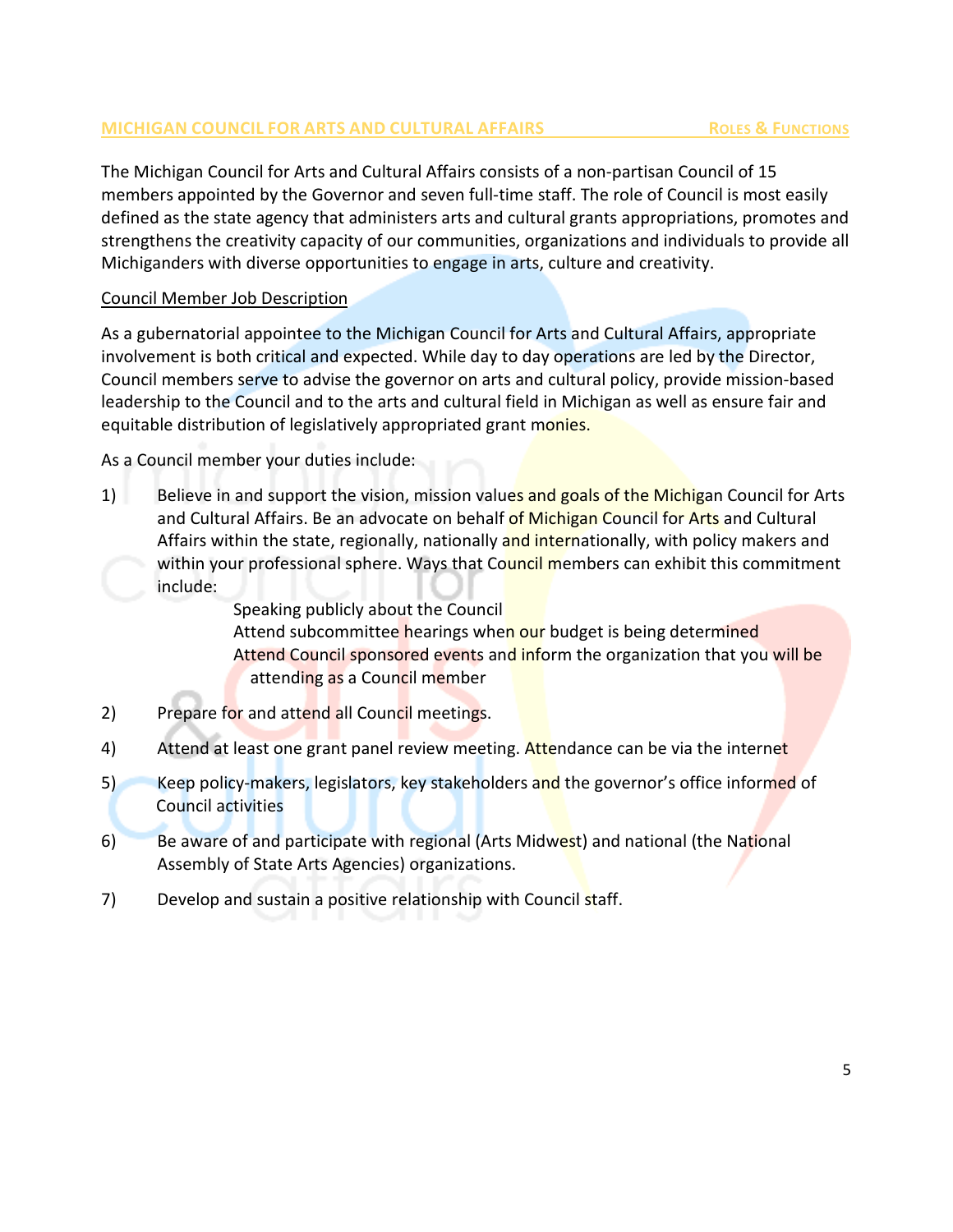The Michigan Council for Arts and Cultural Affairs coordinates grants to arts and culture organizations, cities and municipalities, and other nonprofit organizations to encourage, develop and facilitate an enriched environment of artistic, creative and cultural activity in Michigan.

#### Operational Support Grants

The focus of the Operational Support Category is to provide specific operational support to arts and cultural organizations only. Municipalities, schools and non-arts nonprofit organizations are encouraged to apply in the Projects Support category. The Council defines arts and cultural organizations as those organizations whose primary mission is to provide an experience, including a learning experience, that is based in a specific arts or cultural discipline. These organization types are: Arts Education Organizations, Arts Services Organizations, Collecting or Material Organizations, Public Broadcasting Organizations, Literary Arts Organizations, Performing Arts Organizations and Visual Arts/Film/Video Organizations.

#### Project Support Grants

The focus of the Projects Support Category is to provide quality arts and cultural, as well as educational, projects to citizens across the state. This category funds specific arts projects conducted by non-profit organizations, municipalities, colleges/universities and other organizations that utilize the talents and creativity of **professional artists or arts educators in all** arts disciplines to advance the creative, cultural and economic environment of the state. Funding may only be used for artist fees directly related to the project, salaries or wages directly related to the project, space rental, marketing or promotional expenses directly related to the project, project supplies and materials including performance or other production costs, project-related curriculum materials.

#### Capital Improvement Grants

The Capital Improvement grant category provides funding assistance to Michigan nonprofit arts and cultural organizations and municipalities for the expansion, renovation or construction of cultural facilities; upgrade of equipment and furnishing to provide a competitive and up-to-date environment; equipment and instrument acquisitions that are integral to the implementation of events and services. The improvements resulting from these grants enable citizens of all ages and abilities to enjoy more cultural events while increasing their participation within their communities.

#### Arts in Education Grants

The Arts in Education program funds arts education projects designed to introduce or enhance student knowledge of and participation in a particular art form such as dance, theatre, music, creative writing, storytelling, visual arts (including video and graphic design), or traditional folk arts by bringing a professional teaching artist into the educational setting.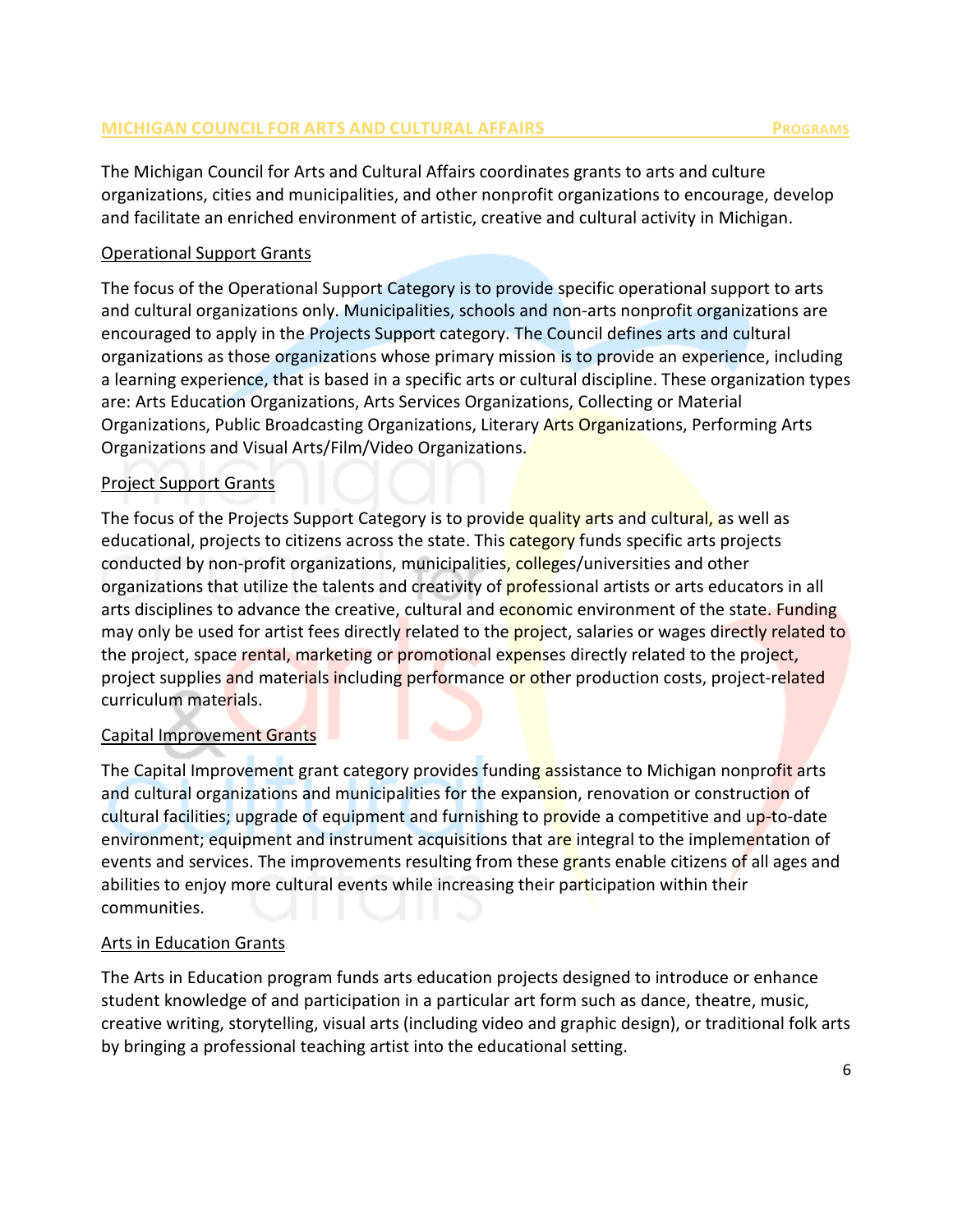# New Leaders Grant

The New Leaders grant program supports arts and cultural related projects or collaborations led by a young person ages 14-30 years old, who is associated or connected to an established youth/teen council or young professionals group.

#### Regional Regranting Program

The Council's Regional Regranting Program utilizes a network of nonprofit organizations to distribute small arts and cultural project grants called Minigrants. Each Regional Regranting agency operates within its own identified service area composed of one or more counties.

#### Minigrants

The Minigrant Arts Project grant supports locally developed, high quality arts and cultural projects. Professional Development Minigrants assist nonprofit organizations and arts professional acquire services or skills to strengthen the administrative infrastructure of the organization.

# Services to the Field Program

With an understanding that there are services we want offered to the field that we do not have the capacity to offer directly, the Council recognizes the need to partner with other organizations to accomplish our goals which provide the opportunity to experience, participate in or learn about high quality arts and cultural projects. The Services to the Field Program is integral to accomplishing that. In partnership with organizations around the state we can extend the reach of the Council as well as each partner through goal-based programs and initiatives.

# MCACA Partner Grants

MCACA partners with other statewide organizations that also provide grant funding to support arts and culture programming:

- Michigan Youth Arts Association Arts & Culture Trek Grant and Arts Equipment & Supplies Grant
- Michigan Humanities Council Arts & Humanities Touring Grants
- Arts Midwest Arts Midwest Touring Funds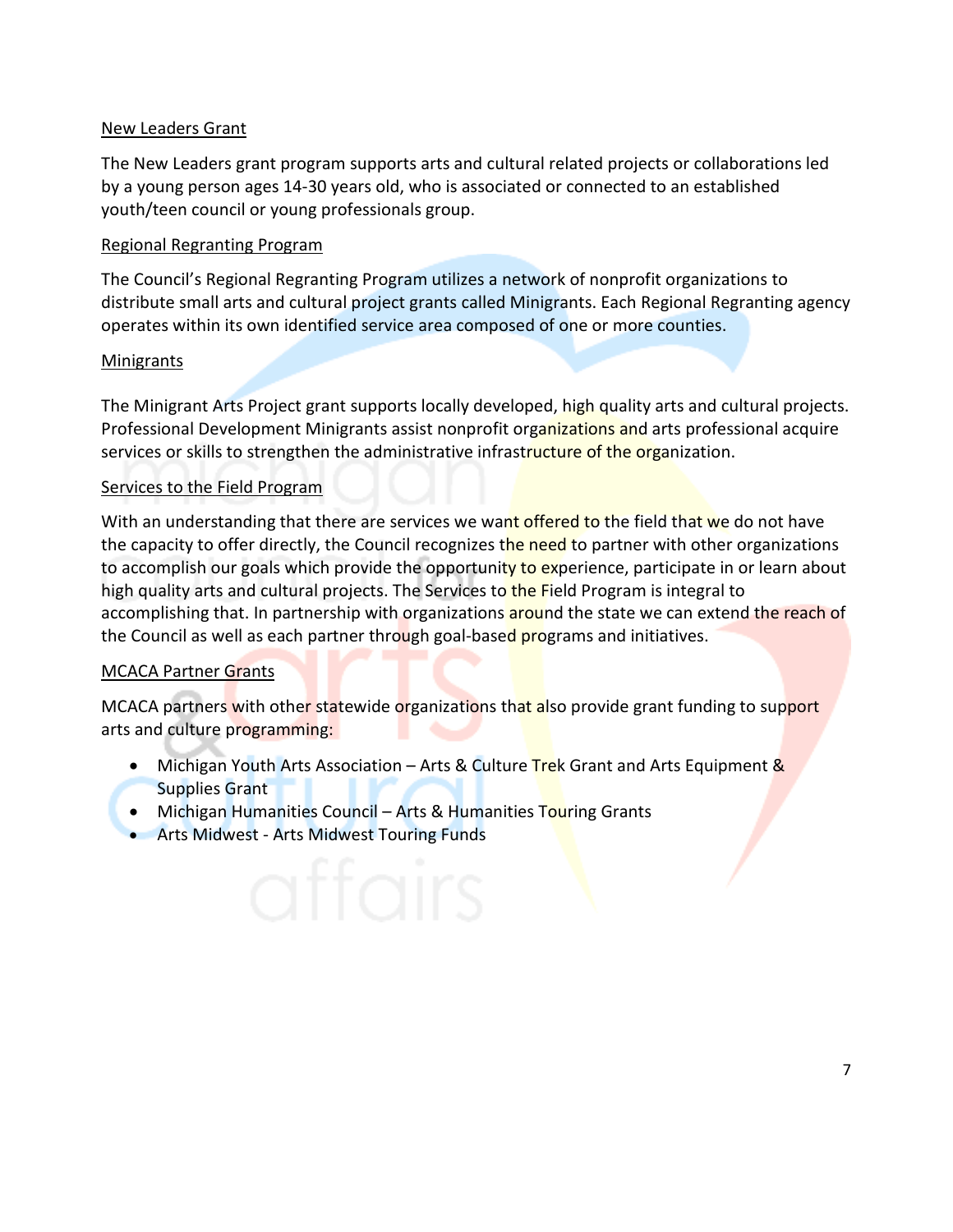The Michigan Council for Arts and Cultural Affairs believes that arts, culture and creativity are essential to leading a full and productive life.

The Council believes it is the right of every person in the State of Michigan to have equal access to the programs and services of the Council without regard to geographic boundaries, occupation, ability, recreation, religion, ethnicity, belief, sexual orientation.

The Council recognizes the need for public support of the arts and understands the responsibility that accompanies the allocation of public funds. In recognition of that responsibility, the Council is committed to uphold and maintain the highest standards and to encourage the best in all fields.

The Council is conscious of the cultural pluralism of our ever-changing society. The Council realizes that freedom of expression is at the core of our social, cultural and political heritage, and rejects attempts to control or censor the arts and supports freedom of thought, imagination and inquiry.

Approved by Council action April 5, 2019 Omari Rush, Chair Michigan Council for Arts and Cultural Affairs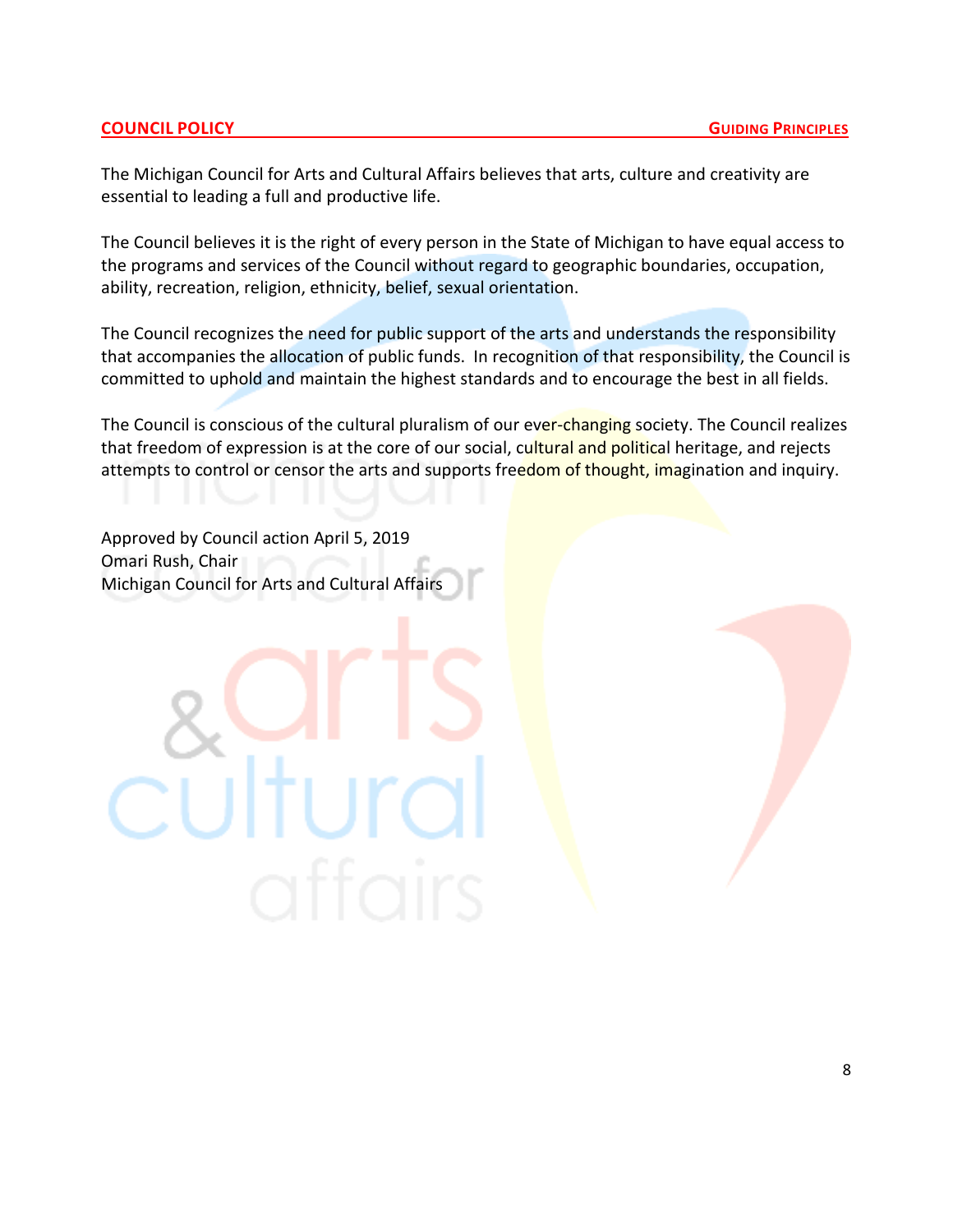A grant recipient organization, whose primary purpose is the arts or culture, may retain surplus revenue which remains unencumbered at the conclusion of a project. An organization, whose primary purpose is not arts or culture, is required to refund to the Council (State of Michigan) the amount of surplus revenue or the amount of the grant, whichever is less, within thirty days of the conclusion of the project.

Approved by Council action April 5, 2019 Omari Rush, Chair Michigan Council for Arts and Cultural Affairs

council for

cultura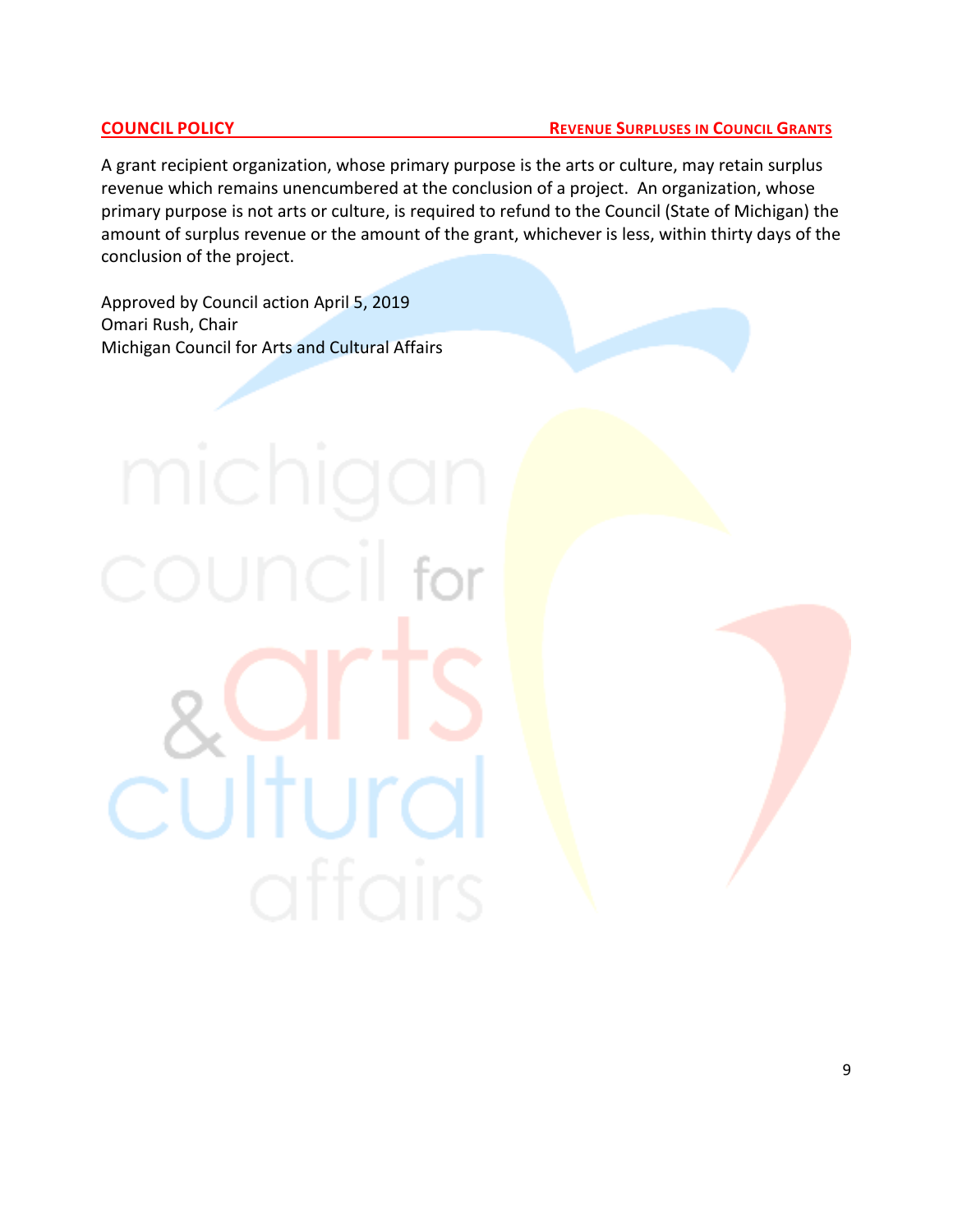The operations of the Michigan Council for Arts and Cultural Affairs involves Council members appointed by the Governor and numerous volunteers and individuals who assist the Council as advisors, grant application reviewers and consultants, and staff who are subject to the provisions of the State Civil Service System and State Law. The Council depends on these individuals and expects that they are knowledgeable, interested, and able to perform their roles, duties and assignments free from conflicts of interest.

Council members shall annually disclose their personal affiliations (e.g., employment, membership, financial relationship, etc.) with any group, organization or institution currently receiving Council grant support or potentially eligible to seek and receive such support. Council members shall not participate in the specific review and/or discussion of applications and funding requests that may result in the granting of funds to organizations with which they may be directly affiliated. Council members shall recuse themselves from all voting concerning any organization with which they are affiliated.

Council advisors, grant application reviewers, and consultants shall voluntarily disclose potential conflicts of interests. They shall not participate in the *delivery* of contracted services or the specific review and/or discussion of applications and funding requests which may result in the granting of funds to organizations with which they may be directly affiliated. Council advisors, grant application reviewers and consultants shall absent themselves from such reviews and discussions, by physically leaving a meeting room or discontinuing electronic communication, to avoid real and perceived conflicts of interest.

Council staff shall not personally apply for or benefit directly or indirectly from grants or services of the Michigan Council for Arts and Cultural Affairs. Council staff shall comply with all departmental, state and federal rules, policies and procedures regarding ethics, conflicts of interest and disclosure.

Approved by Council action April 5, 2019 Omari Rush, Chair Michigan Council for Arts and Cultural Affairs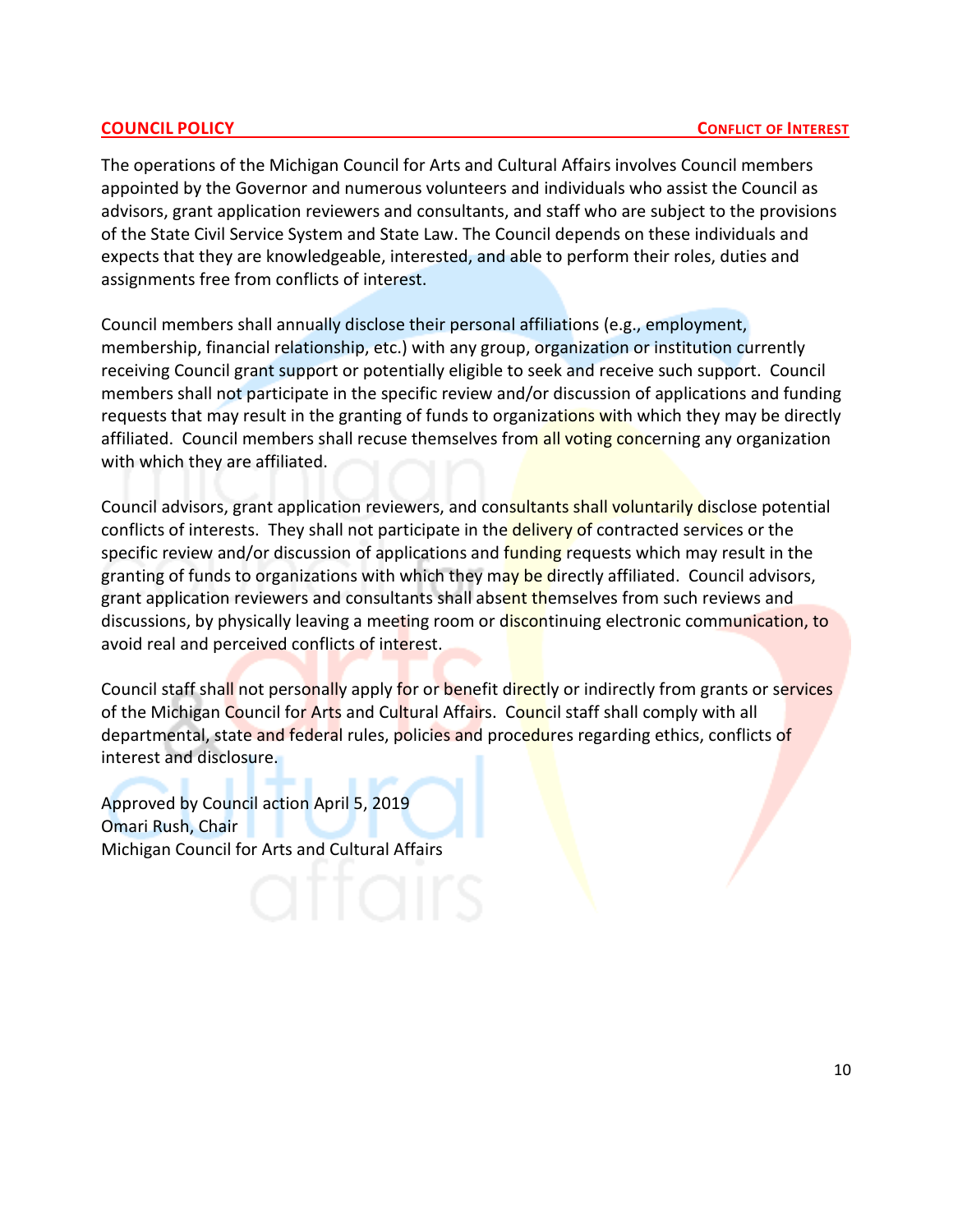At the discretion of the Council Chairman, routine matters, including summaries of grant awards, eligibility determinations, and detailed program plans and reports, shall be provided to the Council well in advance of meetings for omnibus action in the form of a consent agenda.

Approved by Council action April 5, 2019 Omari Rush, Chair Michigan Council for Arts and Cultural Affairs

# council for cultural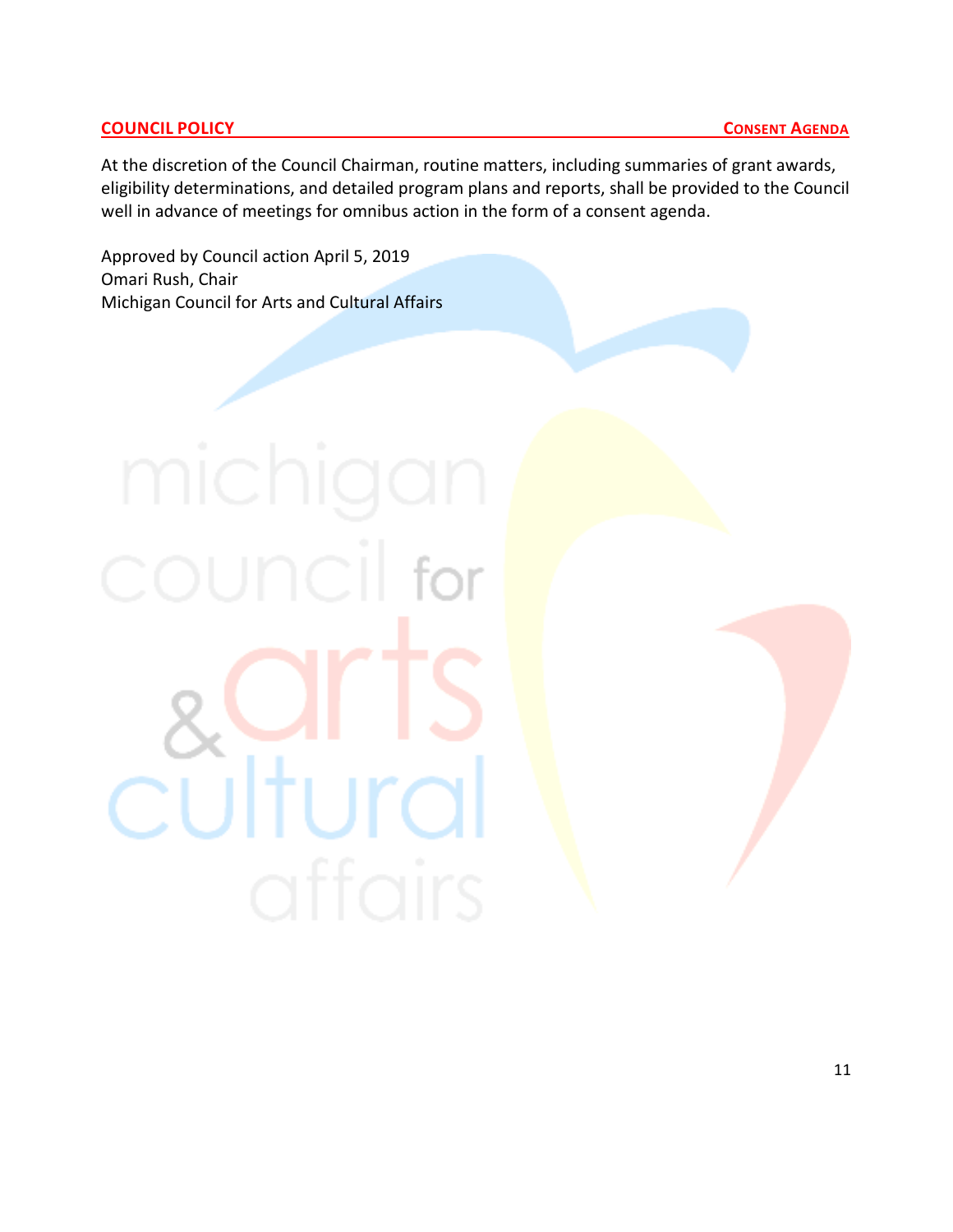#### **COUNCIL POLICY COUNCIL POLICY**

Activities funded by the Michigan Council for Arts and Cultural Affairs often produces books, brochures, manuals, articles, films, recordings, and works of art. Except as otherwise provided in the terms and conditions of a contract/grant agreement between the Council and a grant recipient, vendor or contractor, the copyright for any material, including intellectual properties, created as a result of the contract shall reside with the author. However, the Council shall reserve the right to use the copyrighted material or work for public purposes, at its discretion, without obligation for payment of royalties or other compensation to the owner of the copyright.

Approved by Council action April 5, 2019 Omari Rush, Chair Michigan Council for Arts and Cultural Affairs

# culture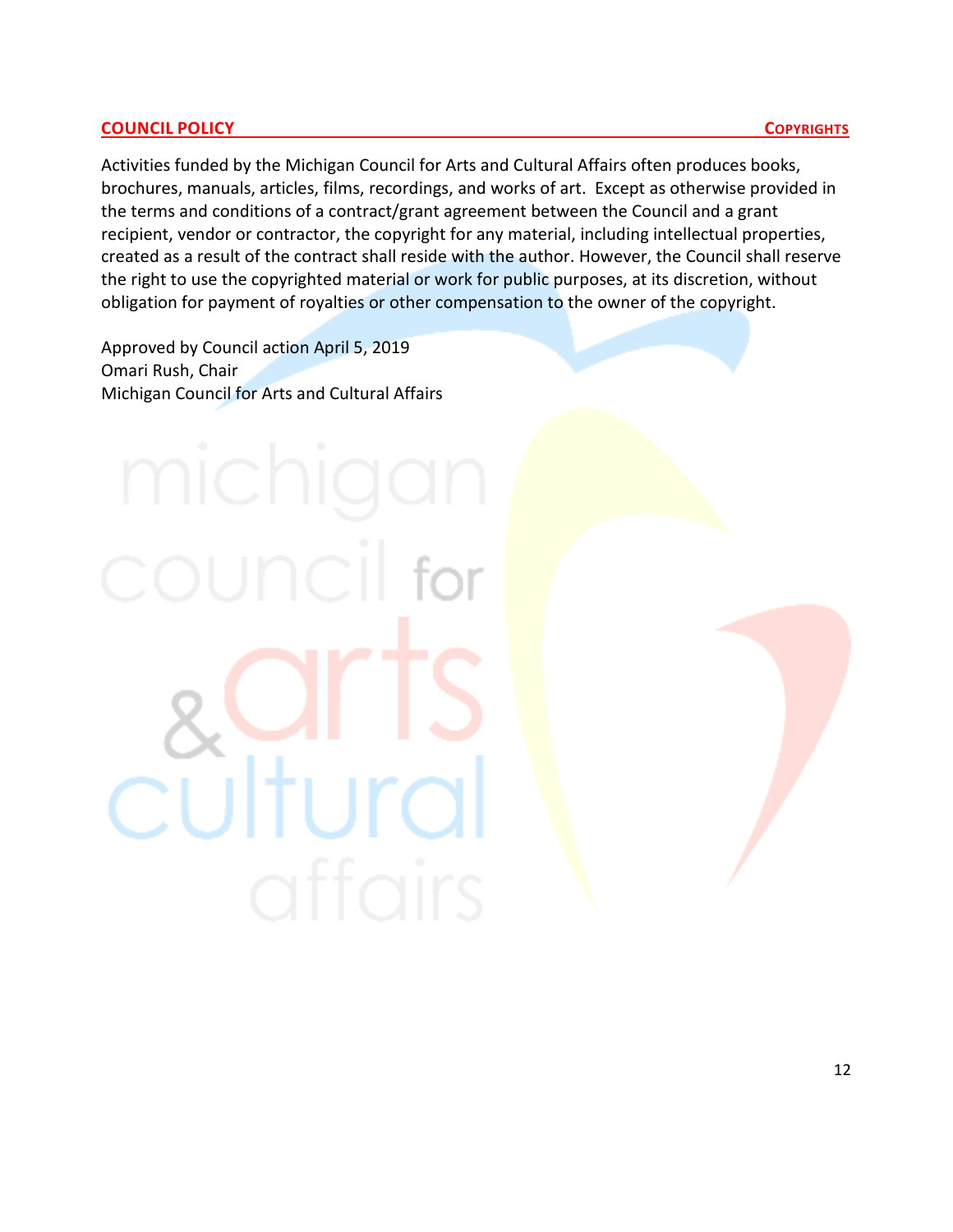Unless otherwise provided in the terms and conditions of a contract between the Michigan Council for Arts and Cultural Affairs and a grant recipient or contractor, the Council shall accept the cost principles adopted by the grant recipient or contractor in compliance with federal grantors, or, in the absence of specified federal procedures, generally follow those principles established in the federal OMB Circular A-122, "Cost Principles for Nonprofit Organizations". ( see: [http://www.whitehouse.gov/omb/circulars\\_a122\\_2004\)](http://www.whitehouse.gov/omb/circulars_a122_2004)

Approved by Council action April 5, 2019 Omari Rush, Chair Michigan Council for Arts and Cultural Affairs

council for

culture

# 13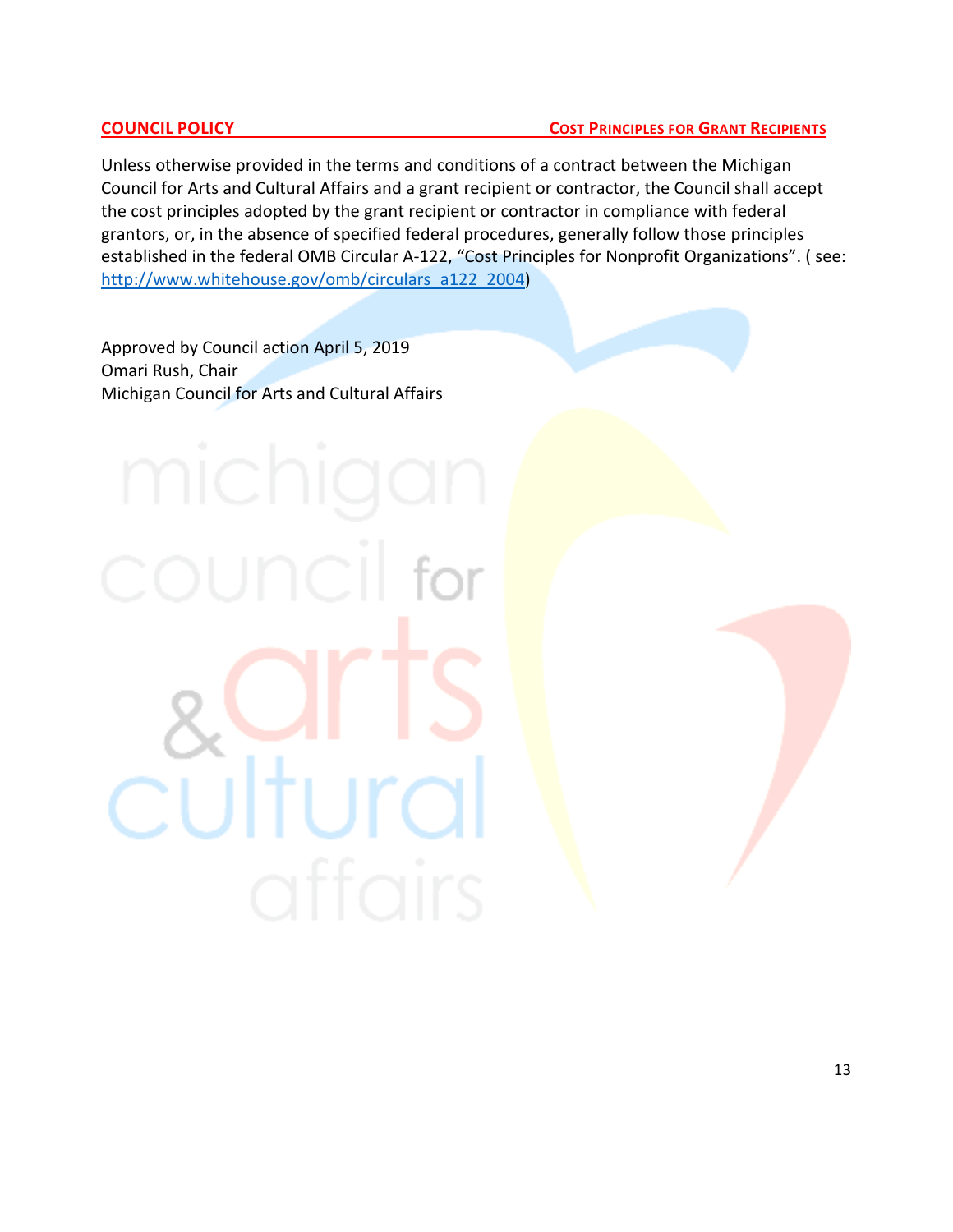#### **COUNCIL POLICY EXECUTIVE ACTION**

Authority for making decisions on grant requests, up to \$4,000, is delegated to the Council Director. The Director shall report all such actions at scheduled Executive Committee Meetings and full Council Meetings following the date of the decision.

Approved by Council action April 5, 2019 Omari Rush, Chair Michigan Council for Arts and Cultural Affairs

# council for cultural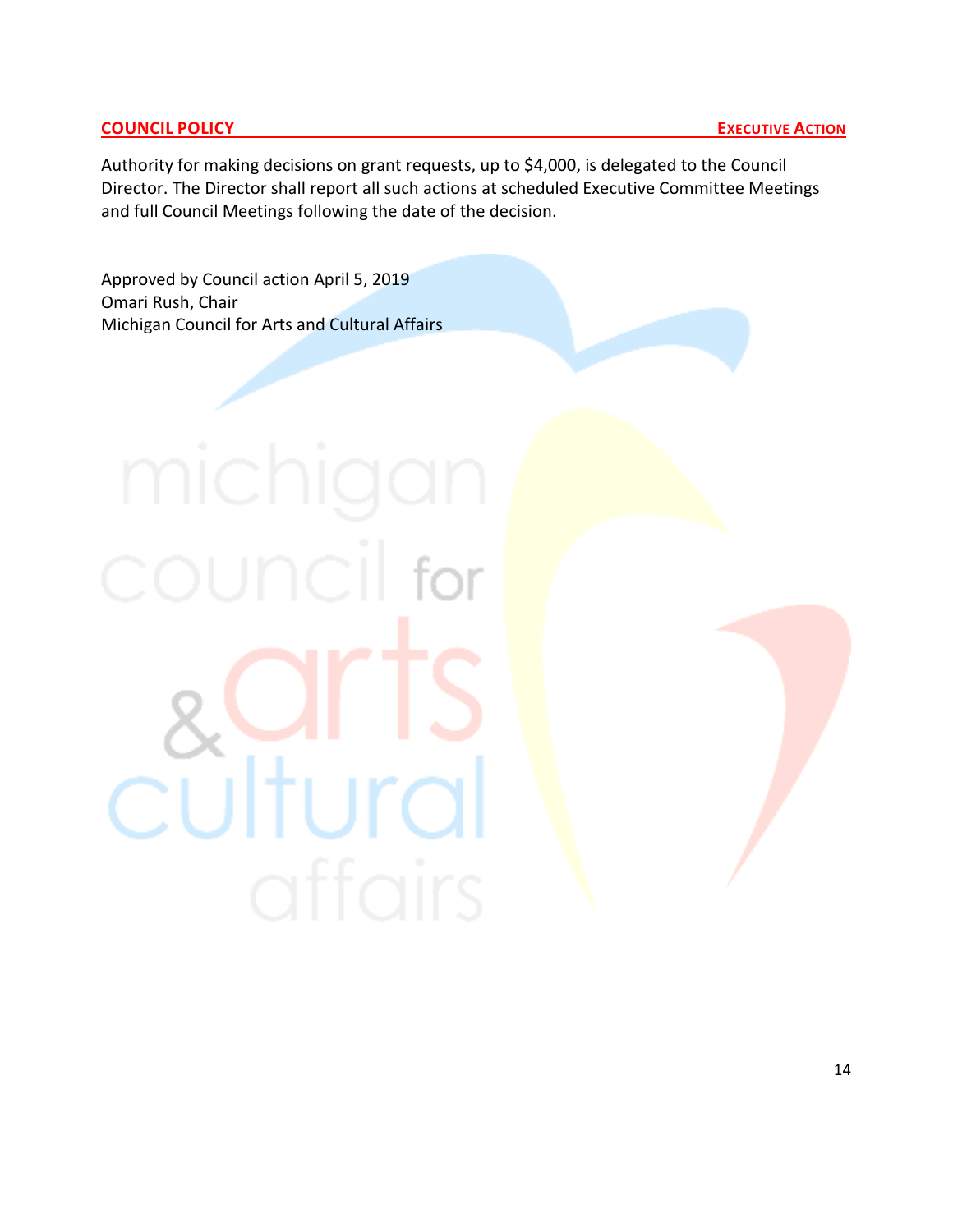An organization or individual whose application for a grant in excess of \$5,000 has been considered by the Council and not approved for funding shall be entitled to pursue a process of appeal based upon technical aspects of the application review and determination process including administrative error, conflict of interest, or presentation of misinformation. The subjective opinions of application reviewers, panels or the Council are not subject to appeal. Issues of eligibility, guidelines, policy or funding amounts are not part of the Funding Determination Appeal Process.

Approved by Council action April 5, 2019 Omari Rush, Chair Michigan Council for Arts and Cultural Affairs

culture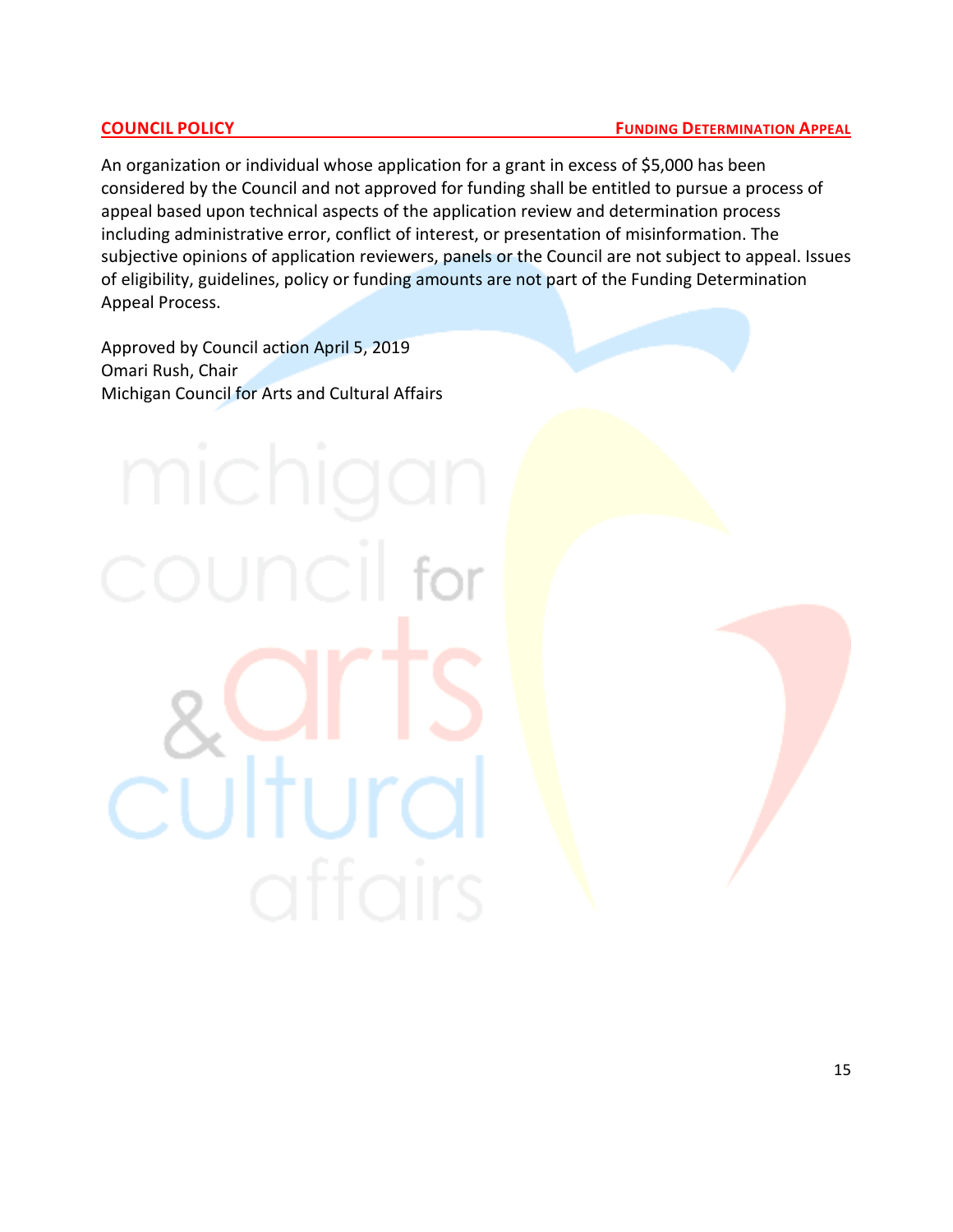Applications for funding of arts and cultural projects and activities sponsored or provided by universities and colleges must: 1) demonstrate benefit to the community; 2) documentation of community engagement during the project or activity. Interested applicants should discuss their eligibility with staff prior to submitting an application.

The Council will not support general operating costs or projects and activities which are within the primary instructional and service responsibilities of the college or university, or limited to the college or university faculty, staff and students.

Approved by Council action April 5, 2019 Omari Rush, Chair Michigan Council for Arts and Cultural Affairs

cultur

#### 16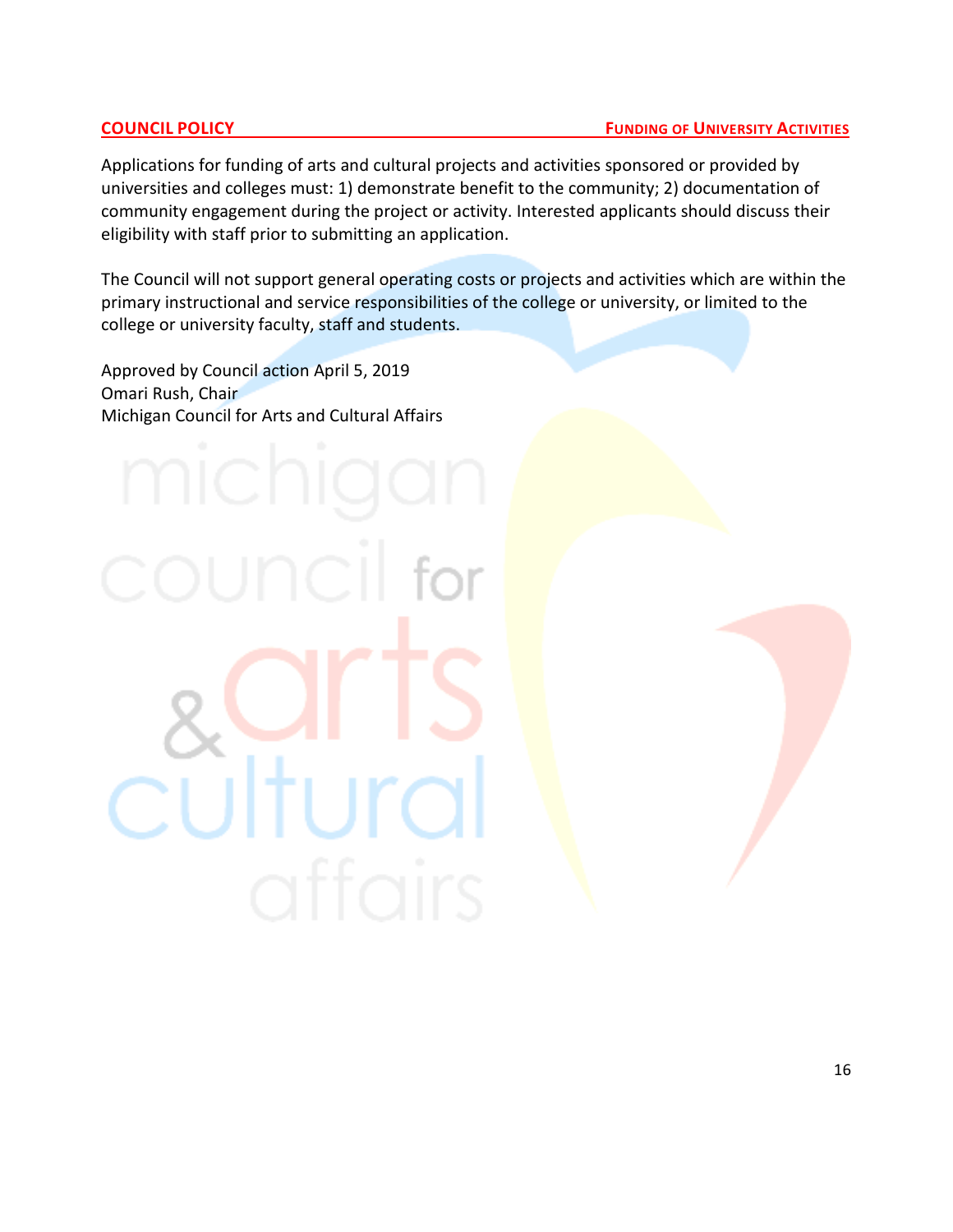#### **COUNCIL POLICY** NATIONAL STANDARDS FOR ARTS INFORMATION EXCHANGE

Through the National Standards for Arts Information Exchange (NSAIE) project, the National Assembly of State Arts Agencies (NASAA) in cooperation with the National Endowment for the Arts (NEA), developed standards for national compatibility in the organization, labeling and exchange of data utilized by federal, state and regional arts agencies. These standards include terms, definitions, codes, parameters and systems.

The Michigan Council for Arts and Cultural Affairs adopted use of the National Standards for Arts Information Exchange (NSAIE) standards for all its information systems. The Council shall require grant recipient organizations, implementing or reporting activities in which data collection and management are a part, comply with the national standards.

Approved by Council action April 5, 2019 Omari Rush, Chair Michigan Council for Arts and Cultural Affairs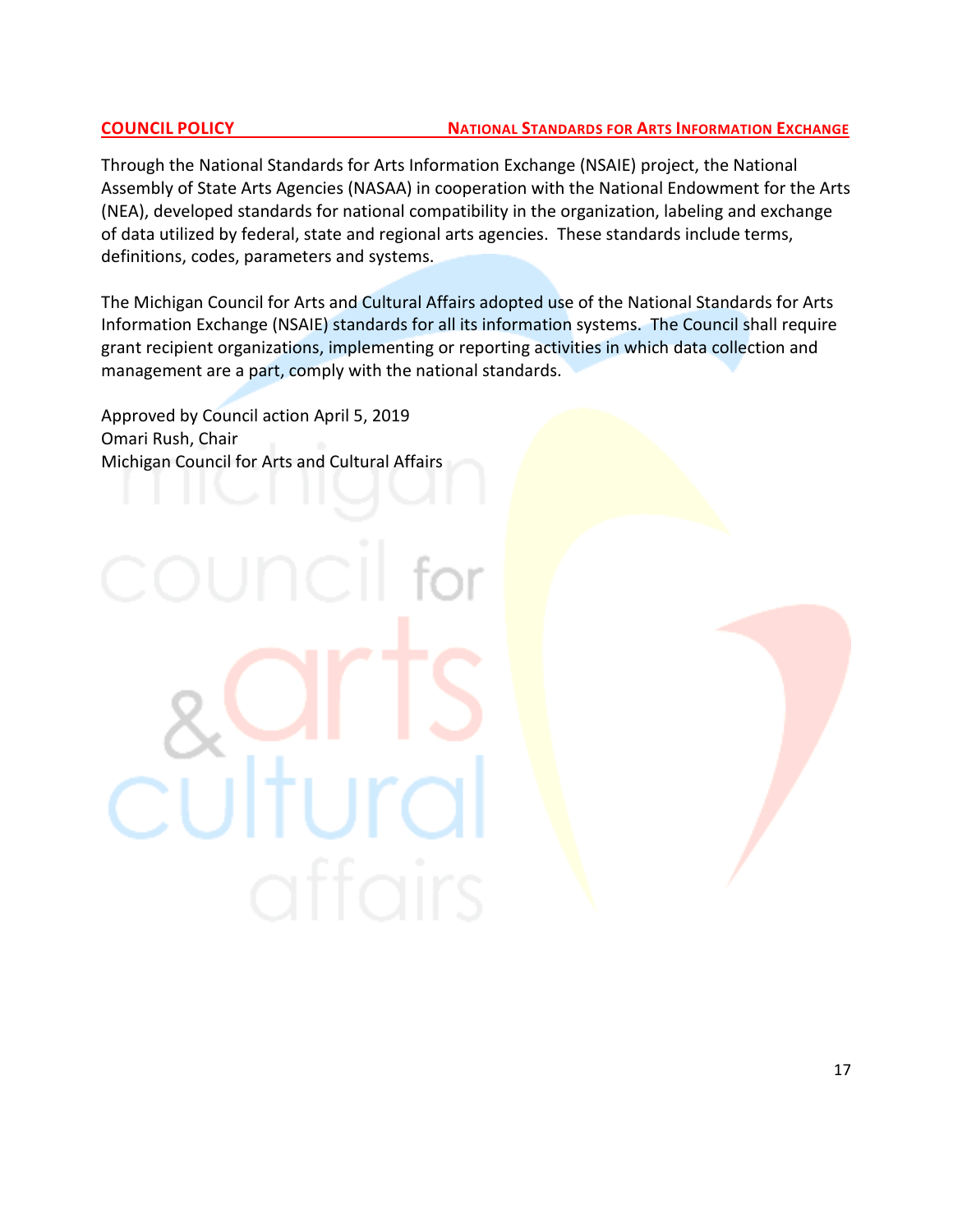#### **COUNCIL POLICY COUNCIL POLICY OUT OF STATE AND INTERNATIONAL ACTIVITIES**

The Michigan Council for Arts and Cultural Affairs has limited resources with which to support the activities and programs of organizations serving Michigan citizens, communities, artists and arts and cultural organizations. However, the Council seeks and responds to quality regional, national and international opportunities to promote Michigan artists and arts and cultural resources. The Council may allocate resources to programs, projects or activities which include national and international activities and foster the mission and goals of the Council and are consistent with state and federal regulations.

Approved by Council action April 5, 2019 Omari Rush, Chair Michigan Council for Arts and Cultural Affairs

# culture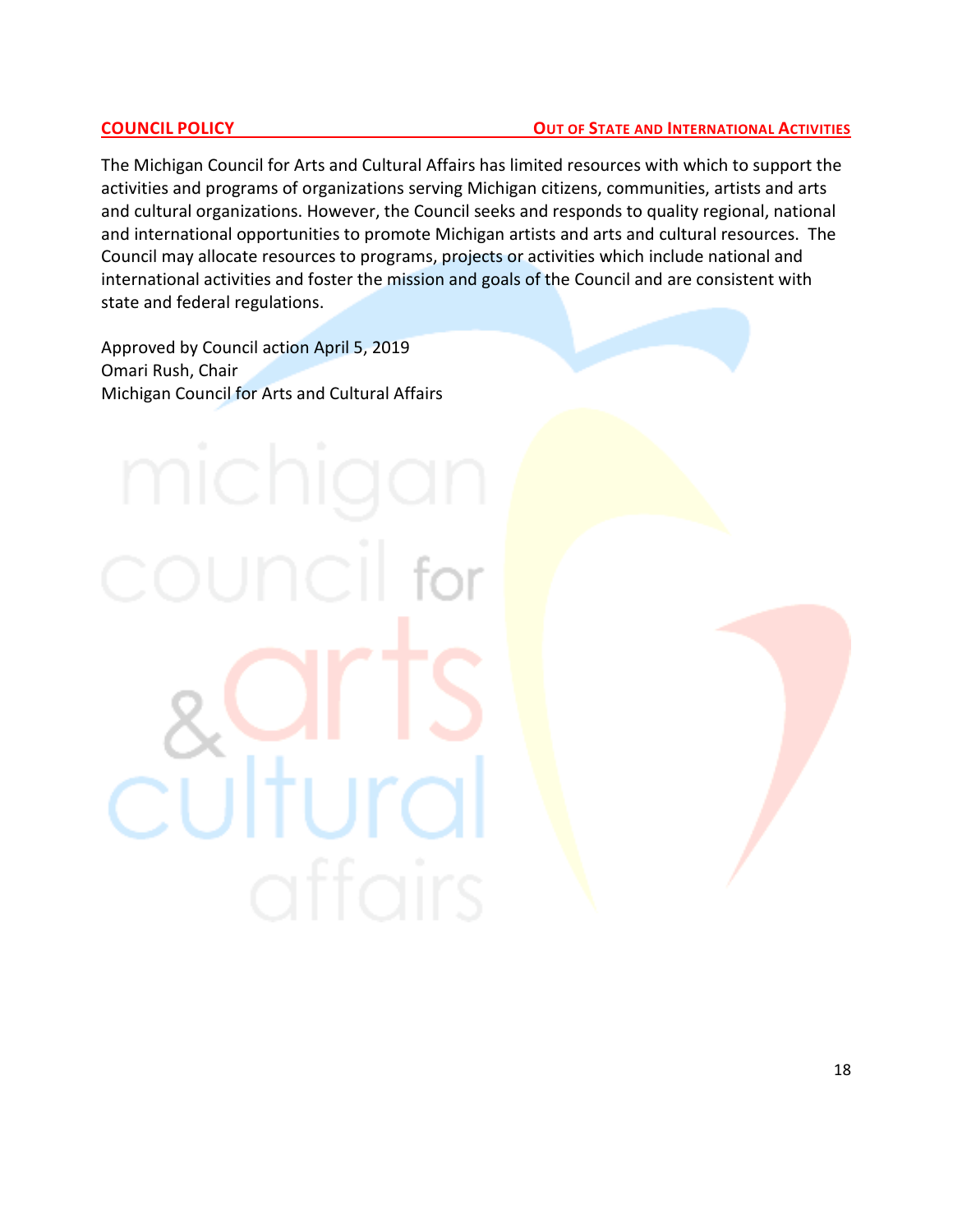"Indirect cost" is an accounting term used to describe the process of assigning those costs which are common to two or more of grantee's projects or programs expenses indirectly related to project or program implementation such as costs associated with building occupancy, ongoing operational equipment usage, procurement, personnel administration, accounting, and similar overhead activities which are charged to grants and contracts are "indirect costs".

Indirect costs may not be charged to Michigan Council for Arts and Cultural Affairs grants. Indirect costs, up to 25% of a Council grant, may be utilized as "in-kind" match in those programs which permit in-kind matching. The ratio of indirect costs included as in-kind must be evidenced in the application narrative and financial detail and in final report information.

Approved by Council action April 5, 2019 Omari Rush, Chair Michigan Council for Arts and Cultural Affairs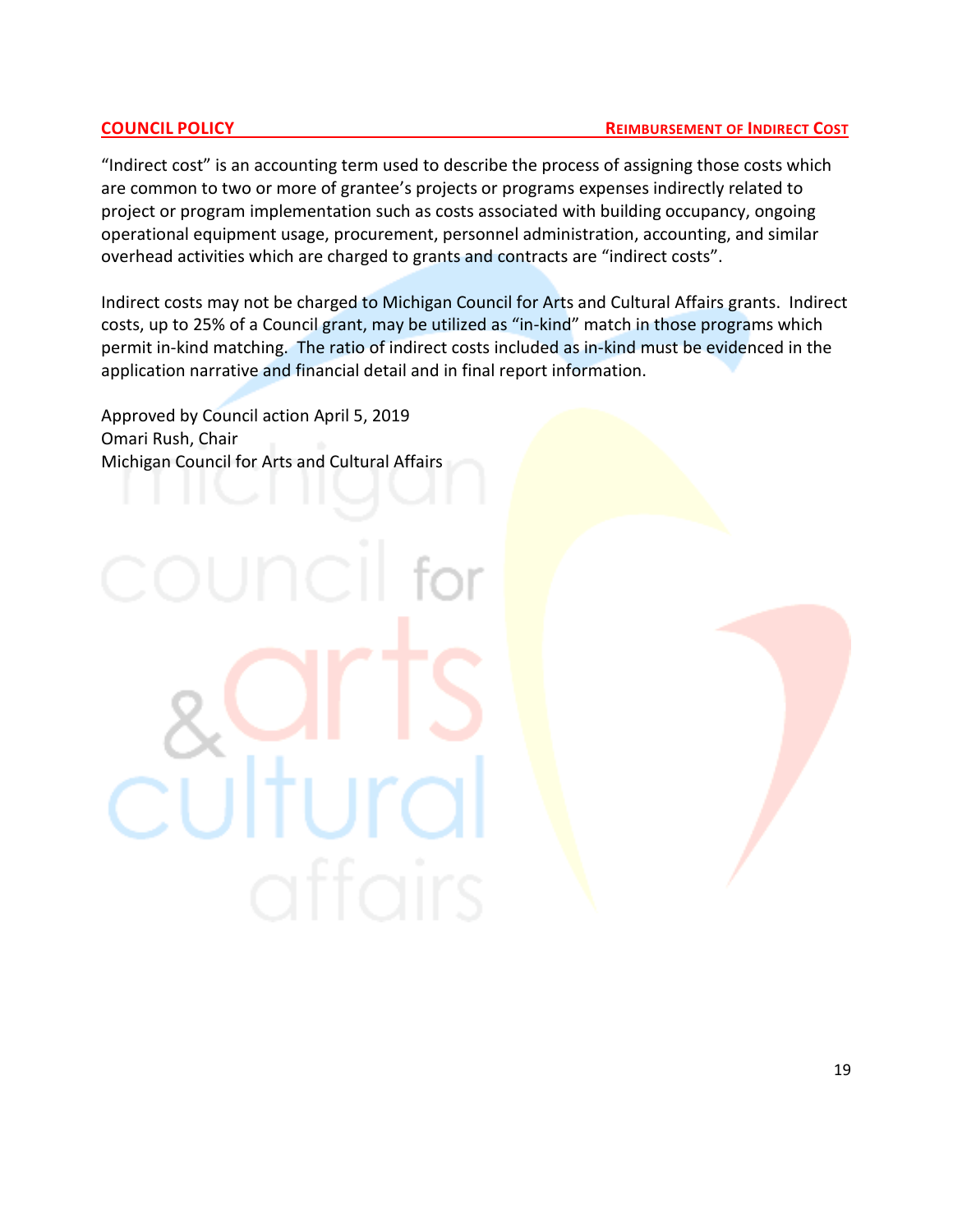# **COUNCIL POLICY RETURNED FUNDS**

Within the context of state and federal accounting policies and procedures, and within legislative appropriation public act provisions, grant funds awarded by the Michigan Council for Arts and Cultural Affairs and subsequently returned by the grant recipient to the Council prior to the end of the fiscal year in which such funds were awarded, shall be automatically re-allocated for distribution as a Discretionary Grant(s) unless otherwise specifically directed by the Council.

Approved by Council action April 5, 2019 Omari Rush, Chair Michigan Council for Arts and Cultural Affairs

# council for culture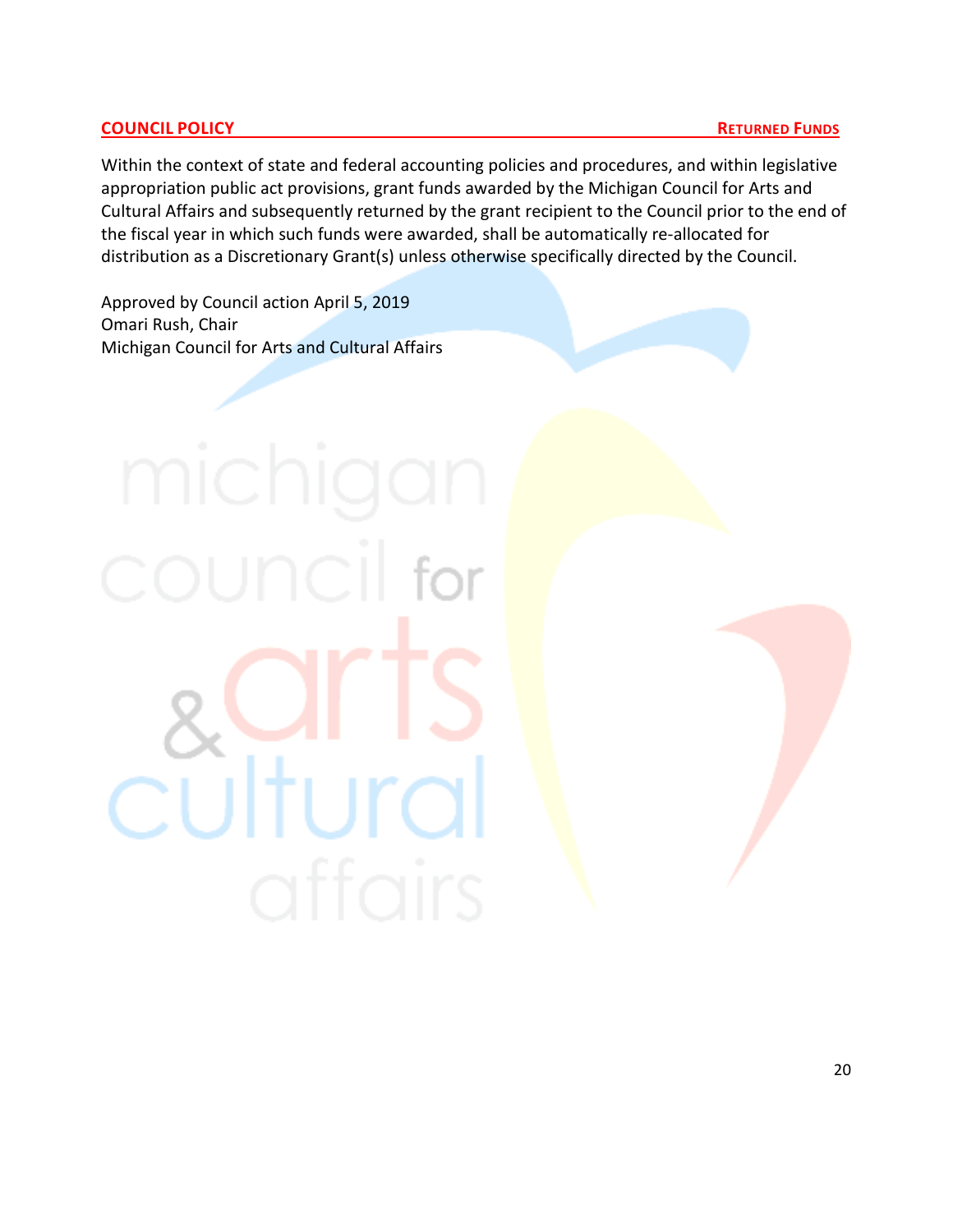The Michigan Council for Arts and Cultural Affairs shall seek the immediate return of inappropriately expended grant funds from the grant recipient. Special terms of the Council grant agreement allow for some flexibility in determining which grant funds are subject to retrieval for cause.

Generally, the Council may seek recovery of grant funds from grant recipients under the following circumstances; non-compliance with grant agreement requirements, violation of grant program guidelines, failure to submit prescribed reports on grant activity, mismanagement of grant funds, failure to meet grant matching requirements, or violation of Council or departmental policies. Eligible costs, under the grant agreement include only those approved items and amounts stipulated in the grant agreement and in related documents. Any portion of the funding made available by the grant agreement not used for fulfillment of the grant agreement shall revert to the Council. If such funds are not voluntarily returned to the Council by the grant recipient, the Council shall take appropriate action to recover the funds.

Approved by Council action April 5, 2019 Omari Rush, Chair Michigan Council for Arts and Cultural Affairs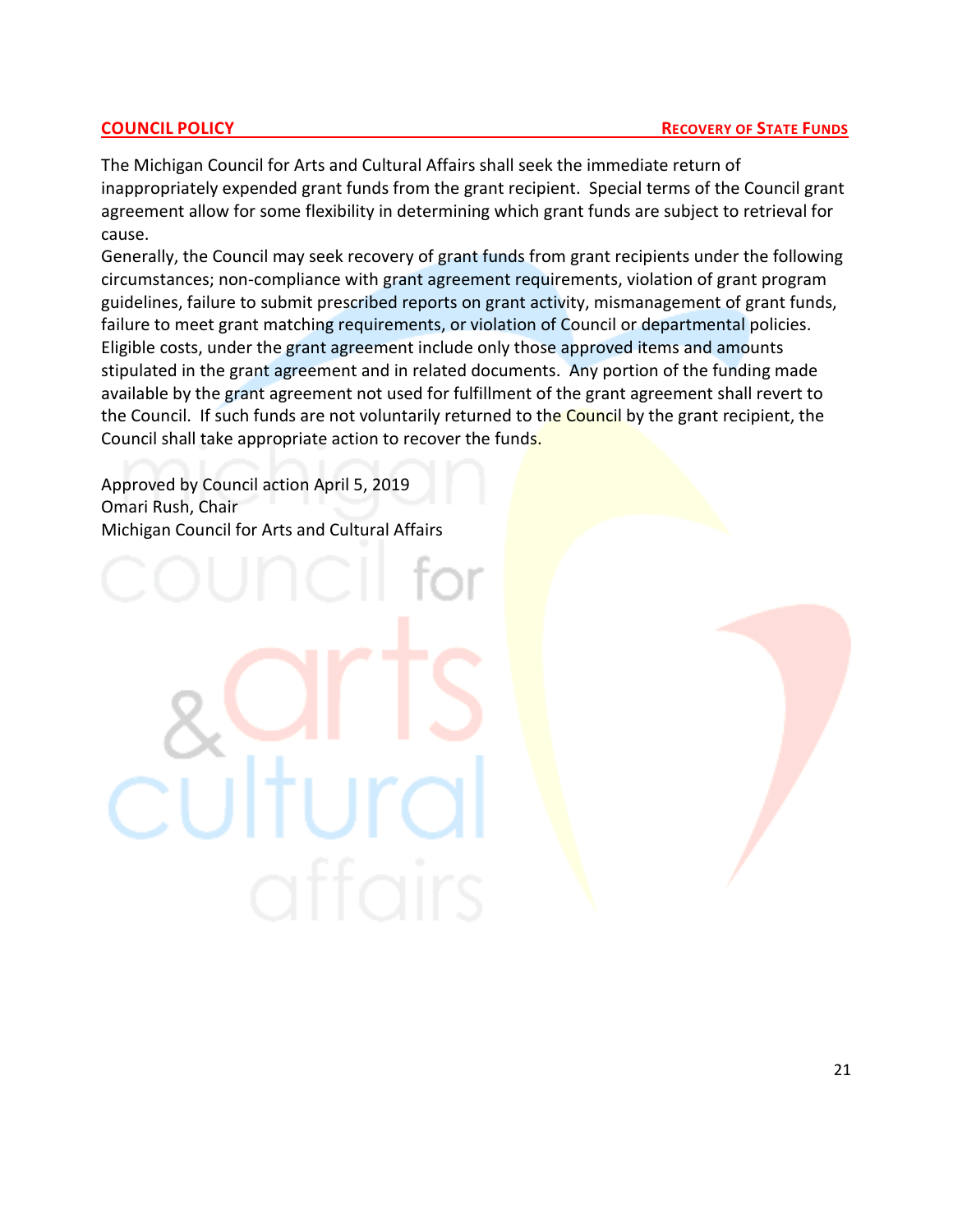# **COUNCIL POLICY FUNDING**

The Michigan Council for Arts and Cultural Affairs shall provide for fair and independent decisions on arts and cultural grant requests based upon published criteria. The Council shall seek to award grants on an equitable geographic basis, to the extent possible, given the quality and number of grant applications received, and funds available for distribution. Unless otherwise specified, the Council shall use a process of public peer panel review to evaluate and score grant applications. In its process of grant award determination, the Council shall consider:

- Applicant requests
- Grant application review process findings and recommendations
- Geographic and disciplinary distribution
- Diversity
- Specific Council priorities
- Underserved areas
- Access
- Accessibility
- Allocations by program
- Program goals and guidelines
- Numbers of grants per organization, and
- Services duplication

At a minimum, the Council shall require its grants to be matched on an equal dollar-for-dollar basis from local and private contributions paid and received by grant recipients. The dollar-for-dollar match may include the reasonable value of services, materials, and equipment as allowed under the federal internal revenue code for charitable contributions. However, the Council may additionally establish matching requirements, over and above the aforementioned minimum, based upon Council priorities, grant program goals and objectives and state and federal regulations.

Generally, the Council shall make grant determinations in core program areas on an annual basis, prior to the beginning of the state fiscal year in which funded projects and programs will be implemented. In addition, the Council may initiate funding and requests for proposals in response to sudden opportunities, Council priorities, Council Strategic Plan, and make grant determinations throughout the fiscal year as necessary.

The Michigan Council for Arts and Cultural Affairs shall execute binding contracts/agreements with all grant recipients and require documentation, in the form of interim or final grant reports, of matching funds and all grant related financial and programmatic activities.

Approved by Council action April 5, 2019 Omari Rush, Chair Michigan Council for Arts and Cultural Affairs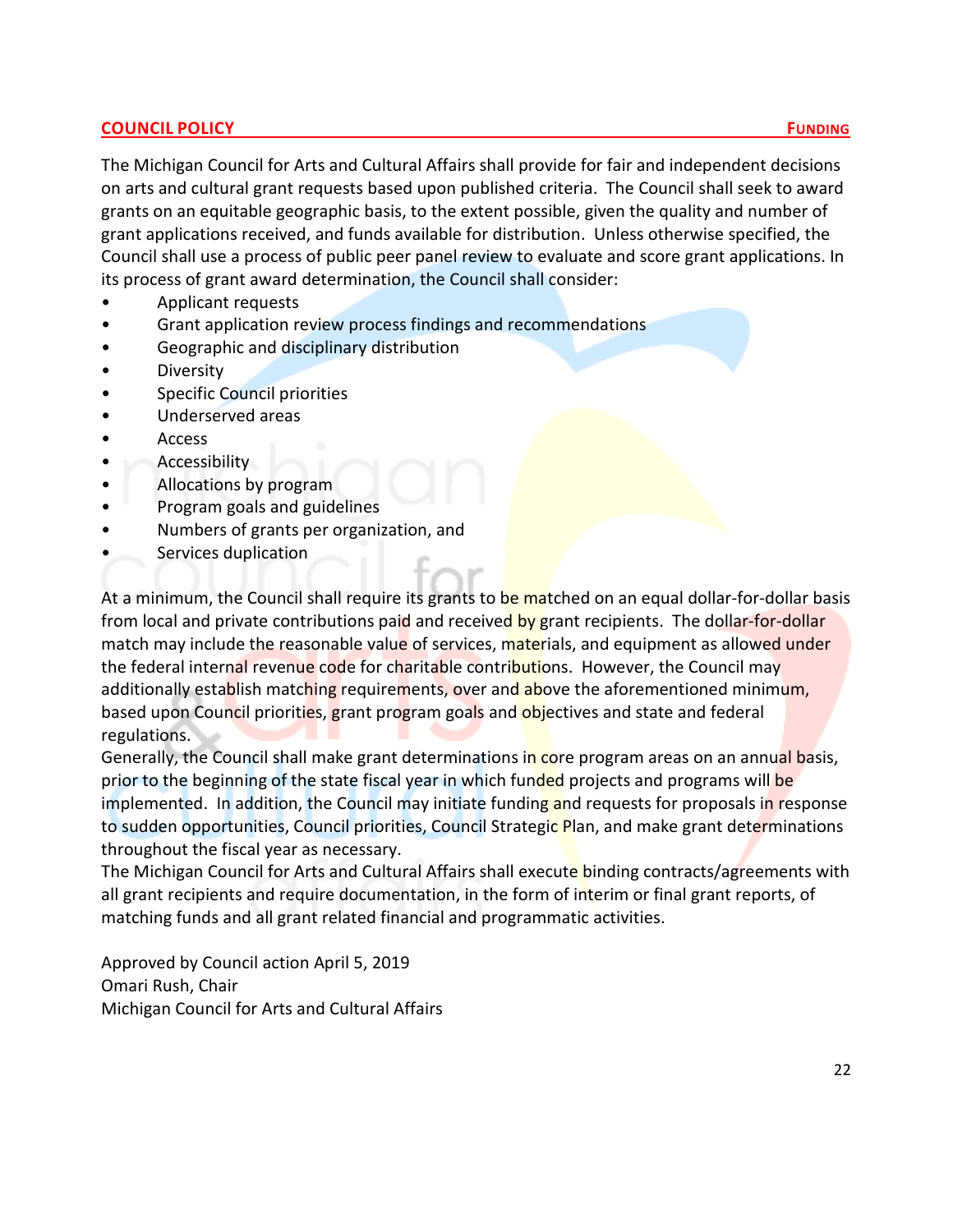#### **COUNCIL POLICY** ACCESS **ACCESS**

In compliance with state and federal laws and policies of the State of Michigan, the Michigan Council for Arts and Cultural Affairs shall exercise appropriate leadership in ensuring and enhancing opportunities for full access to, and participation in, arts and culture by people with disabilities.

Further, the Council shall seek to assure that their needs are reasonably accommodated in all elements of the operation of the Council, its partners and grant recipients. Toward this end, the Council shall conduct appropriate monitoring and assessment and provide technical assistance.

The Michigan Council for Arts and Cultural Affairs shall conduct public meetings in spaces accessible to all and free of physical and communication barriers. Physical barriers may include obstructions to parking, entrance, movement, seating, restrooms and water fountains. Communications assistance for individuals with visual or hearing impairments shall be provided upon 48-hours' notice. Such assistance shall include sign language interpreters, assisted listening devices, signing, foreign language interpreters and accessible telephone.

The Council shall conduct business in office quarters which are accessible to all members of the public and free from physical barriers. The Council offices shall be accessible to persons who are deaf or hard of hearing through available communications technology. Additionally, the Council shall make its grant programs and resource information accessible to all citizens through development of alternative formats. Official Council grant program guidelines and other public documents shall reflect this accessibility policy.

Approved by Council action April 5, 2019 Omari Rush, Chair Michigan Council for Arts and Cultural Affairs

# cultural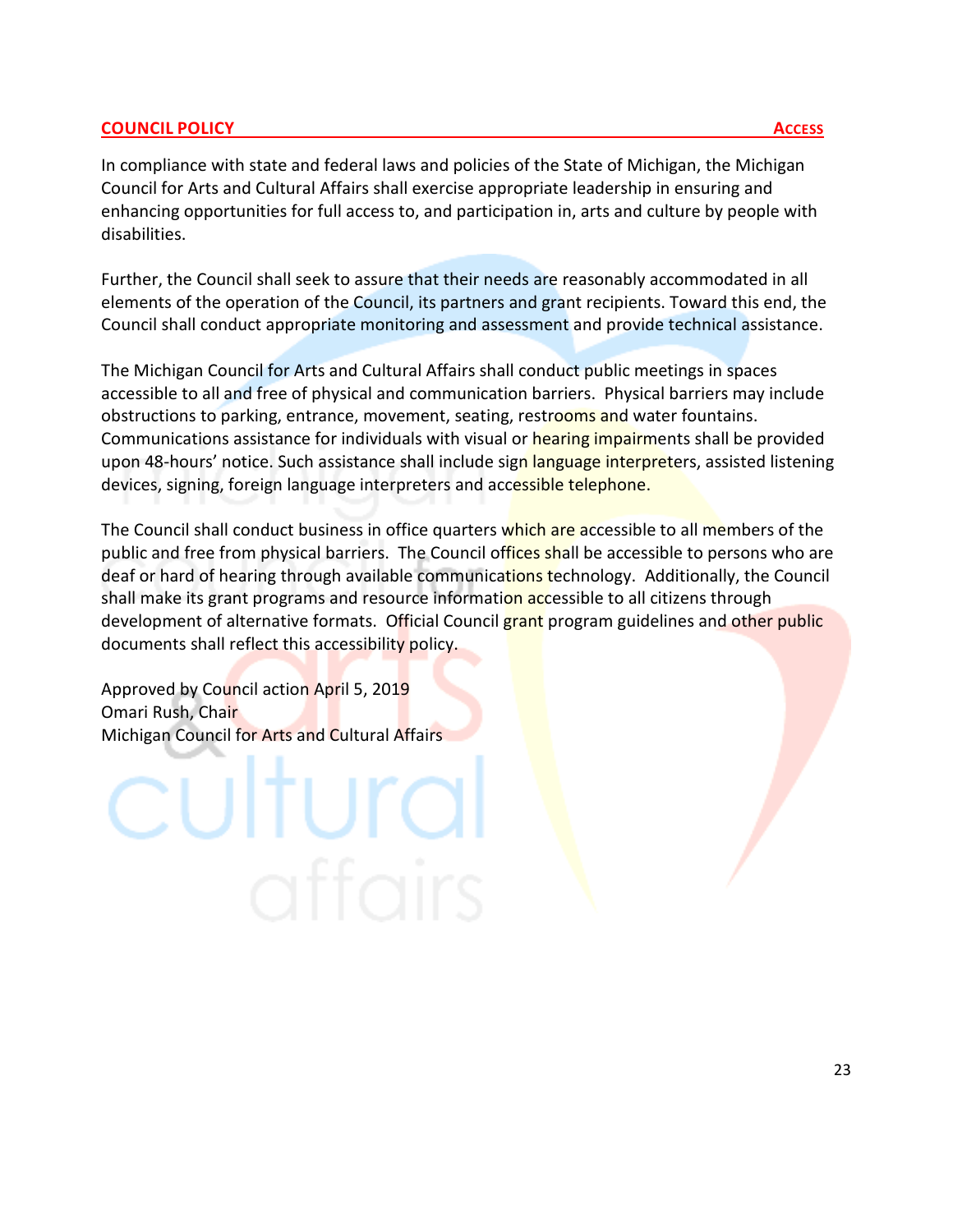# **COUNCIL POLICY COUNCIL POLICY**

As part of routine grant monitoring, the Michigan Council for Arts and Cultural Affairs performs on-site visits. Council staff will use best efforts to reach ten percent (10%) of Council grantees annually with such a visit. Grantees, as part of their signed grant agreement, will accommodate Council staff requests to attend ticketed events as part of grant monitoring.

Aside from the normal grant monitoring, including website or other electronic monitoring or attending special or culturally significant events as part of the ten percent (10%) goal, when possible Council staff will visit grantees that have difficulties with issues raised at their last Peer Panel Review by the review panel, such as:

- a) A large percentage (40% or greater) of personnel turnover or the loss of key positions;
- b) Significant budget issues or trouble meeting matching funds requirements;
- c) Curtailed programs or hours of operation;

d) Severe grantsmanship or other professional development needs raised at their last Peer Panel Review by the review panel;

e) Any other significant issues of importance to the **Council and the administration of funds.** 

Such on-site visits would take place during regular business hours.

Approved by Council action April 5, 2019 Omari Rush, Chair Michigan Council for Arts and Cultural Affairs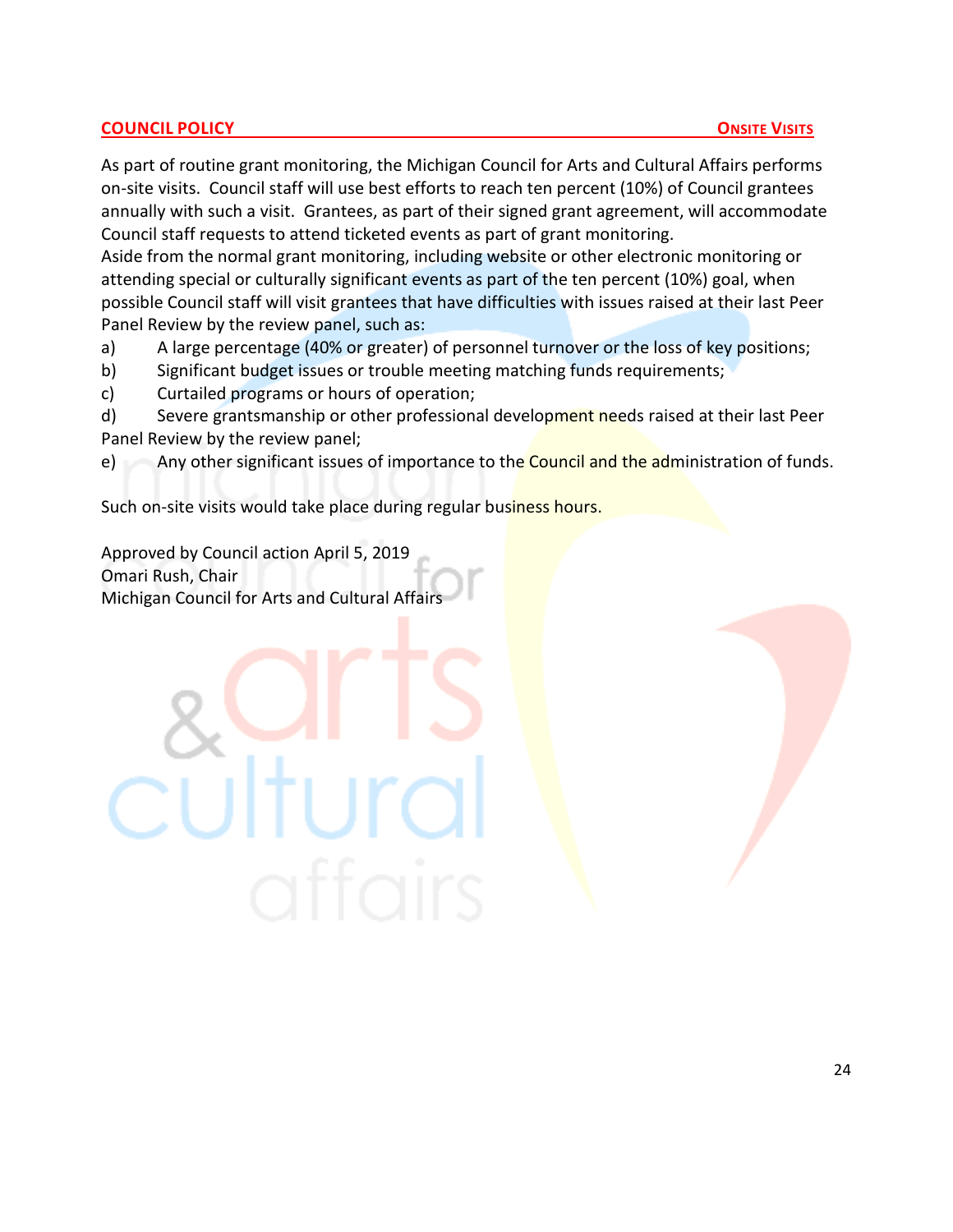The Michigan Council for Arts and Cultural Affairs is headed by a Director, which is currently a Civil Service position.

It is the policy of the Council (the 15 advisory members appointed by gubernatory action) that in the event of the departure of a Director, the Council Chairman, or his/her designee, be assigned by the appointing authority (the State Department in which Council is housed if that is the case) to sit on the interview/selection committee assigned to vet replacement candidates for the Council Director position.

Approved by Council action April 5, 2019 Omari Rush, Chair Michigan Council for Arts and Cultural Affairs

CUltur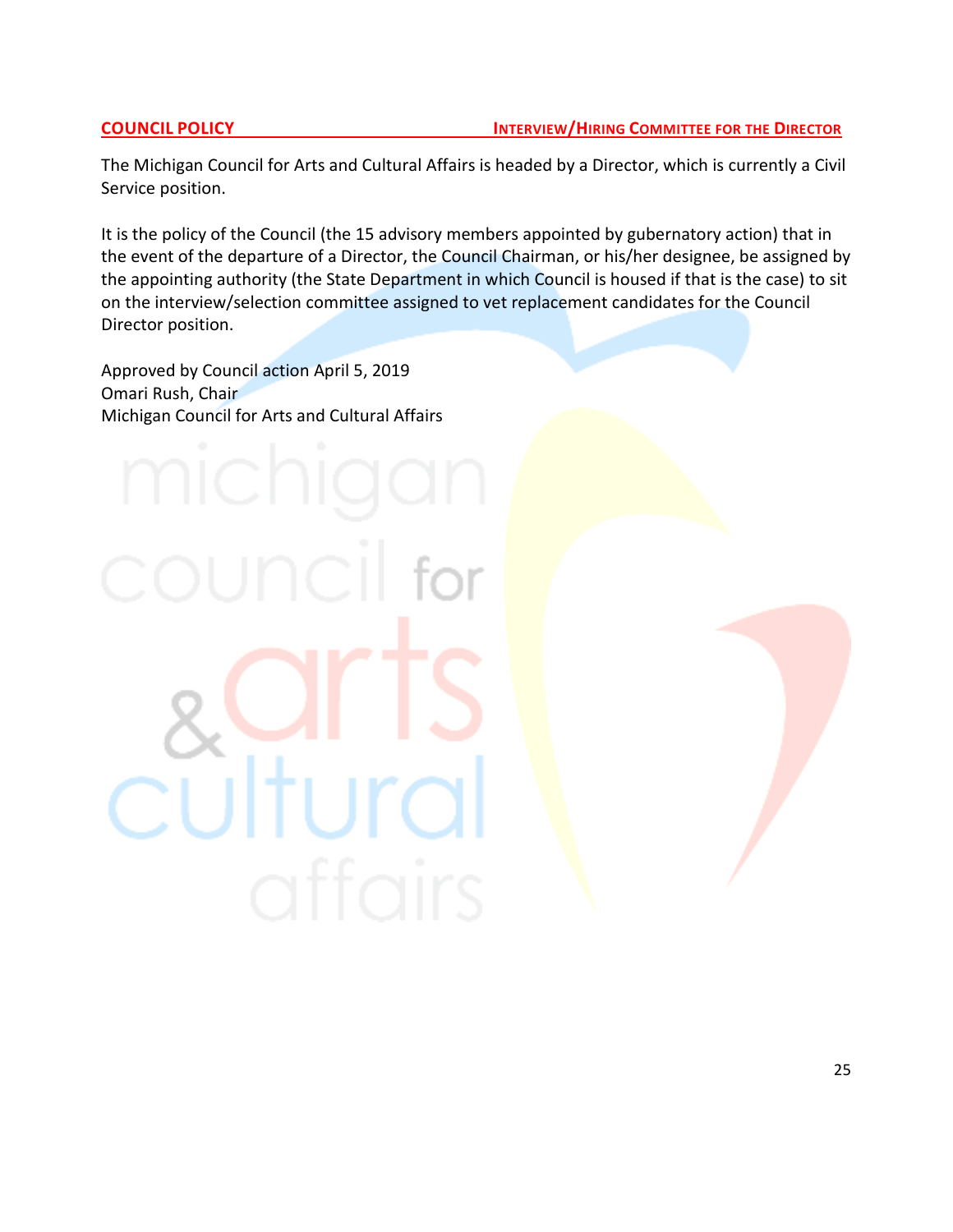The Michigan Council for Arts and Cultural Affairs operates within the parameters established under Act 63 of 2001, Section 399. To enable the Council to carry out itslegal mandates, and adhere to national standards for state arts agencies, an efficient and effective operational process shall be implemented on an annual basis. To ensure accountability,this process shall engage all members of the Council and offer mechanisms to exchange information, deliberate, engage the public and take appropriate and timely actions.

Act 63 of 2001, 399.77, (6) The Council shall do all of the following:

(a) Advise the governor and the director on matters relating to arts and cultural affairs. (b) Disburse, fund, and make grants to public and private arts and cultural entities.

- (c) Accept gifts, grants, loans, appropriations, or other aid from any person and agree and comply with conditions attached to such gifts, grants, loans, appropriations, or other aid.
- (d) Make and execute contracts and other instruments with any person, necessary or convenient to the proper exercise of its function
- (e) Develop and implement a long-range plan to accomplish its objectives

#### **Council Meetings**

Council Meetings or meetings of the full body of appointed members shall be convened at least four times during the fiscal year, for grant award decision making (core programs), strategic planning and program development. Refer to Operational Procedure 2, Guidelines Governing Council Meetings.

# **Council Organization**

The Council Chair shall organize the Council membership in standing committees and/or working groups, not representative of a quorum, to facilitate research, planning, and development for decision-making. The Executive Committee shall function as the Council's primary standing committee for policy and budget. The Executive Committee shall meet at a minimum on a quarterly basis, and shall timely report to the full Council on its activities and actions.

In response to extraordinary, emergency or crisis circumstances, the Council Director or designee, in adherence to Council and departmental policies, shall implement alternative methods, procedures and processes to facilitate Council decision making and shall report actions taken to the Director and the Executive Committee.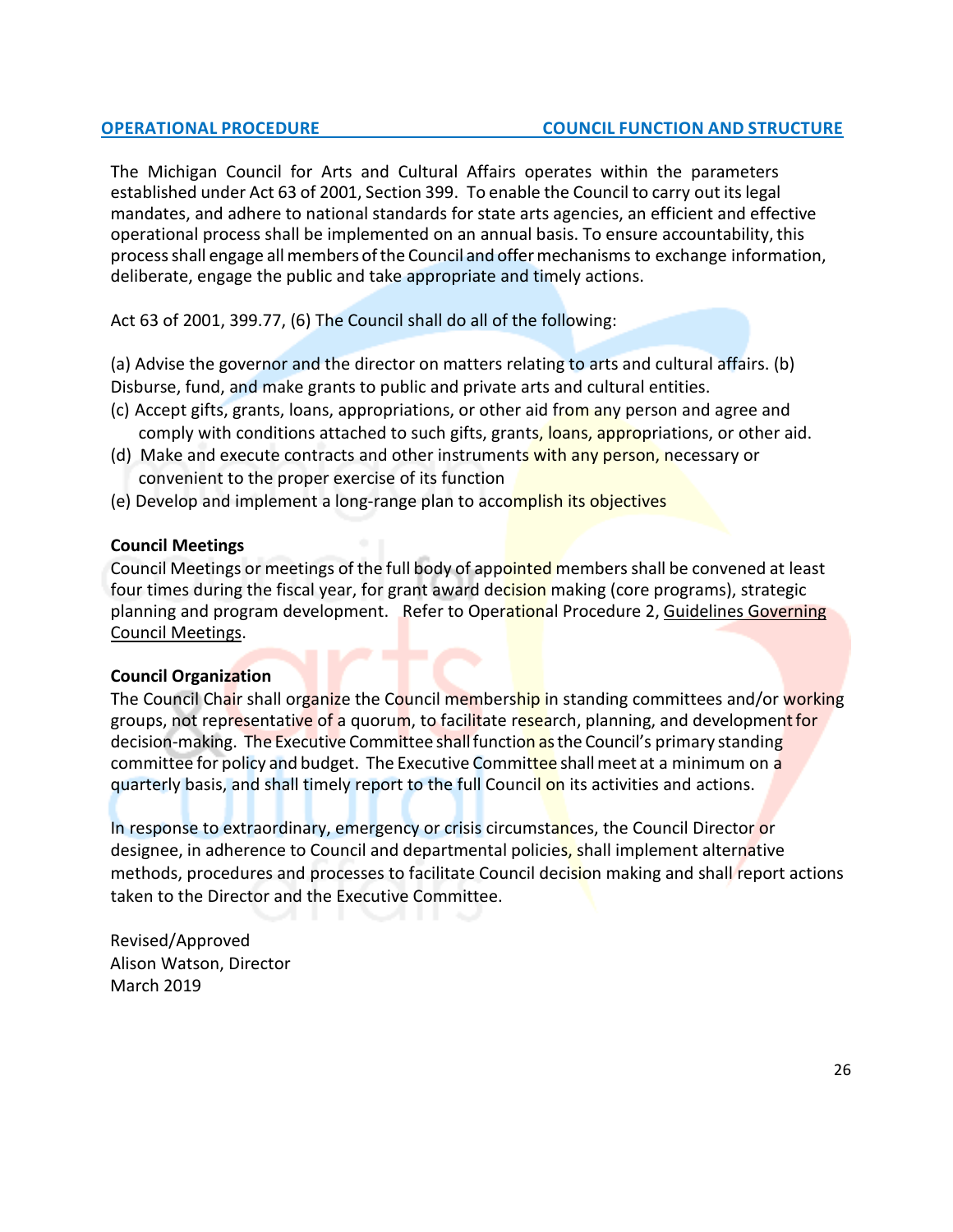#### **OPERATIONAL PROCEDURE GUIDELINES GOVERNING COUNCIL MEETINGS**

As a public body, the Michigan Council for Arts and Cultural Affairs invites public attendance at certain of its meetings. Recognizing the need to maintain order, the Council has adopted guidelines which provide a simple process to accommodate those who wish to participate. Attendance at Council Meetings, workshops, conferences, etc. is open to anyone. Attendees, comprised of large numbers of people or individuals with special needs, should notify the Council in advance of the event to assure adequate space and other accommodations. Visitors are invited to register their attendance with the meeting clerk. Refer to additional enclosed documents regarding MCACA meeting procedures.

#### **Council Meetings**

Attendance at Council Meetings, or meetings of the full body of appointed members, is open to anyone. The Council Chairperson, in consultation with Council Committee Chairpersons and the Director, establishes the Council Meeting agenda. An item entitled "Other Matters" is always included in Council agendas. Those wishing to bring matters before the Council are invited to notify the Director in advance of the meeting. This will allow the staff time to work with interested parties in preparing information for Council consideration and to assemble additional data in order to assist the Council in better understanding an issue or opportunity and/or in making informed decisions.

Those wishing to personally address the Council are asked to inform the meeting clerk of their intention by providing their name, organizational affiliation, address and phone number. Submission of a copy of prepared remarks or a synopsis would be helpful. Inclusion of new items on the meeting agenda and the length of presentation shall be at the discretion of the meeting Chairperson. Such new items will be considered under "Other Matters". Agenda items which cannot be accommodated due to time limitations will be held over to the next meeting.

Copies of the meeting agenda are made available to meeting attendees. Copies of other materials will be available for review under the provisions of the Freedom of Information and Open Meetings Acts. Individuals wishing to prepare materials for Council consideration are requested to provide a minimum of twenty (20) copies. All materials distributed at a meeting must be provided to the clerk and authorized for distribution by the meeting Chairperson. Materials so distributed become a part of the public record and the property of the Michigan Council for Arts and Cultural Affairs.

On an annual basis, the appointed members of the Council convene as a body of the whole to make determinations on grant requests. Information, data and materials prepared for such meetings are considered "tentative" pending Council approval. Such information, data and materials are not "final" unless and until approved by a majority of the members in attendance. A quorum of the Council is required for formal action. A final listing of grant determinations by the Council is made readily available to the public after meeting adjournment.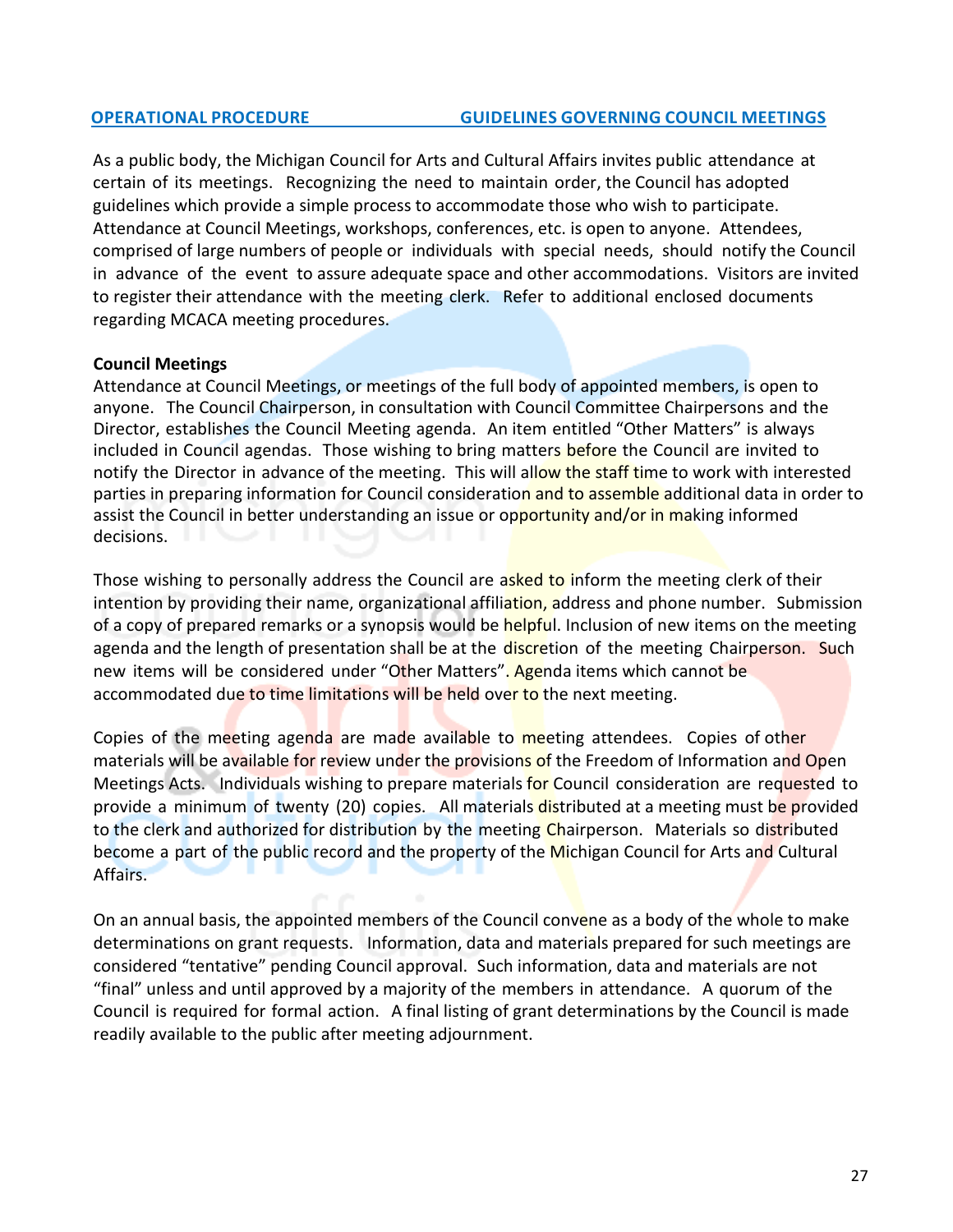Confirmed Council Meeting dates are announced at least one month in advance. Depending on the location and other factors, meetings generally begin at 1:00 p.m. and are concluded by 3:00 p.m. The Council is authorized to underwrite the cost of lunch for staff, members of the Council and invited guests.

The Council expects those attending meetings to conduct themselves in a manner that contributes to a productive atmosphere. Robert's Rules of Order apply.

Revised/Approved Alison Watson, Director March 2019

council for cültural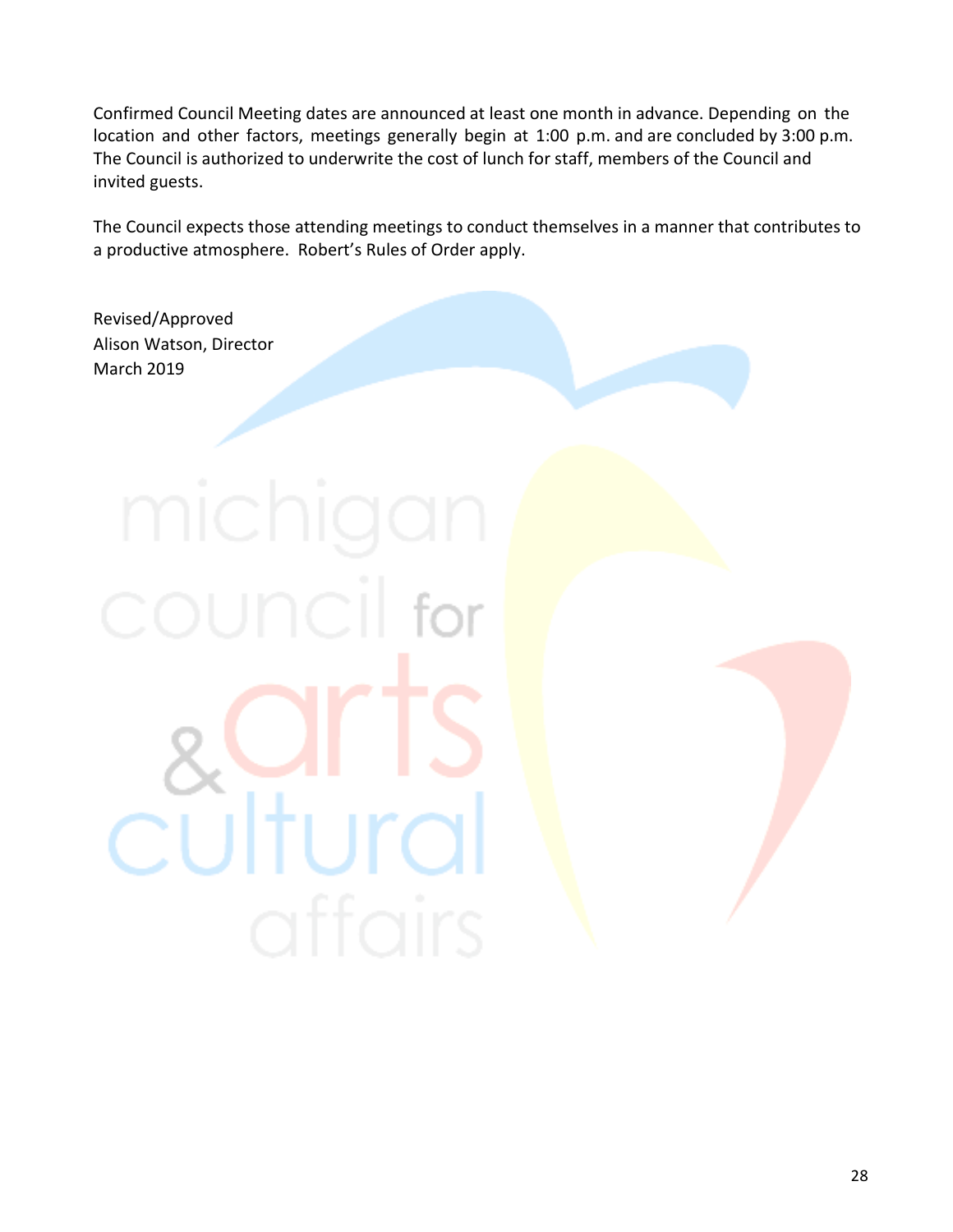#### **OPERATIONAL PROCEDURE CONFLICT OF INTEREST**

Michigan Council for Arts and Cultural Affairs regards continuing review of the agency's disbursement of public monies in support of the arts and culture to be one of its most important duties. In addition to its own members and staff, the Council utilizes advisors and consultants who provide their professional expertise in specific arts and disciplines or other skills to assist the Council in the determination of projects and programs to be funded or activities to be undertaken. It would not be possible for advisory groups to represent the highest level of competency if they did not include people with professional interests in particular artistic pursuits and/or organizations.

Since the interests of the arts in Michigan require a maximum contribution from leaders in each field, Council members and advisors of the Council should not disqualify themselves from participation in the arts, in arts organizations or in the projects supported by the Michigan Council for Arts and Cultural Affairs solely because of their appointed or advisory capacity with the Council. Neither should they be disqualified from serving on the Council or its advisory bodies because of affiliation with arts-oriented organizations. However, Council members, staff and advisors must be constantly alert to avoid action which could possibly be interpreted as a misuse of such capacity to further their own interests or those of an organization with which they may be affiliated. Council members, advisors and staff shall implement the Council Policy regarding conflicts of interest.

# **Conflict of Interest Policy**

The Council has adopted the following policy effective December 14, 1993:

*A Council member shall not participate in the specific application review which may result in the granting of funds to an organization with which he/she may be affiliated and shall voluntarily disclose their conflict of interest and absent themselves from the meeting room during discussion of an action on such applications. Council members shall exercise diligence to avoid conflicts of interest when discussions about programs and funding plans may have a direct bearing on an application from which he/she might receive a direct financial benefit. Council members shall disclose the names of organizations with which they may have a conflict of interest in carrying out their duties as members of the Council on an annual basis.*

*Grant application or on-site reviewers shall not participate in a specific application review which may result in the granting of funds to an organization with which he/she may be affiliated and shall voluntarily disclose their conflict of interest and absent themselves from the meeting room during discussion of an action on such applications.*

*Council staff shall not personally apply for a benefit directly or indirectly from a grant or service of the Council. Staff is subject to Civil Service rules and Departmental policies regarding Conflict of Interest and disclosure.*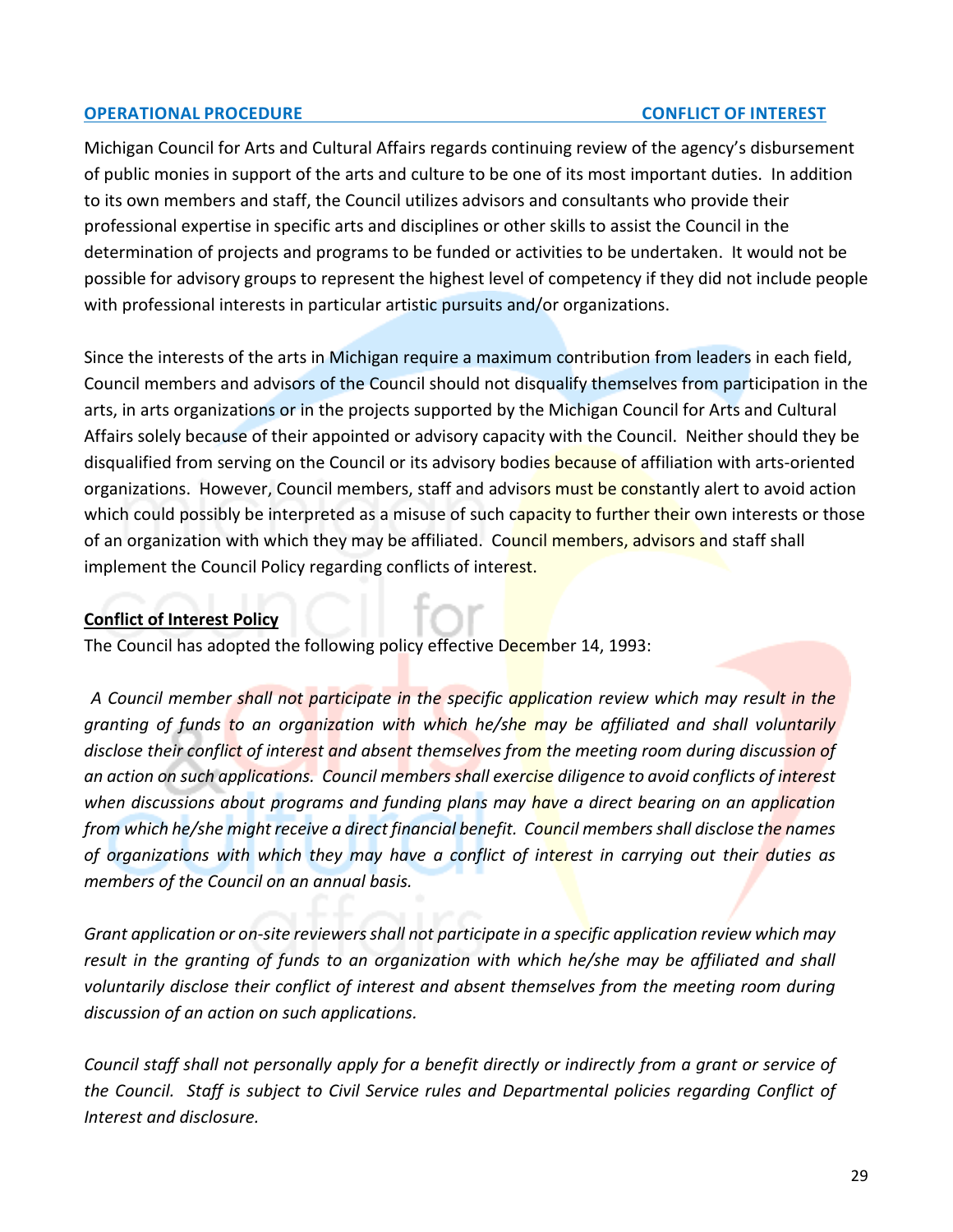# **Conflict of Interest Disclosure**

# **Council Members**

On an annual basis, Council Members shall complete a Conflict of Interest Disclosure notification and provide it to the Council's Office. It is the responsibility of council members to notify the Council Office of any changes in this disclosure during the course of the year. The minutes of Council meetings will include the disclosure of registered conflicts of interest.

#### **Grant Reviewers**

Upon appointment as a grant reviewer, notification of any conflicts of interest shall be disclosed to Council Office. The records of Review Committee meetings shall release all registered conflicts and indicate the action which was taken at the meeting to implement the Council's Policy.

#### **Staff**

Staff of the Council is subject to the provision of Section 2-8, Conflict of Interest and Disclosure, of the Civil Service Commission Rules and are required to comply with those rule in accordance with the administrative requirements of the State of Michigan.

#### **Gratuities**

No council members, staff member or advisor to the Council shall receive, accept, take, seek or solicit, directly or indirectly, anything of economic value as a gift, gratuity or favor from any person or organization, if such Council member, staff member or advisor has any reason to believe such gift, gratuity or favor is tendered because of his/her position with this state agency and is intended to unduly influence action on a pending application or proposal. In making such judgments, it should be kept in mind that attendance at many types of art events and performances enhances an individual's value as a Council member, staff member or advisor. Therefore, acceptance of complimentary tickets, catalogs and publications is within the bounds of permissible action.

#### **Reference**

- This procedure is based upon policy established by the Council on December 14, 1993
- Civil Service Commission Rules
- Act 196 of 1973, as amended; MCL 15.341 *et seq*: MSA 4.1700(71) *et seq*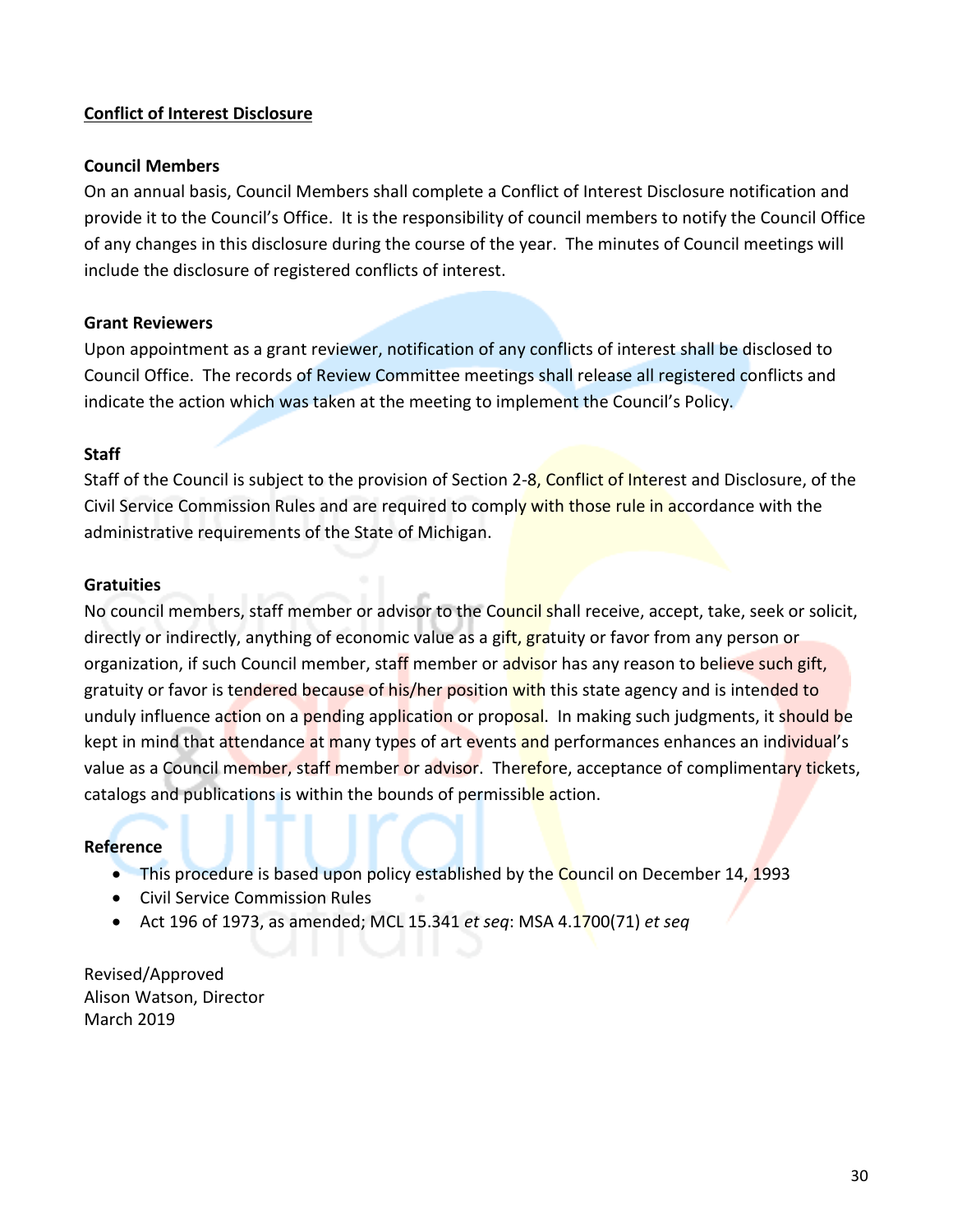In compliance with the Michigan Freedom of Information Act, PA 442 of 1976 the Council has adopted the following proceduresto meetthe intent oftheAct. In accordance with this Act, public access to certain records must be provided.

#### **Definitions under the Act**

**Persons** means an individual, corporation, partnership, firm, organization, group or association.

**Public record** means awriting prepared, owned, used, in the possession of, orretained by a public body (Michigan Council for Arts and Cultural Affairs) in the performance of an official function from the time the writing is created.

**Writing** means handwriting, typewriting, printing, photographing, photocopying and every other means of recording, and includes letters, words, pictures, sounds or symbols, or combination thereof, and papers, maps, magnetic and paper tapes, photographic films or prints, microfilms, microfiche, magnetic or punched cards, discs, drums, or other means of recording or retaining meaningful content.

#### **Materials Subject to Disclosure**

Under this Act public records are separated into two classes: those that are exempt from disclosure, and all others which shall be subject to disclosure.

In accordance with the Act the following Council materials are considered to be exempt from disclosure.

*Information of a personal nature* where public disclosure will constitute a clear unwarranted invasion of individual privacy. (Examples: Portions of personnel records and files of classified employees; parts of sick leave usage logs which give reasons for usage; information about individuals obtained in confidence from another party.)

*Communications and notes within the agency* or with other public agencies of an advisory nature to the extent that they cover other than purely factual materials and are preliminary to a final determination of policy or action. This broad category tends to include work papers, notes, memoranda and letters by technical and clerical staff, advisors, auditors, program specialists and staff occupying supervisory or administrative positions, etc. The test for determining exemption is whether or not the public interest is encouraging frank communications between officials and employees of public agencies clearly outweighsthe public interest of disclosure.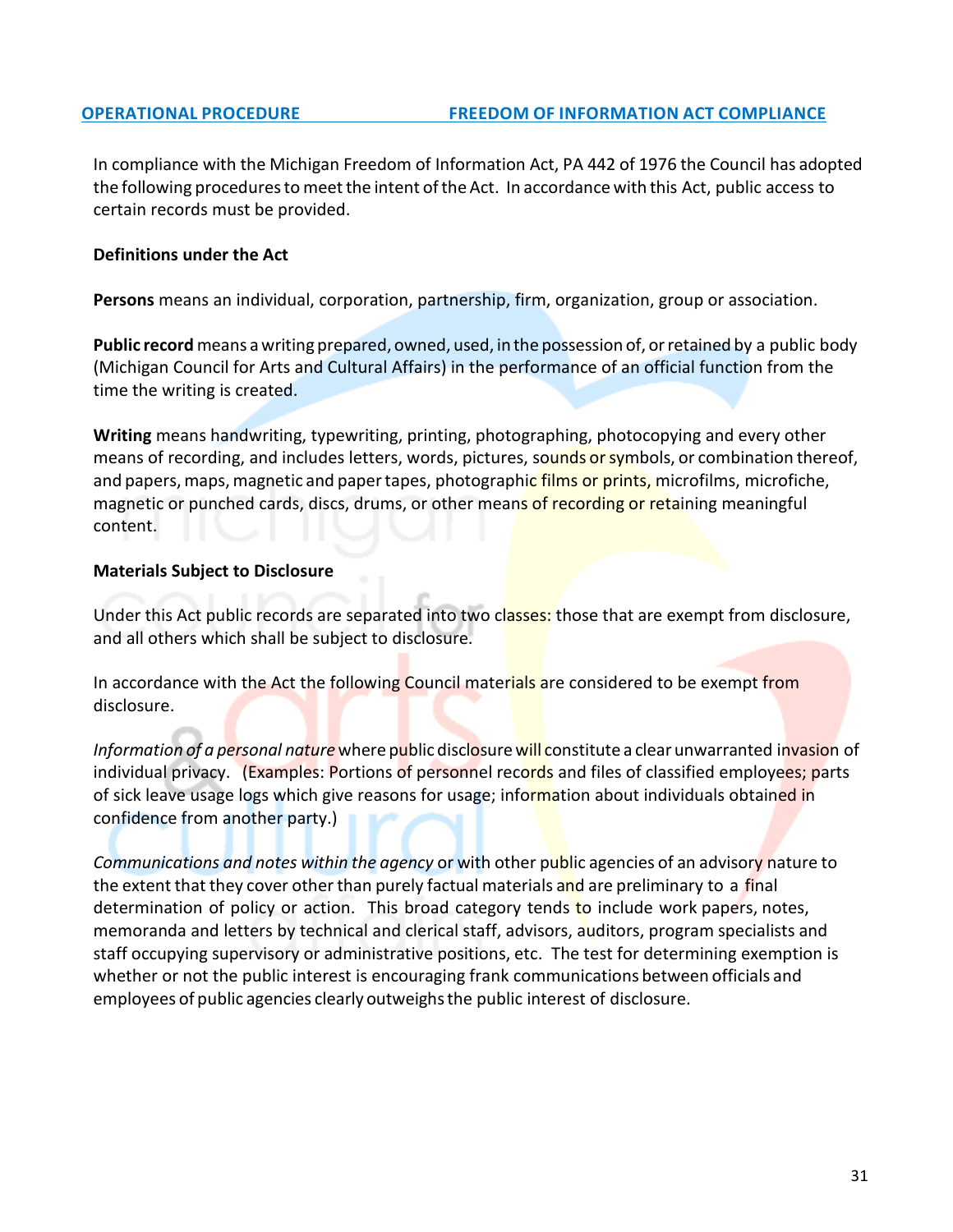# **Requests for Information**

Requests from the public for access to or copies of written materials must describe the material sufficiently to enable the Council to identify the material requested. A request for information should be immediately referred to the Director. The Director will move the request to the MEDC legal team charged with FOIA requests.

The MEDC legal team will advise the Council Director on next steps and compliance.

Revised/Approved Alison Watson, Director March 2019

for culture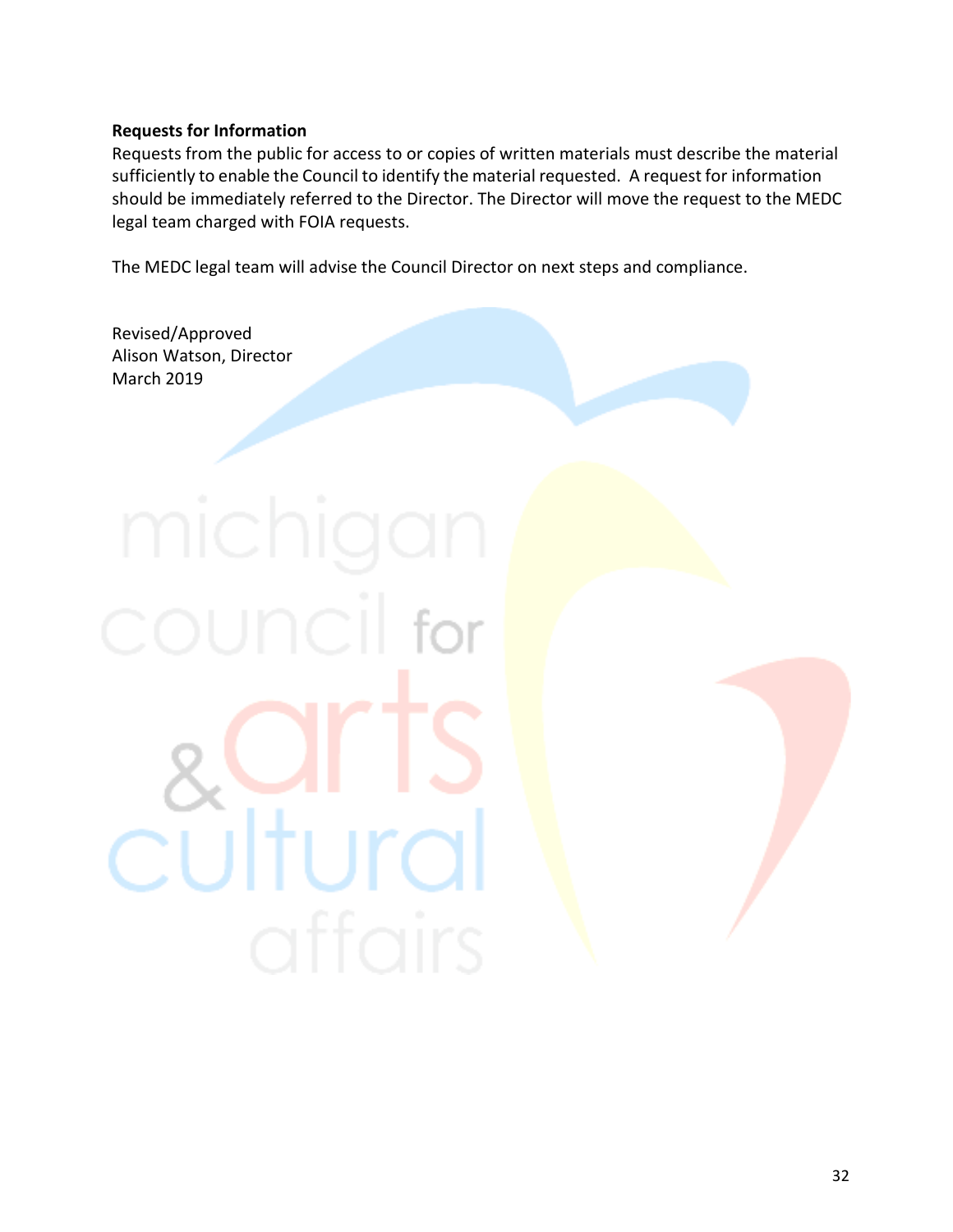# **OPERATIONAL PROCEDURE OFFICIAL STAFF PARTICIPATION IN PUBLIC AND PRIVATE EVENTS**

Councilstaff isfrequently invited to participate, in an official capacity, in a range of public and private events and activities. This procedure is designed to strengthen communication among staffregarding participation and to provide increased opportunitiesfor professional development and visibility to staff as appropriate.

#### **Requests**

Requests for staff participation in public and private events (e.g., conferences, receptions, seminars, panels, meetings, workshops, classes, performances, etc.) must be communicated to the Council office for prior approval and staff assignment.

Staff initiating opportunities for official participation in public and private events and activities must plan and coordinate the planning and implementation of such events and activities through the Council office. Invitations requesting official **staff participation in public and private** events and activities should briefly describe the nature of staff participation, skills or expertise required, and other relevant information (i.e., date, time, location, fees, transportation, materials, equipment, parking, honoraria, etc.).

Such invitations and requests are reviewed and considered by the Director and/or Deputy Director to determine the most appropriate person to represent Council. In some cases that person is a member of the staff. In other the cases, the most appropriate person may be an appointed member of the Council, MEDC staff, a Council Partner, etc.

# **Approval**

Approval for official Council staff participation in public and private events and activities, as defined above, will be given on a case by case basis. Events and activities which are consistent with the Council Goals and Strategies, will receive priority attention. Generally, selection of a Council representative will be based upon interest, costs, skill, expertise and availability. However, on occasion, prevailing Council or Departmental needs (e.g., advocacy, marketing, etc.) may guide the selection process. Also, opportunities for participation will be rotated among staff.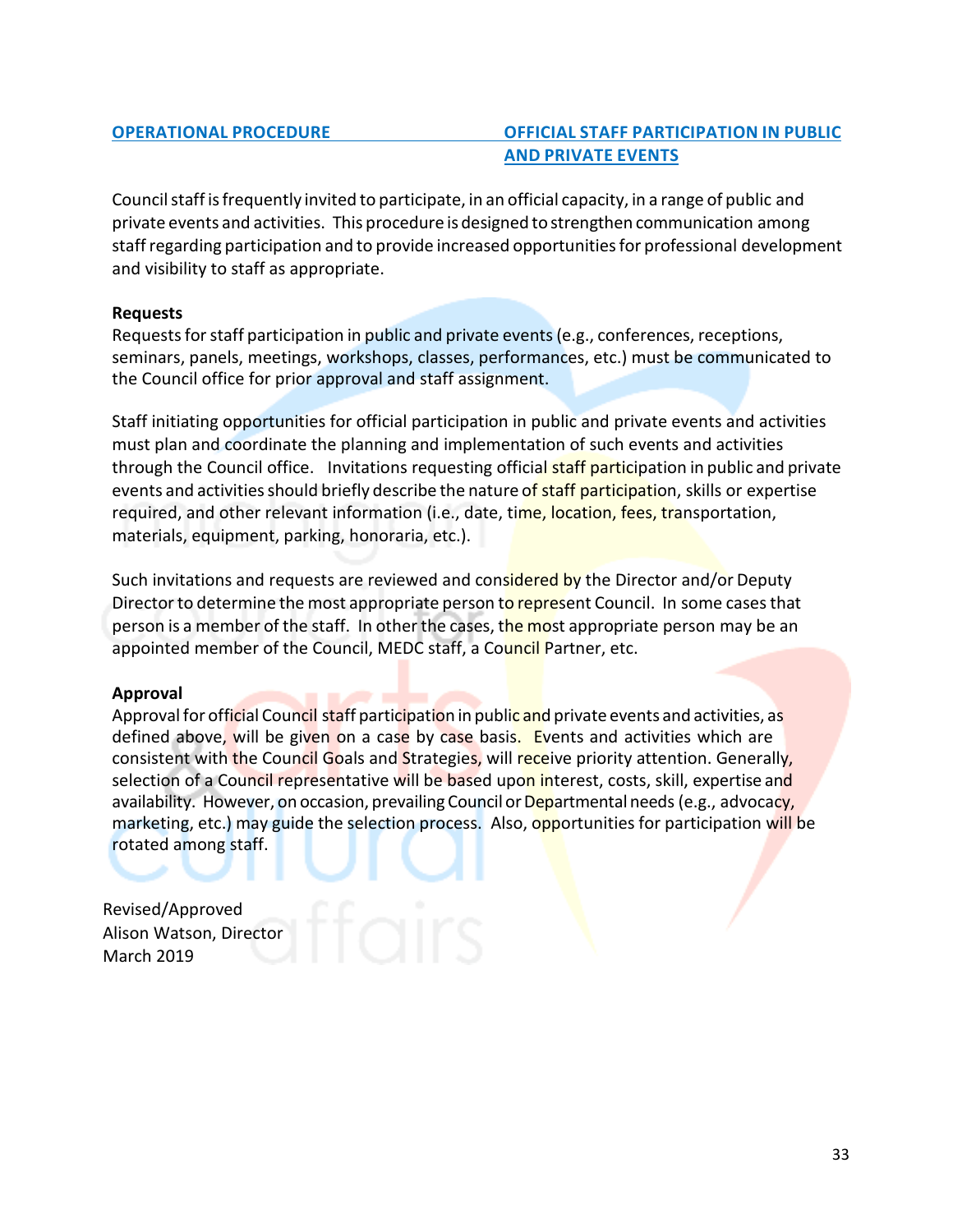#### **OPERATIONAL PROCEDURE PROGRAM DEVELOPMENT**

Michigan Council for Arts and Cultural Affairs program guidelines are typically developed with input from Council members, staff, clients, panels and ad hoc review committees, the Department, the National Endowment for the Arts, other state arts agencies and the public. This process is cyclical, with each annual cycle building upon previous Guidelines by revising, eliminating or creating new program concepts which are published in annual program guidelines. Program Guidelines generally follow a standard outline of contents.

Currently, Program guidelines are typically developed prior to the Council's spring meeting in order to provide time for public input and informational workshops prior to the application deadline. During a typical fiscal year, internal and external assessments of community needs and program strengths and weaknesses are conducted. Program changes are determined. Council committees monitor and guide programdevelopment activity. Substantive programchanges are vetted with stakeholders and submitted to Councilforreview and approval.Administrative program changes are implemented with the approval of the Director.

# **Application Assistance/Public Workshops**

Prior to the application deadline, early enough to allow applicant an appropriate amount of time, staff conducts public meetings and workshops around the state about Council programs and services, and they provide assistance project and organization development and the completion of application forms.

An internal and external assessment is made of grant activity, interest and geographic representation to determine the number and location of public grant assistance meetings.

During the year grant applicants, successful and unsuccessful, are encouraged to contact program staff for appraisal of their performance, any grantsmanship or other deficiencies, provided information for improvement, panelist comments, etc.

Staff responds to individual, organization and group requests for application assistance. Staff surveys meeting attendees, compiles survey findings and meeting outcomes and utilize the information in program development activity. A schedule of public application assistance meetings is published and widely disseminated.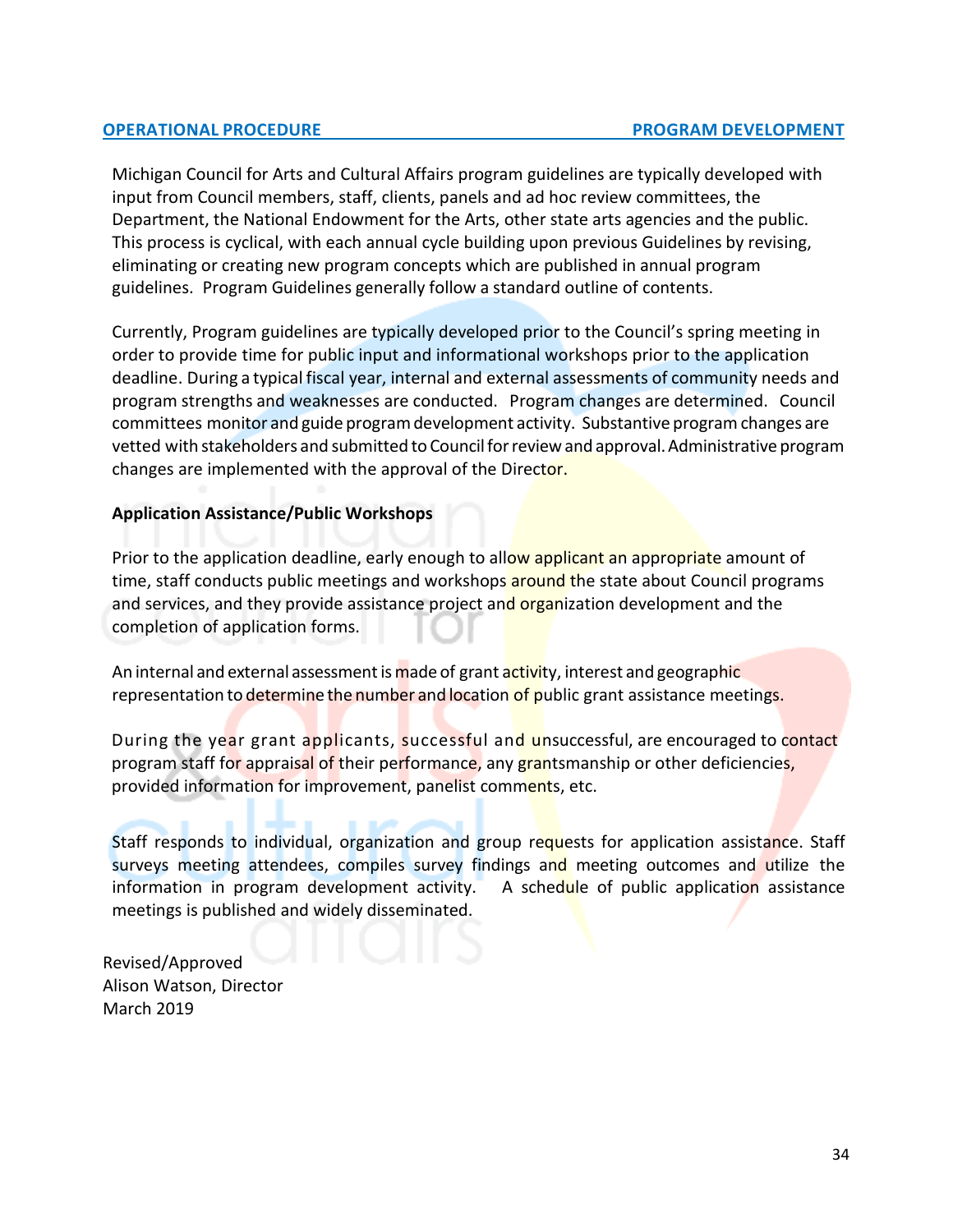The Services to the Field program is integral to the Council's overall strategy to provide the opportunity to experience, participate in or learn about high quality arts and cultural projects. Inherent in this program is the understanding that no one person, organization, cultural facility or agency can effectively accomplish this strategy without the aid of other like-minded partners.

The Michigan Council for Arts and Cultural Affairs believes partnerships should:

- A. Be goal based and fit the missions of each partner
- B. Extend the reach of each partner
- C. Sustain a necessary or critical function that without the partnership, wouldn't exist

In addition, the Council:

- Recognizes there are services that we want offered to the field that we do not have the capacity to offer directly
- Recognizes we need to partner with other **organizations to** accomplish our goals and that there are unique responsibilities of a "partnership" and desires that our processes reflect this
- Recognizes partnerships exist for a purpose or goal and are not an end in themselves
- Recognizes when the goal is reached, the partnership needs to evolve or end, or that with a change of circumstance, any partner has the right to opt out.

Process: Participation in this program is by invitation only. The Council will send a letter of "Invitation to Apply" to an organization identified as one capable of providing a specific service. The letter will explain why the Council is interested in establishing the partnership and ask that the organization reply confirming their interest or their choice to decline the invitation.

The Council utilizes these service partnerships and collaborations, with other state and non-governmental agencies, to leverage the Council's human, financial, intellectual and material resources. Through the services to the field, the Council increases its ability to deliver quality services to people and communities throughout the state. Services to the Field activities also assist the Council in addressing the broader issues of arts and cultural access, diversity, excellence, and resources development.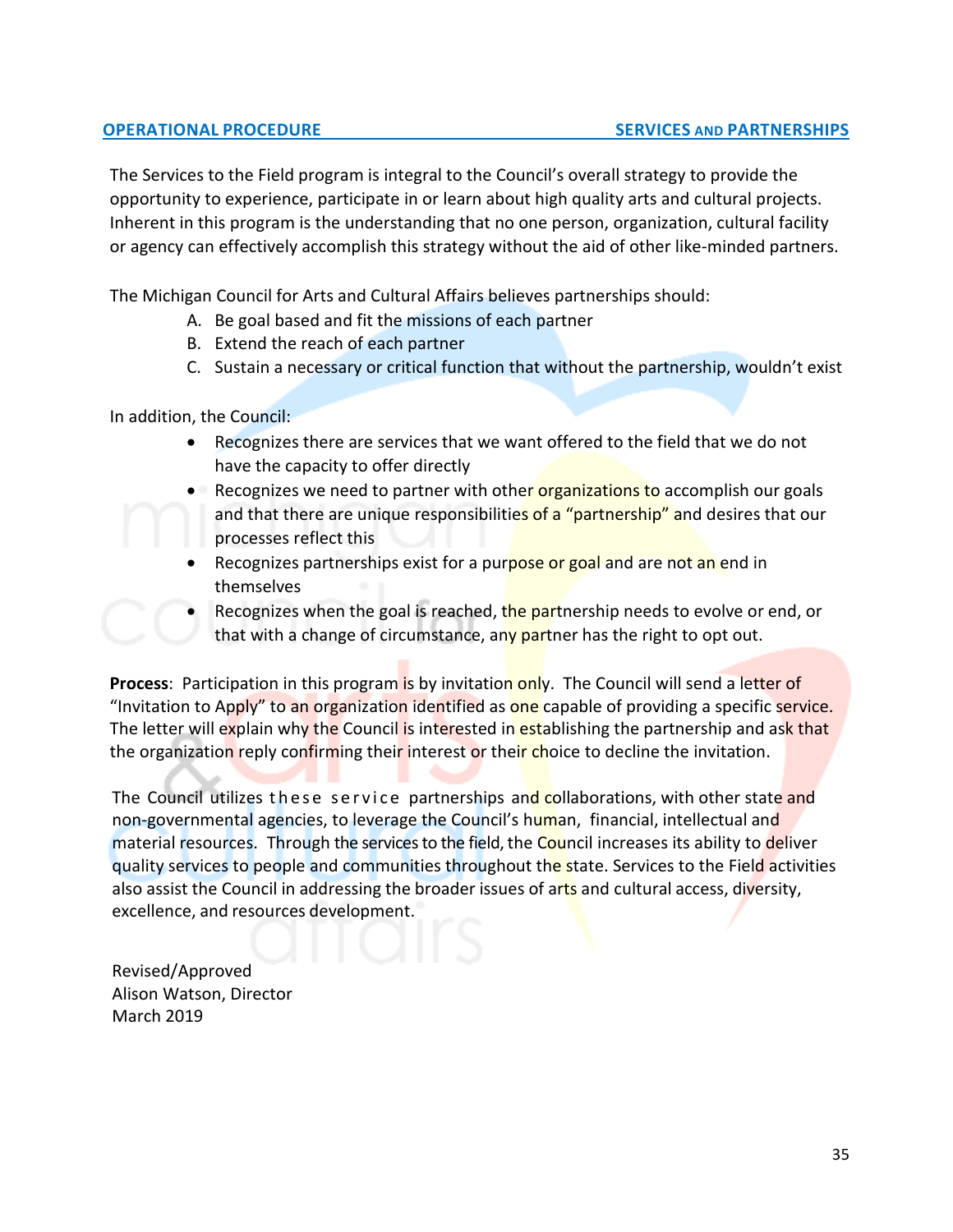Michigan Council for Arts and Cultural Affairs receives in excess of 300 grant applications on an annual basis. Currently, the deadline for receipt of grant applications to core programs is June 1 for projects which begin October 1 and conclude by September 30.

#### **Grant Application Log-In**

Grant applications are submitted through the eGrant system by 11:59 pm on the deadline date. Grant applications submitted by the deadline are sorted and placed in the corresponding Review Panel in the eGrant system. Grant application filing fees, in the form of credit card or checks, are documented within the applicant's file. Grant applications are downloaded into the Pearl database and documented by grant application control number, name of applicant organization, amount requested, grant program, 501(c)3 status, etc. Relevant grant application data and information are data entered as needed including financial information from SMU/DataArts.

#### **Grant Application Review Summary**

All application materials are submitted as attachments with the application and are sorted into panel review groups based upon the program that funds are being requested through. A review panel of industry professionals receives login information to evaluate and make funding recommendations.

Grant applications are checked for accuracy and reviewed for compliance with program guidelines (e.g., eligibility, content, etc.). Relevant application data and information are entered into the data base.

Grant program guidelines contain descriptive evaluation criteria. Panelists are instructed to consider assigned applications and to document their findings within the eGrant system prior to scheduled public meetings. Panelists review and discuss their findings before their colleagues and the public. Panelists provide consensus application scores and programmatic recommendations for Council consideration.

Council committees review tentative recommendations taking into account priorities, legislation, equitable distribution, duplication of services, availability of funds, etc. The Council makes final funding determinations.

Key Staff Procedures

#### Receive Grant Applications

Separate into Review Panel by program/component Verify the number of applications by program/component Determine application eligibility issues and refer to Director Check application financial information as required

Panel Meeting Dates/Panelists

Confirm meeting dates based upon actual number of applications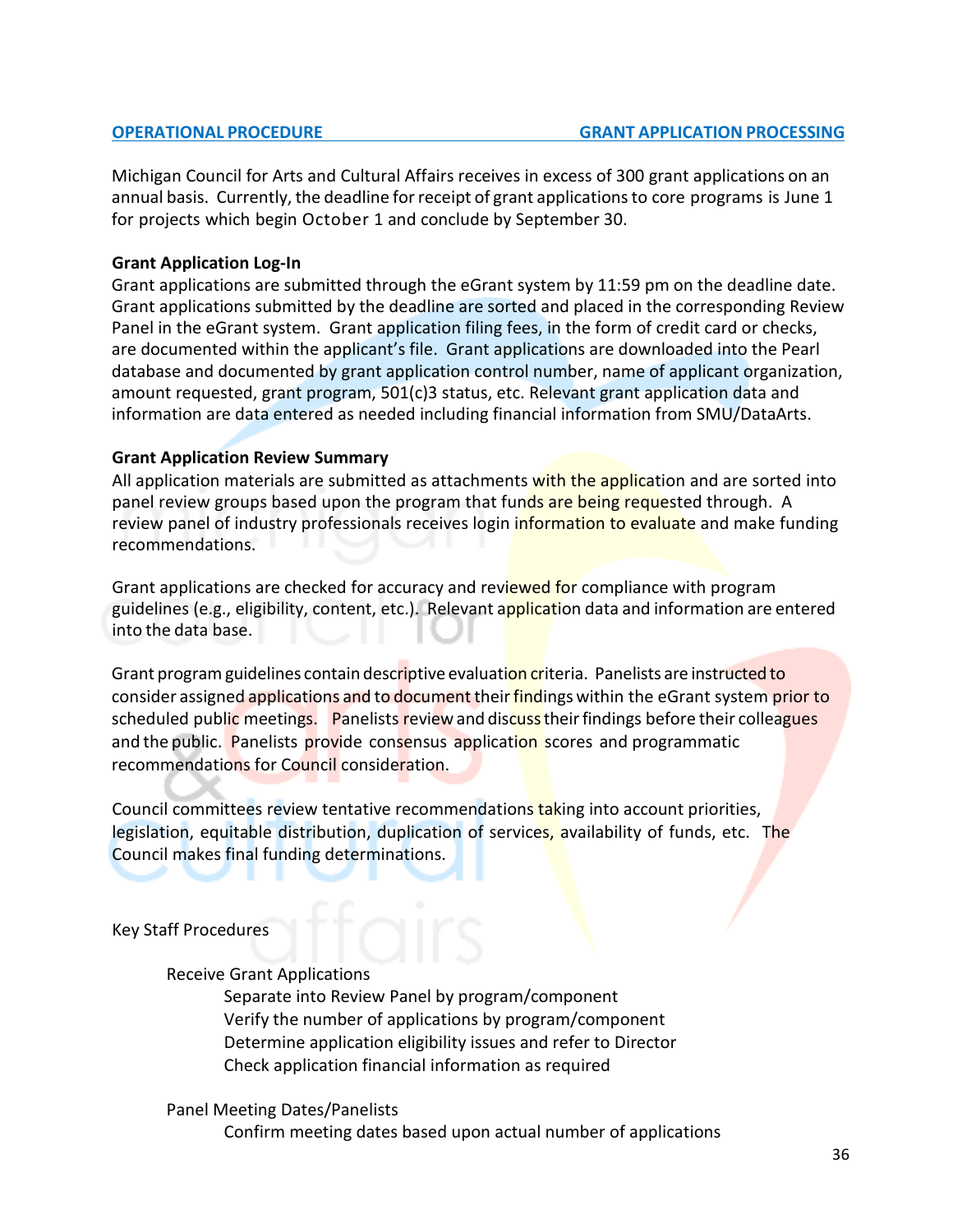Confirm panelists/obtain and publish bios Obtain Director's approval and Chairman's Appointment Contract panelists

#### Council Action

Request and confirm Council member attendance Review eligibility issues and waiver requests with Executive Committee

Application Receipt Acknowledgments Check All fees collected/Assurances received Include peer panel review schedule

#### Client Information

Verify 501c3 or other non-profit status Import eGrant information into the system

#### Prepare Reviewer Materials

Panel Handbook Make panelist assignments - primary/secondary Program Instructions Panel List Meeting Directions and Map

#### Panel Preparation

Arrange for meeting room set-up Order meals Arrange for A/V requirements

#### Panel Meetings

Conduct closed orientation Facilitate open public meeting Provide audience sign-in sheets Provide panel and staff name cards Process payment for reviewers post meeting

#### Council Committees

Confirm date, time, location and notices

#### Council Meeting

Confirm mid-September date Time, location Public meeting notice posting Room set-up Equipment and technicians **Materials**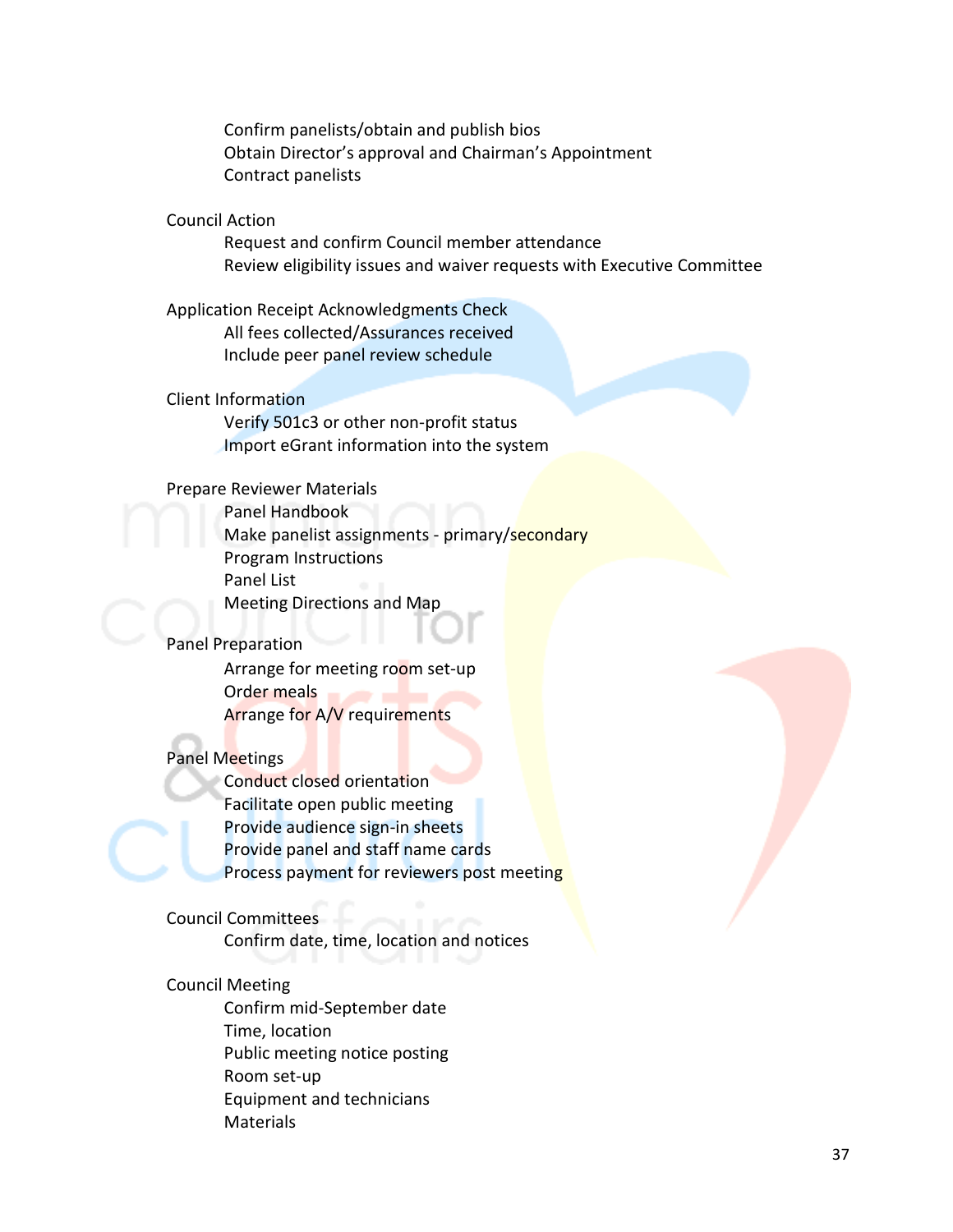Grant Award Listing

Distribute to meeting attendees and the public Post on Council and Department websites Prepare copies for file and public distribution Prepare legislative reports

State Administrative Board (DTMB) Submit complete forms for grant award agreements in excess of \$250,000

Unsuccessful Grant Applicants

cultura

Send unsuccessful applicants, letters of denial Upon request provide panel comments, scores and information for improvement Upon request Council process for appeal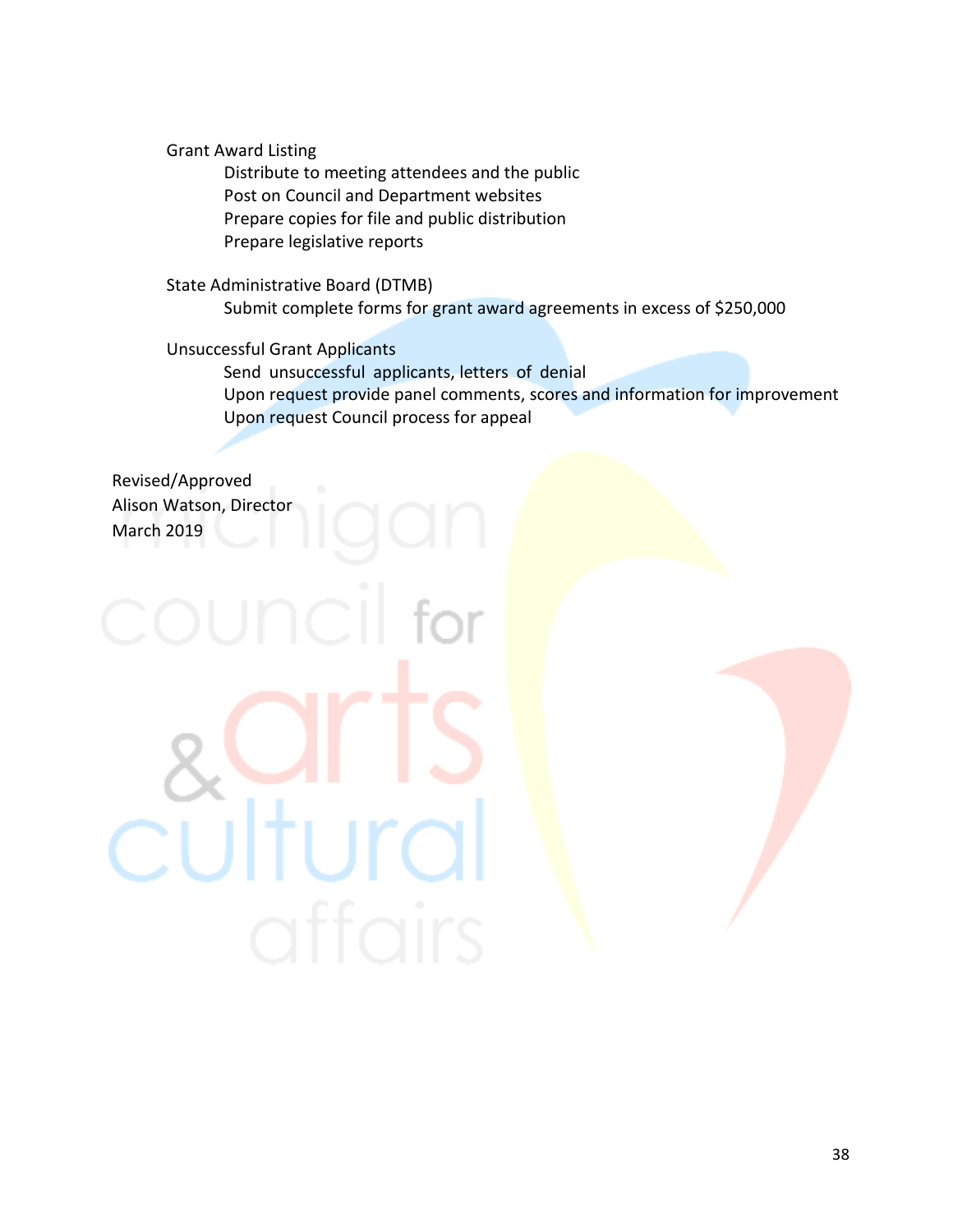#### **OPERATIONAL PROCEDURE GRANT APPLICATION REVIEW MEETINGS**

All eligible grant applications submitted to the Michigan Council for Arts and Cultural Affairs core programs are reviewed and evaluated by volunteer arts, education, cultural and business professionals. Generally, the volunteers convene as an Ad Hoc Advisory Review Committee or Panel in public meetings. Only materials submitted with an application, by the established deadline, along with the professional knowledge of the Committee members are considered by the Committee.

The meetings are open to the public, including on-line attendance. Applicants may attend but cannot participate in committee discussions. Applicant attendance is encouraged, but not mandatory. Ad Hoc Review Committees recommend funding action to the Council on the basis of established program review criteria.

#### **Protocol**

Panel members read applications thoroughly before the review meetings. A primary and secondary reviewer are assigned to each application to the review the applicant's information and attachments in-depth. Because of this prior work, it may appear that some applications are not being fully discussed during the meetings. This is not the case, nor is it an unusual occurrence. Moreover, it should not be interpreted as a "slight" to any applicant.

Prior to grant application submission deadlines, staff members work closely with many applicants to help them prepare competitive applications and to gather and clarify information about proposals. During panel meetings, staff must assume a distinctly different role and provide objective information on all applications, as required, to ensure fair and consistent review. Staff members are not at the meeting table as advocates of any particular application. They are there to respond to questions and help maintain a productive meeting process.

The public is asked not to address the panel in any manner. The only exception to this policy is the rare instance when the meeting chairperson may find it appropriate to ask a specific question of an applicant. Persons who are called upon to respond to panel concerns are encouraged to provide the requested information as briefly and succinctly as possible. There are many applications to review in a limited amount of time. Applicant lobbying is not permitted.

The public is also asked not to talk to members of the panel during breaks or when they leave the meeting room for any reason, even if they are acquaintances. This avoids putting panelists members in an awkward position which may create the appearance of lobbying.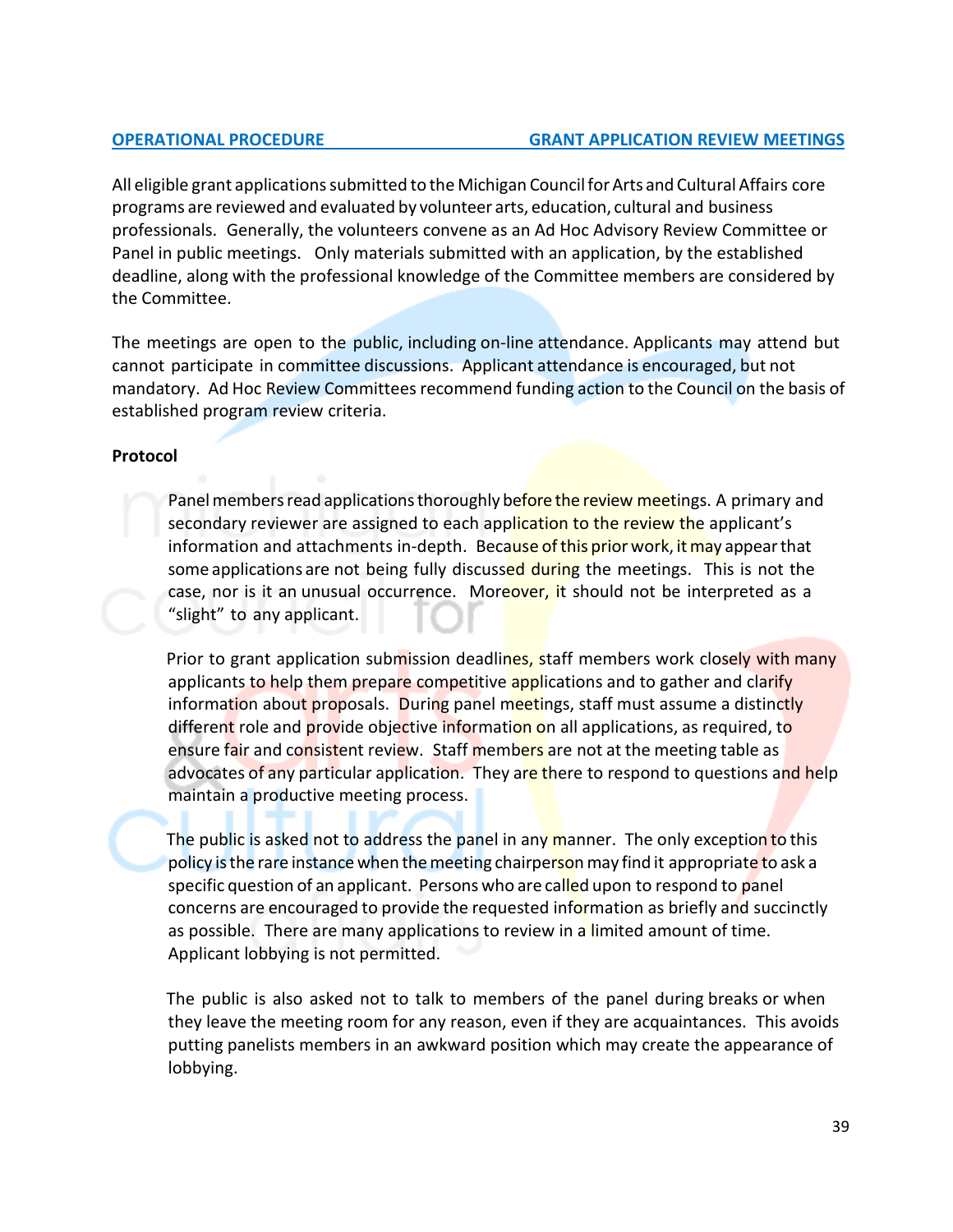If an applicant believes misinformation has been given to the panel, they are asked to pass a note containing the correct information to a staff member. However, it must be noted that misinformation and misinterpretation are very different. Misinformation can be corrected. Misinterpretation may be caused by misinformation or by poorly conceived or incomplete applications and supplemental materials.

There are several rounds of discussion. Typically (although this may differ with some panels) samples of work, if required by the guidelines of the grant program, are reviewed prior to the meetings. Panel recommendations are just that - recommendations. The grant application review processis dynamic, and recommendations are not final until the panel reaches consensus.

The Council makes final funding decisions. Panel recommendations are considered by the Council in committee sessions, prior to deliberations by the body of the whole. The Council may accept, reject or modify panel recommendations and make awards at its discretion.

Due to budget constraints many worthy applications may not be recommended for funding.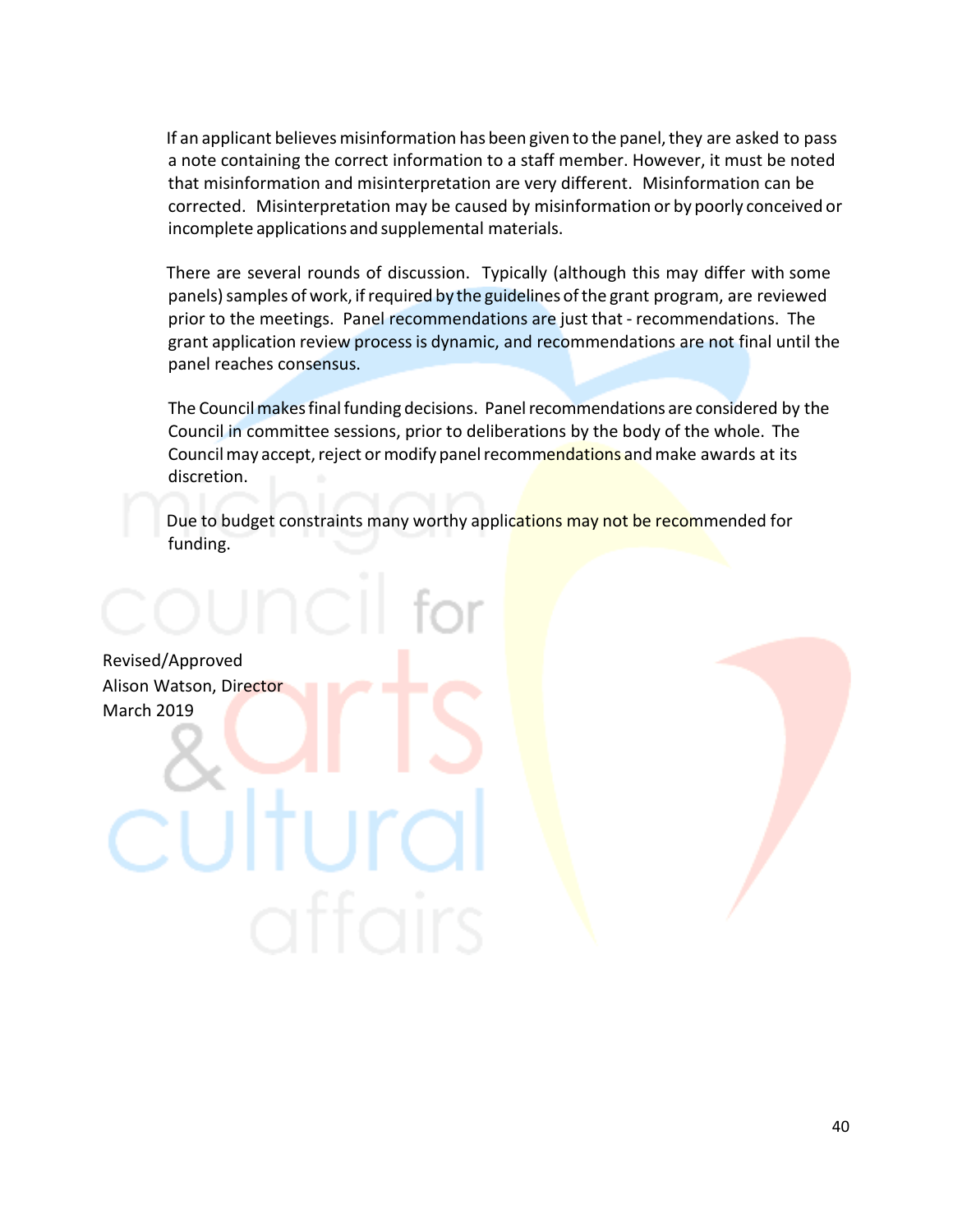# **OPERATIONAL PROCEDURE GRANT AWARD DETERMINATION**

The Michigan Council for Arts and Cultural Affairs determines grant awards on an as needed, primarily annual, basis. This process is comprehensive and is initiated after the completion of the grant application peer review process. Generally, applications which receive a score of 80 and above are recommended to the Council for funding consideration. The Council can deviate from the "score of 80" benchmark. Such issues as: available funds, numbers of applications, or other Council priorities, may be taken into consideration.

The Council reviews applicant requests, panel scores and recommendations and determine fiscal year funding parameters (i.e., grant program allocations, geographic distribution, maximum number of grant awards per applicant and program issues and priorities).

In addition to peer review scores and findings the Council considers geographic, discipline, cultural distribution, grant program goals and priorities, and funds available for distribution.

# **Process Summary**

- Council receives and reviews grant program materials
- Application data/information, and parameters for tentative program allocations are shared
- Staff provides an analysis of past program allocations, grant award levels and distribution, and priorities, as well as legislative requirements
- Staff develops initial tentative funding plan for Executive Committee discussion
- Based on Executive Committee direction, Council committees convene, review and request various tentative funding plan scenarios
- Staff prepares and distributes all scenarios to all Council members
- Committees make recommendations to the Executive Committee regarding which scenarios, initiatives and priorities have merit
- By consensus, committees provide final recommendations for presentation of a tentative funding plan which will be considered for approval by the full Council
- Staff prepares a final tentative funding plan and other materials for the public Council Meeting in which grant determinations will be made
- Council members receive meeting materials
- Staff provides program presentations and funding recommendation to the Council as a part of the meeting agenda and Council acts on the tentative funding plan

Based upon final Council action, staff identifies and selects recipients' organizations to implement Council initiatives. Additional grant requests received during the fiscal year are reviewed by the Executive Committee for funding determination.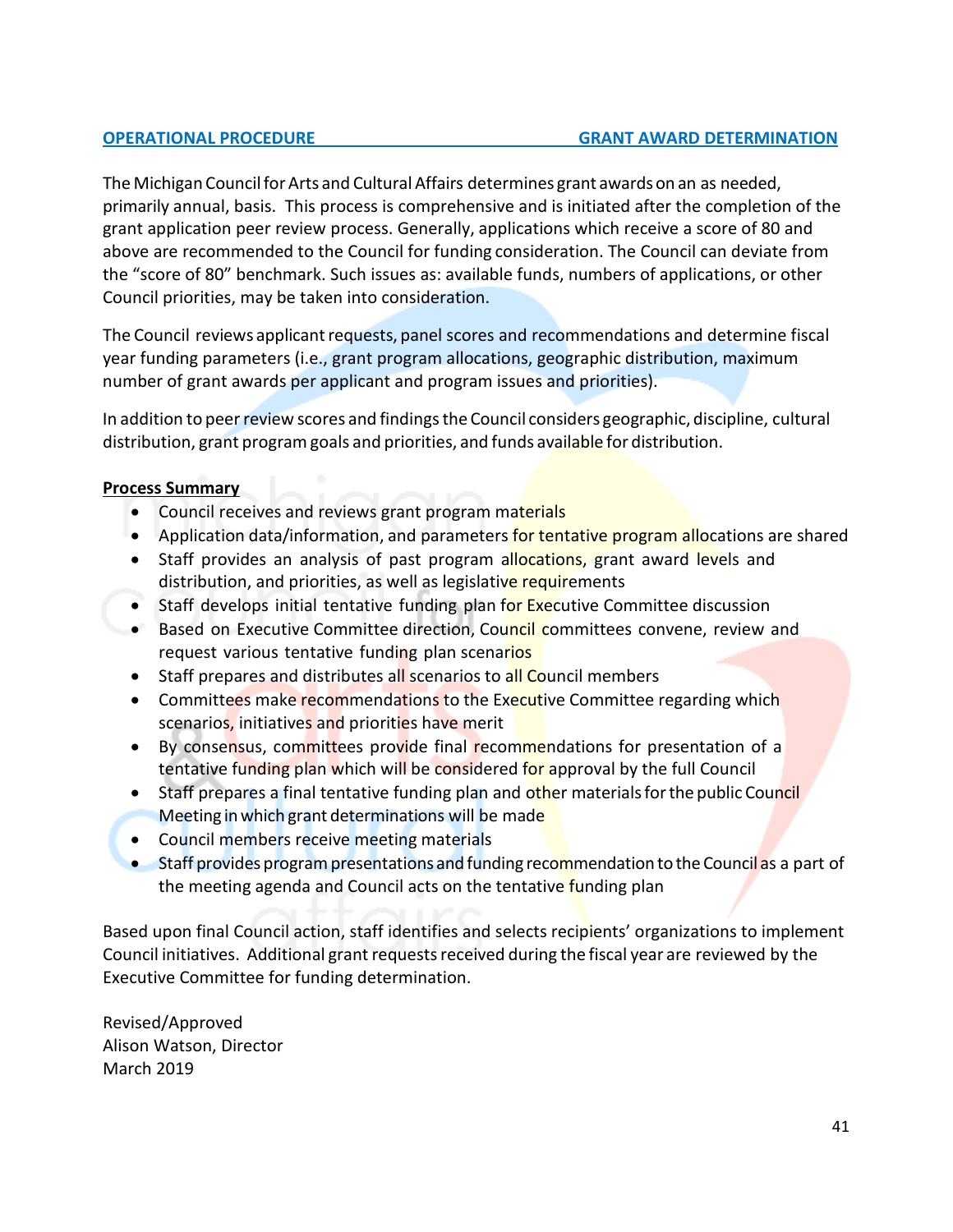The Michigan Councilfor Arts and Cultural Affairs has adopted a policy which providesfor a process of appeal by an organization or individual whose grant application was not approved for funding.

The Council makes final decisions in all matters in dealing with the award of grants from its appropriation. This appeal process is one of several methods available to the Council to arrive at and confirm its funding decisions.

While it isthe prerogative of an organization or individual to question Council policies, procedures or judgment, the appeal process has a specific scope of purpose. Public Councilmeetings,held throughout the year, provide opportunities for consideration of grant guidelines, general and specific Council policies, objectives, budget requests and other matters. To this end, the interest and counsel of organizations and members of the public are encouraged.

# **Funding Determination Appeal Policy**

*An organization orindividual whose application for a grant in excess of \$5,000 has been considered by the Council and not approved for funding shall be entitled to pursue a process of appeal based upon technical aspects of the application review and determination process including administrative error, conflict of interest, or presentation of misinformation. The subjective opinions of application reviewers, panels or the Council are not subject to appeal. Issues of eligibility, guidelines, policy orfunding amounts are not part of the Funding Determination Appeal Process.*

# **Grounds for Appeal**

Eligibility, guidelines, policies, program design and implementation, grant award amounts, and/or other applicant and grantee concerns are not part of the appeal process, and will be reviewed instead by the Director and appropriate Council committees. Ratings assigned in the application review process are not in themselves grounds for appeal.

Requests for an appeal must be grounded in consideration of the following technical aspects of the application/review/award process:

- 1. Council administration error
- 2. Conflict of Interest
- 3. Presentation of misinformation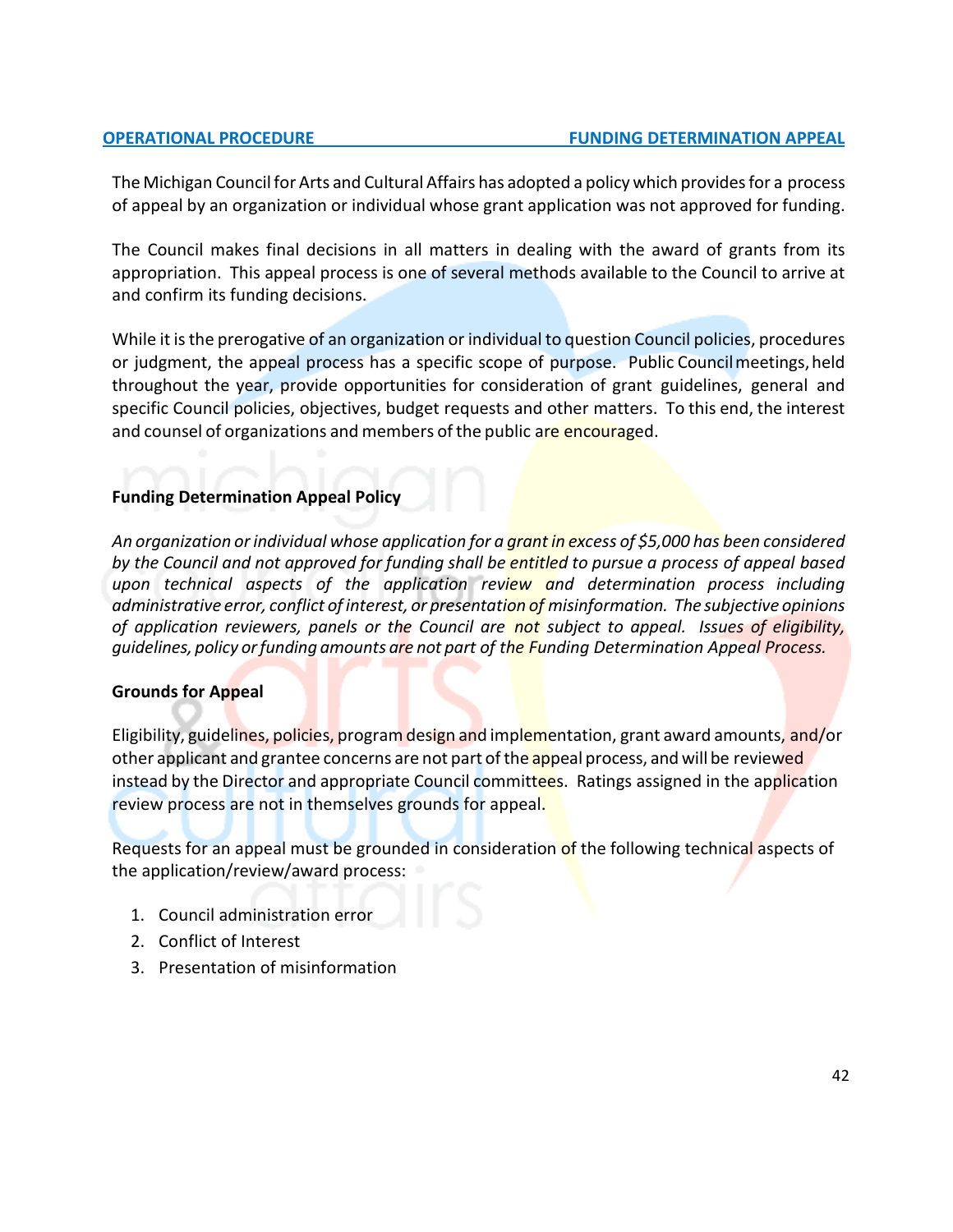# **Appeal Process**

The appeal process is a review of decisions reached on a grant application as originally filed or as timely amended in response to Council staff inquiries. New application information and subsequent application clarification are not considered in the appeal process. There are six possible steps in the appeal process:

# 1. Preparation for Appeal

The first step for an organization planning to appeal is to contact Council staff to request a summary report which describes the basis on which the funding decision was made and to discuss the review/determination process. The organization should request thisimmediately upon notification of a negative funding decision. Based upon discussion with staff and further study of Council action, ifthere is a decision to proceed with appeal, immediately proceed to the next step.

# 2. Notification of Intent to Appeal

Submit a written "intent to appeal" within 30 days from the date of Council funding decision notification letter. This correspondence be addressed to the Director and should include the grant application control number and a brief discussion of the basis on which an appeal is being made (administrative error, conflict of interest or presentation of misinformation). Completion of this step will initiate the next step.

# 3. Informal Review

Following receipt and review of the "intent to appeal" the Director will schedule a staff/appellant conference (usually within sixty days of the Council funding decision notification letter). The purpose of this meeting is to informally review and discuss the recommendations of the panel and the action taken by the Council. The Council will provide appropriate guidelines and a series of questions, which seek to determine the basis for appeal, to the Appellant for this informal meeting. At least two days prior to the meeting, the Appellant must provide to the Director written answers to the questions.

Based upon the finding of this informal review meeting, an informal draft report will be developed which outlines the meeting discussion (e.g. key facts, areas of consensus, agreement and concern, etc.). The report will be made available to the Appellant as soon as possible (usually within one week of the meeting).

If the Appellant's concerns are not resolved at the informal meeting, the Appellant may proceed to the next step.

# 4. Formal Review

Within two weeks after the receipt of the informal meeting report, should the appellant's concern remain unanswered, the appellant should submit a written request for formal review. A letter, based upon only those appealable issues and evidence considered atthe informal review which remain unresolved, should be submitted to the Director. The issue(s) must be specific and clearly set forth in the letter. The appellant should give care to determine if correction of the error would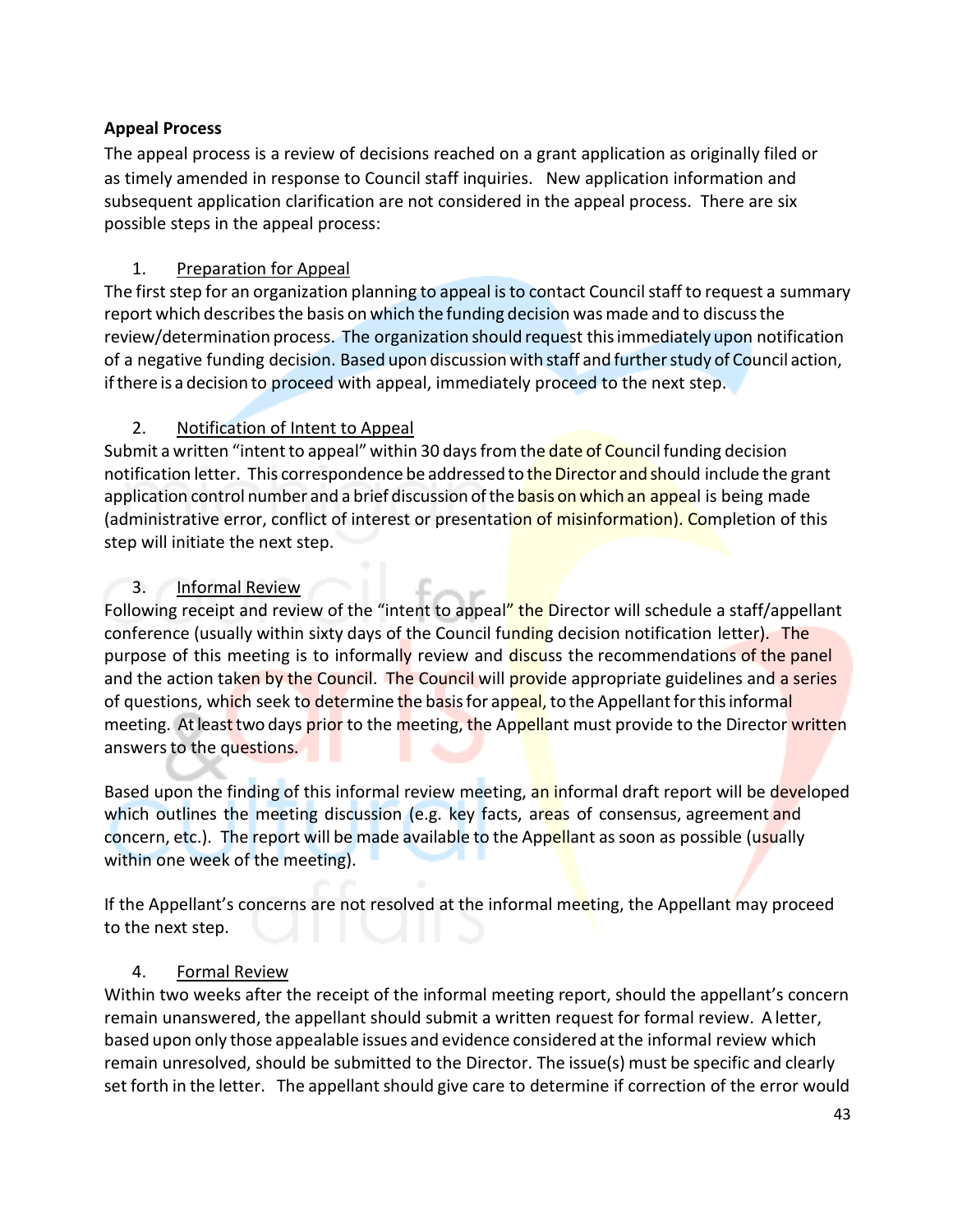likely result in a positive funding determination before requesting a formal review. (For example: If the correction of the error would likely provide an additional 10 points to the review, and the application was 40 points below the funding mark, proceeding with a formal appeal would not be productive.)

Upon receipt of a request for formal review, the Director will initiate the next step. If the request is not specific and clear, the Director will make every attempt to clarify the request and the outstanding issues. Only those requestswhich are specific and clearly set forth can proceed to the formal review

# 5. Appeal Hearing

After receipt of the request for a formal review, the Director will schedule a formal appeal meeting with the Council's Appeal Review Board. (Usually, the establishment of a date for the Appeal Review Board meeting will take place within two or three weeks, although the actual meeting date may be some time later, scheduled to correspond to the Council calendar. The Board will be chaired by the Council Vice Chairperson or her/his designee, a member of the review panel, and any others appointed by the Council Chairperson. A maximum of three (3) appellant representatives may attend the meeting.

After reviewing the materials presented, the Appeal Review Board will prepare a recommendation to Council for consideration at its next scheduled meeting. A copy of the Board report and notification of the date of the Council meeting at which a final decision will be made will be provided to the appellant.

If a finding in favor of the appellant is determined, Council will initiate the final step in the process.

# 6. Appeal Funding Approval

Council will reverse the previous funding decision and provide priority funding from its next available resources, with the following considerations:

- at a level commensurate with other similar grants,
- at a special level based upon Council-approved priorities,
- at a reduced level based upon the current status of the activity, or
- at an adjusted level based upon funds available.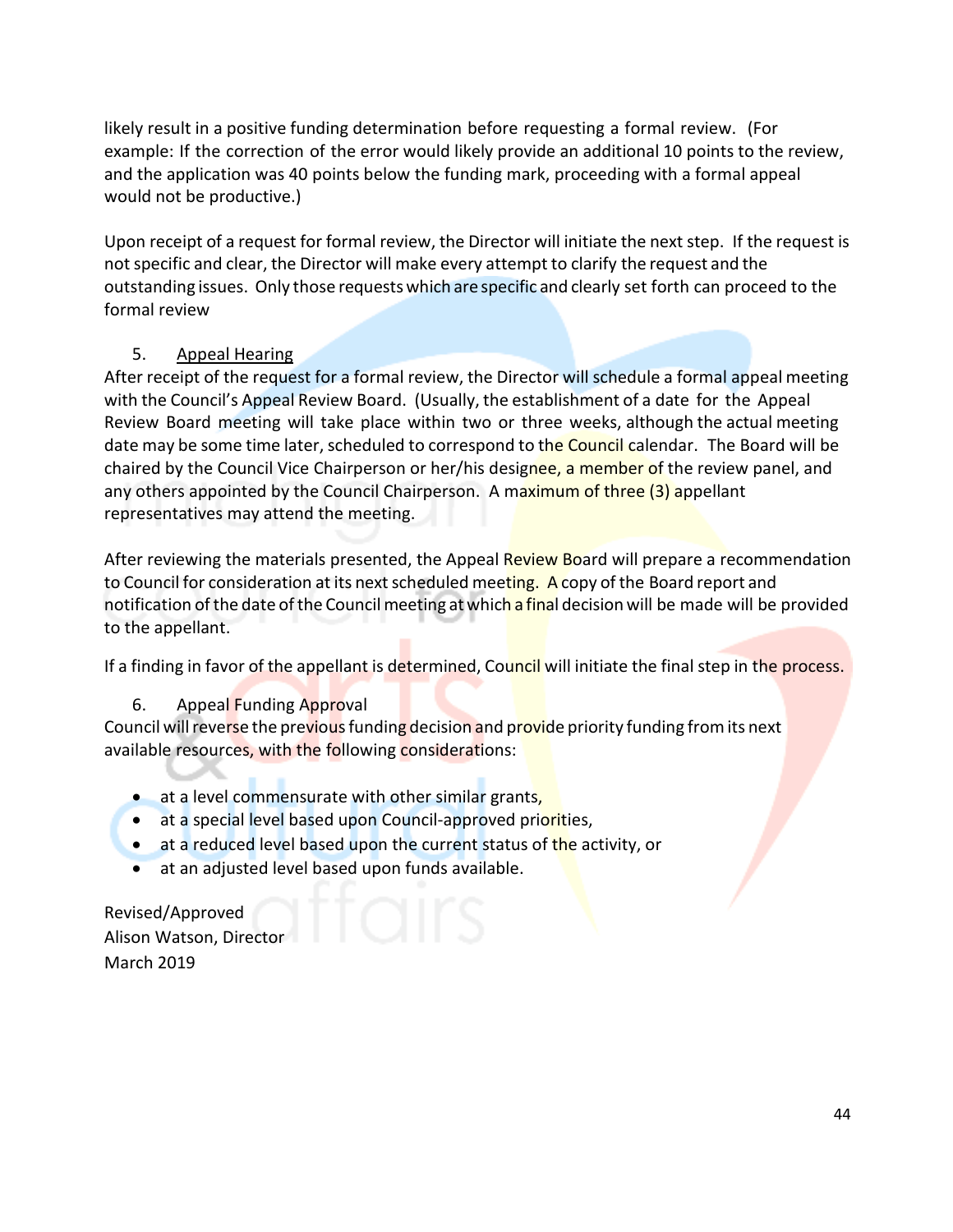Michigan CouncilforArts and CulturalAffairs isresponsible forthe administration of grant awards based on legislative boilerplate requirements, federal standards and requirements, and Council policies and guidelines. The following are the key procedures:

- 1. Council Award notification (agreement information) issentto the grant award recipient, which includes general award information and indicates required forms that will be forwarded separately
- 2. Grant award payment schedule is created
- 3. Funded project information and grant agreement language are reviewed for compliance requirements
- 4. If not in compliance, the awardee is notified that the compliance issue must be resolved prior to agreement processing
- 5. If in compliance, a Grant Agreement is prepared
- 6. Grant Agreement Packet is sent to grant award recipients, which includes the prepared agreement signed by the Director and **acknowledgement** and promotional materials information
- 7. Grant recipient organization's signed Grant Agreement and acknowledgement letters are received
- 8. If in compliance, the grant award payment schedule is activated and first grant award payment is approved
- 9. If the counter-signed Grant Agreement is not timely received, a request may be made to the Council to rescind the grant award
- 10. Grant funds, unused or returned within the fiscal year, are allocated to the Council's restricted account for future redistribution
- 11. Grant awards are monitored for compliance with Grant Agreement stipulations and program requirements. This includes on-site visits and any other appropriate action including audits.
- 12. Grant payments are processed based on compliance with agreement
- 13. If grant implementation is not in compliance with agreement stipulations, the grant recipient is contacted to resolve compliance issue or grant award is reduced or rescinded
- 14. Requests for extensions are reviewed/approved on a case by case basis
- 15. Staff compiles and disseminates state and federal reports on fiscal year activity. The minimum reporting requirement for Council grant recipients is a final report which is due within thirty (30) days following the conclusion of the grant period. A percentage of the total grant award is withheld to ensure submission of the report. In some instances, however, interim reports may be required as a payment stipulation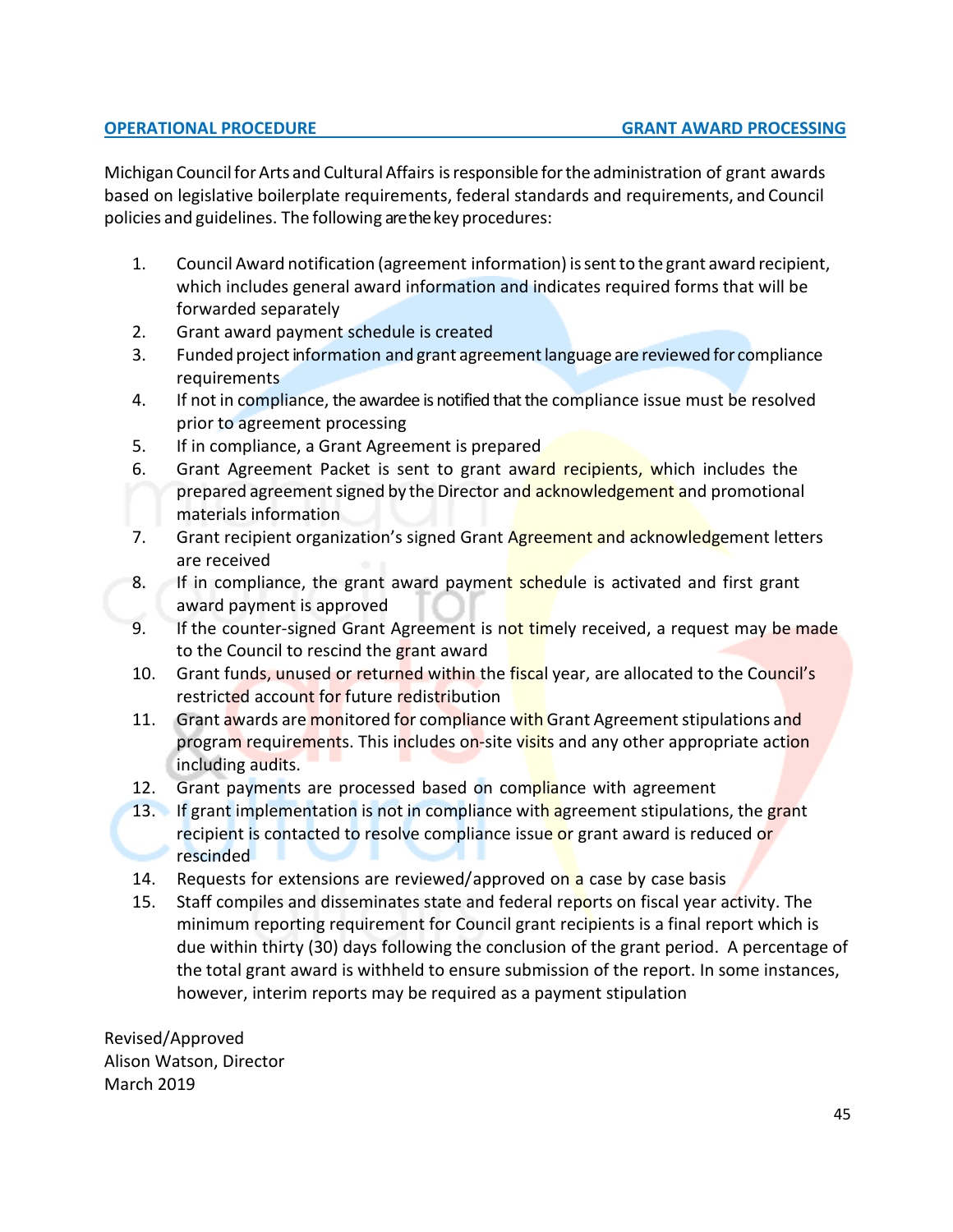Historically the Michigan Council for Arts and Cultural Affairs awardsin excess of 350 grants on an annual basis. Grant agreements are provided for each award to ensure grant recipient compliance with state, federal, and programmatic requirements and implementation offunded activities as prescribed in the applicant proposalrevisions. Given the unique nature of arts and cultural projects, from time to time it is necessary to change or amend grant agreements for the following reasons:

- 1. changes to the grant activity period
- 2. changes in the reporting schedule
- 3. changes to the grant award amount
- 4. changes to the grant award payment schedule
- 5. changes in the scope of the funded project

As an example, a grant recipient organization is contracted for a capital improvement project. Beginning construction is delayed due to environmental circumstances. An "extension" is requested with rationale. Staff reviews the request and makes recommendation for positive action. Program Manager reviews request and staff recommendation and makes determination. Typically, such reasonable requests are approved. The Program Manager notifies the grant recipient and the appropriate changes are made in the Grant system. The note is made part of the grant agreement.

- 6. Changes in all aspects of the grant agreement activity, except the grant award amount, are amended via email from the Director or the Program Manager
- 7. Changes in the grant award amount are indicated by an amendment document or a revised portion of the grant award agreement

If significant changes are requested, which retain the original intent of the project as reviewed, staff may conduct an on-site visitation to assure compliance. Staff may check the following:

- 8. Documentation of program activity
- 9. Verification of the need for the amendment request

Generally, amendments to grant award agreements are less than 10% of total grant awards. The intent of the Council has always been to acknowledge the need for flexible in implementing arts and cultural projects and to work to assure completed successful projects by grant recipient organizations.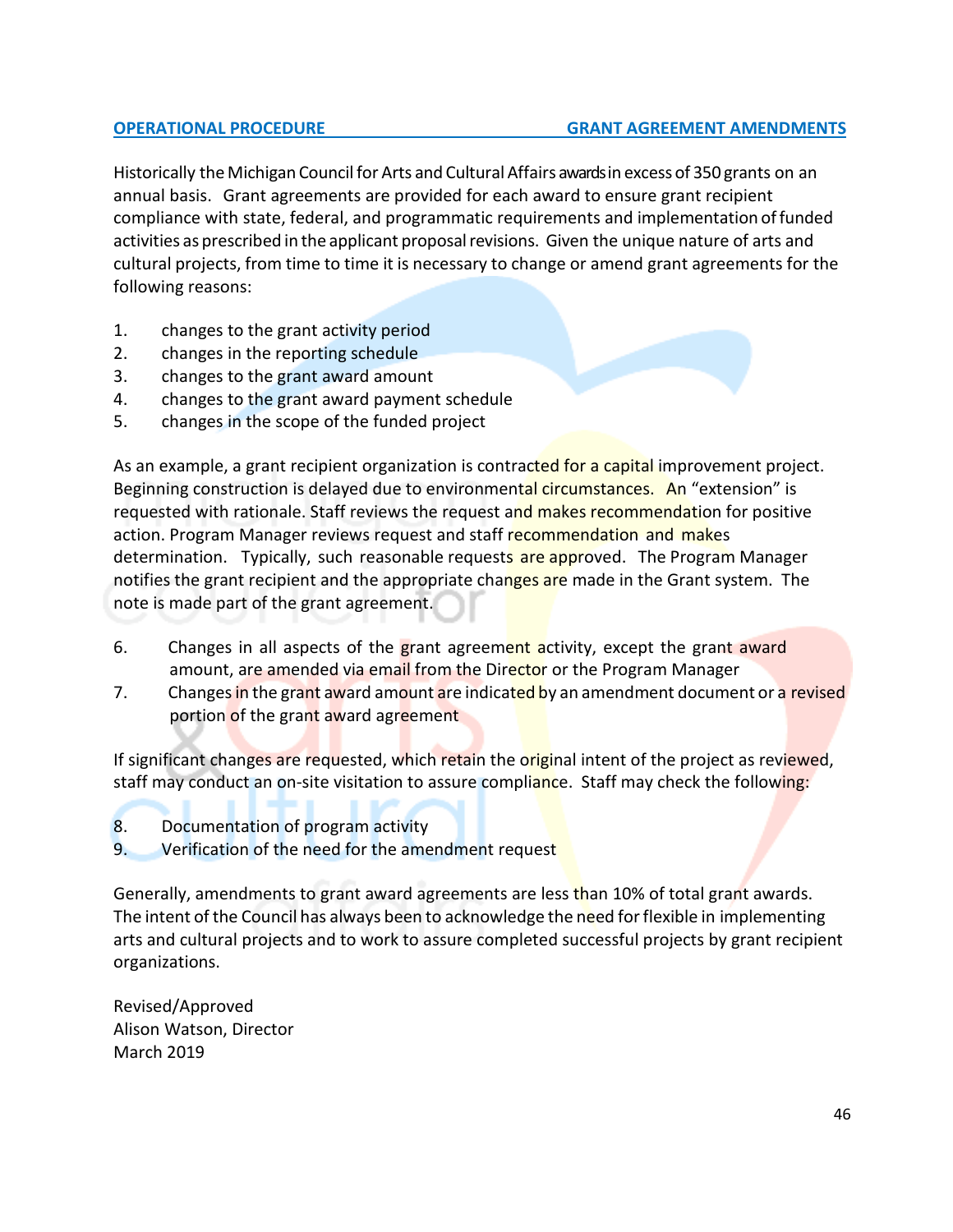As stewards of public funds, the Michigan Council for Arts and Cultural Affairs seeks to ensure that all funds awarded, in the form of matching grants, are appropriately used in compliance with state and federal legislation, andGrant Award Agreements. Grant awards are generally monitored by the following methods:

- 1. Review of program information in preparation for contracting
- 2. Onsite visitation (approximately 10% of award recipients)
- 3. Review internet presence (GuideStar, website, social media, etc.)
- 4. Review final reports
- 5. Staff attendance at funded activities
- 6. Review of media coverage of funded activities

The staff does not conduct financial audits of grant recipient organizations. Staff focuses its monitoring efforts on program compliance. Staff reviews financial information, but refers unresolvable financial issues to the Director for attention. The process used to refer issues to the Director is as follows:

- 1. Staff documents discrepancies and issues regarding grant award implementation
- 2. Staff convenes to discuss the nature of the discrepancies or issues, and explores possible resolutions
- 3. Staff contacts the grant recipient for documentation, information, etc.
- 4. Based upon the grant recipient's response, staff may indicate the problem is resolved and take no further action or may request additional information and may conduct an onsite visit
- 5. If unable to resolve the problem, staff refers the issue to the Director
- 6. The Director may present the staff with additional ideas for resolution with the grant recipient, or make the determination to refer the problem to internal audit or the Office of the Auditor General

If staff and/or the Director are unable to resolve the problem with the grant recipient, a formal request is made for the partial or full return of grant award funds. In this case, the Director will issue a formal letter to request return of grant funds and/or indicate amendment of the Grant Award Agreement.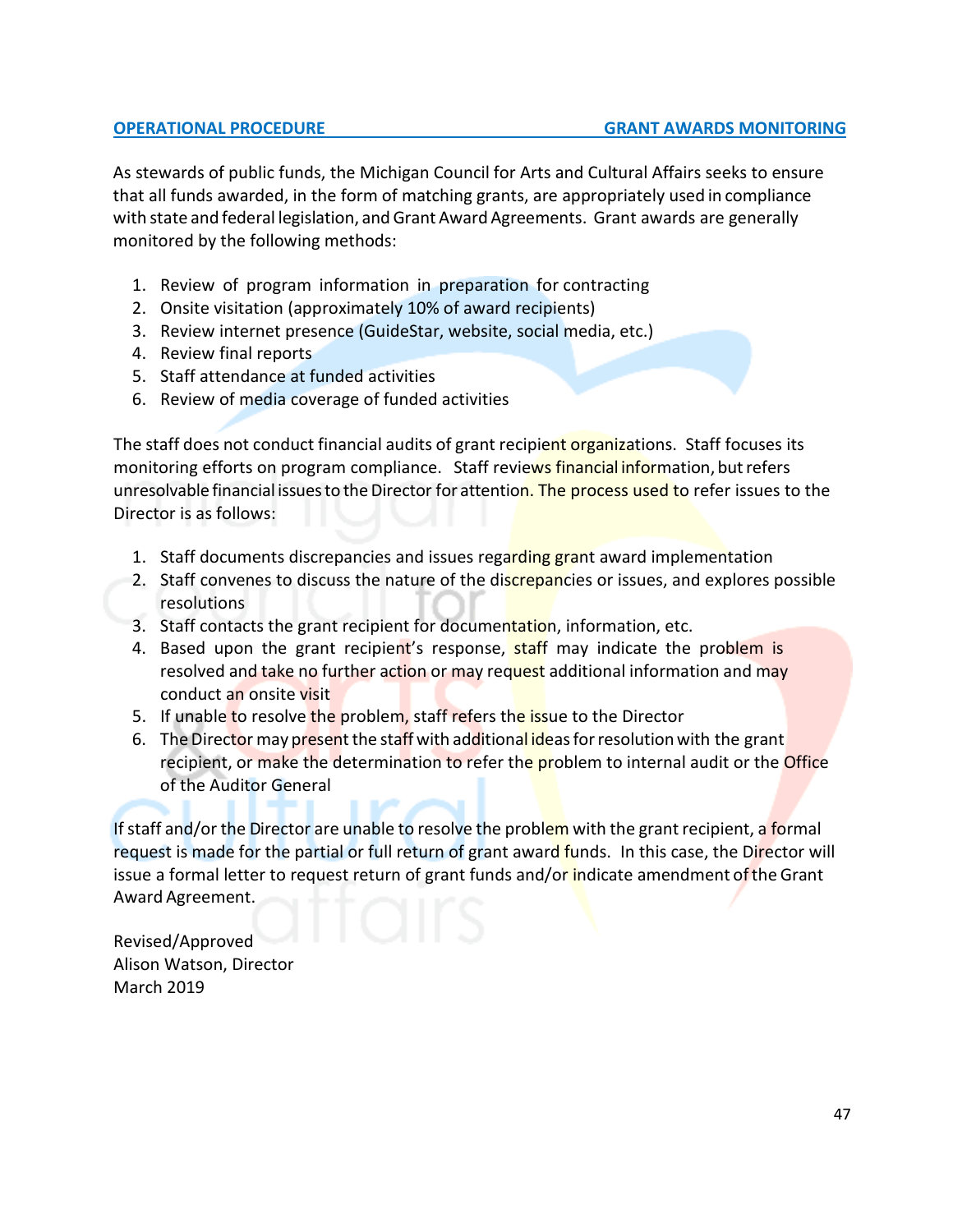Federal funds, granted to Michigan Council for Arts and Cultural Affairsthrough the National Endowment for the Arts (NEA), represent a small but important portion of the Council's annual gross appropriations. Federal funds and state funds may be combined to support Council grant awards in any Council core program area. Distribution of federal funds, among Council grant program, may vary on an annual basis. Federal grant matching requirement is one to one. As the designated "state arts agency" (SAA) for the State of Michigan, the Michigan Council for Arts and Cultural Affairs submits an application to the Partnership Program and other core programs of the National Endowment for the Arts on an annual basis. Refer to http://www.arts.gov for federal program guidelines.

- NEA: Competitively review the "on-year" application in peer panel review meetings;the "off-year" application orupdate isreviewed byNEA staff and/or panels as required; Note: "onyear" applications are filed on a three year cycle. ---- Refer to "On-Year" NEA Application for panel comments.
- Council: Receive preliminary notification of NEA Partnership Agreement award prior to National Council On the Arts action.-----Refer to NEA Application File
- NEA: Request submission of MCACA application, Part II; MCACA submits the requested application information within 30 days of request **[revised** budget] --- Refer to NEA Application File
- Council: Receive formal NEA notification of peer review findings and the total federal grant award which consists of four award sub-categories, Basic State Plan, Arts In Underserved Communities, Arts Education, and Poetry Out Loud. ---- Refer to NEA Application File (Peer review findings, "On-Year" application file only)
- Council: Officially notify the department of the award [MEDC Finance], by submission of a copy of the NEA award letter and copy of the "on-year" Council grant application; retain copies of "off-years" updates. ---- Refer to departmental and agency federal files
- Council: Governor appointed Council members determine Council grant awards, inclusive of state and federal appropriations. ---- Refer to annual Press Release from department and/or Office of the Governor
- Council: Develop the plan for federal funding distribution by program grant award accounting for NEA and Council program goals and grant recipient activity dates. ---- Refer to Council program guidelines and Grant Budget
- Council: Develop a grant payment schedule, by program, for state and federal funding distribution based on quarterly allotments. ----- Refer to Grants Payment Schedule
- Council: contract with grant recipients, indicating federal portion of the grant award. ---- Refer to Fiscal Year Grant Agreements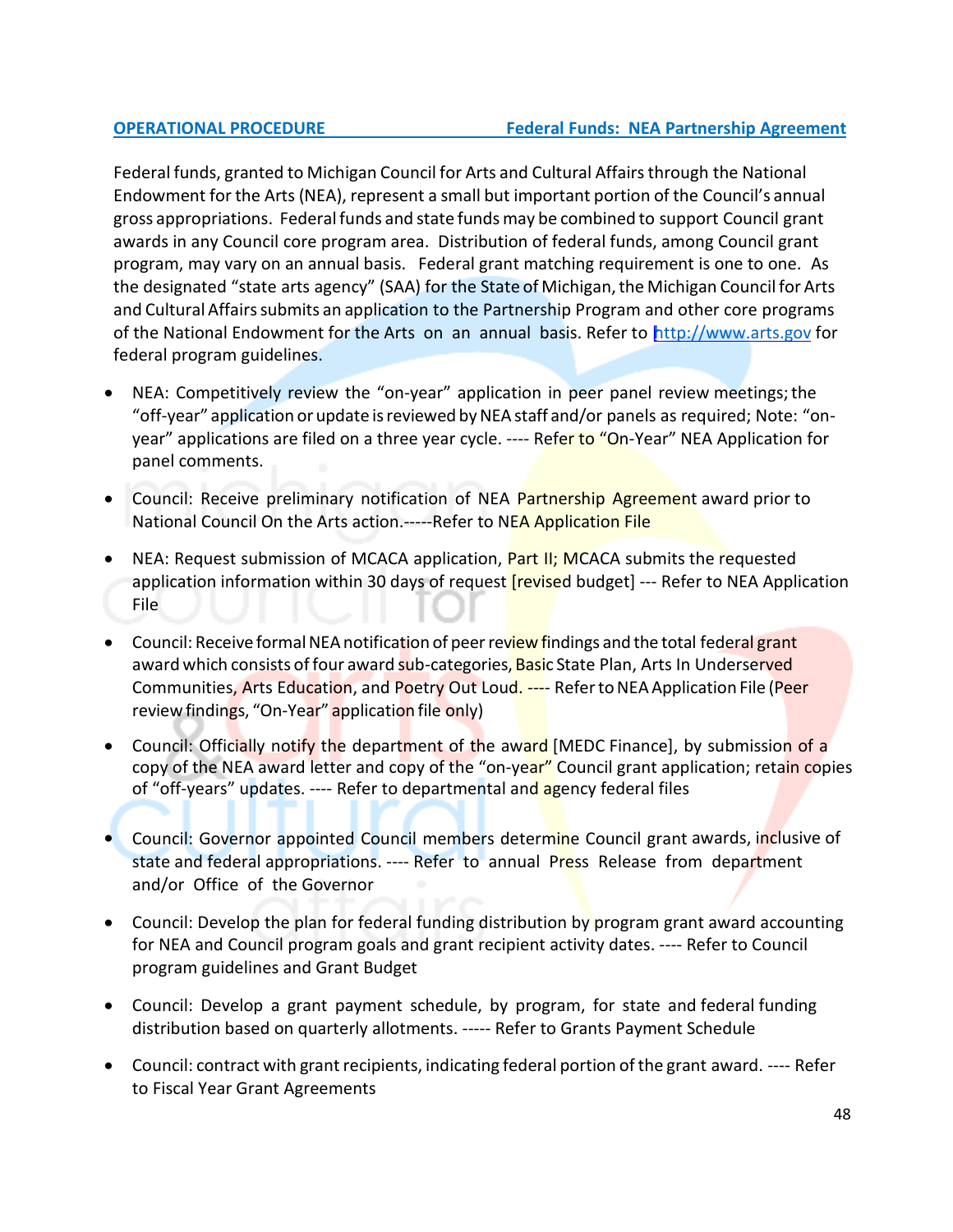- Council: Provide, on a quarterly basis [or as required], to the department a Billing Summary for preparation of the Federal Draw. ---- Refer to NEA Request for Advance or Reimbursement Form
- Department: Request, on a quarterly basis [or as needed] , the Federal Draw based on Council's Billing Summary. ---- Referto department approved NEA Requestfor Advance or Reimbursement Form
- Council: Prepare and submit a Progress report to the department, as part of a quarterly Federal Draw, when the cumulative amount requested exceeds two-thirds of the federal grant award amount. ---- Refer to NEA Request for Advance or Reimbursement Form, OMB #: 3135-0112
- Council: Makes payments to grant recipients according to contract payment stipulations and federal program indexes. (Note: Federal funds are typically scheduled for disbursement within the first two quarters of a fiscal year.) ---- Refer to departmental payment records
- Council: Receives and review, for approval, reports from grant recipients based on contract stipulations and reporting instructions. ---- Refer to Grant Recipient files
- Council: Compile and enter report data and information, in compliance with NEA Partnership Agreements Report requirement, to complete and submit the NEA Final Descriptive Report and the Financial Status Reports. ---- Refer to the **Final D**escriptive Report and the Financial Status Report in the NEA application file
- Council: Prepare NEA file for department internal audit. ---- Refer to the NEA application file

Revised/Approved Alison Watson, Director March 2019

ultura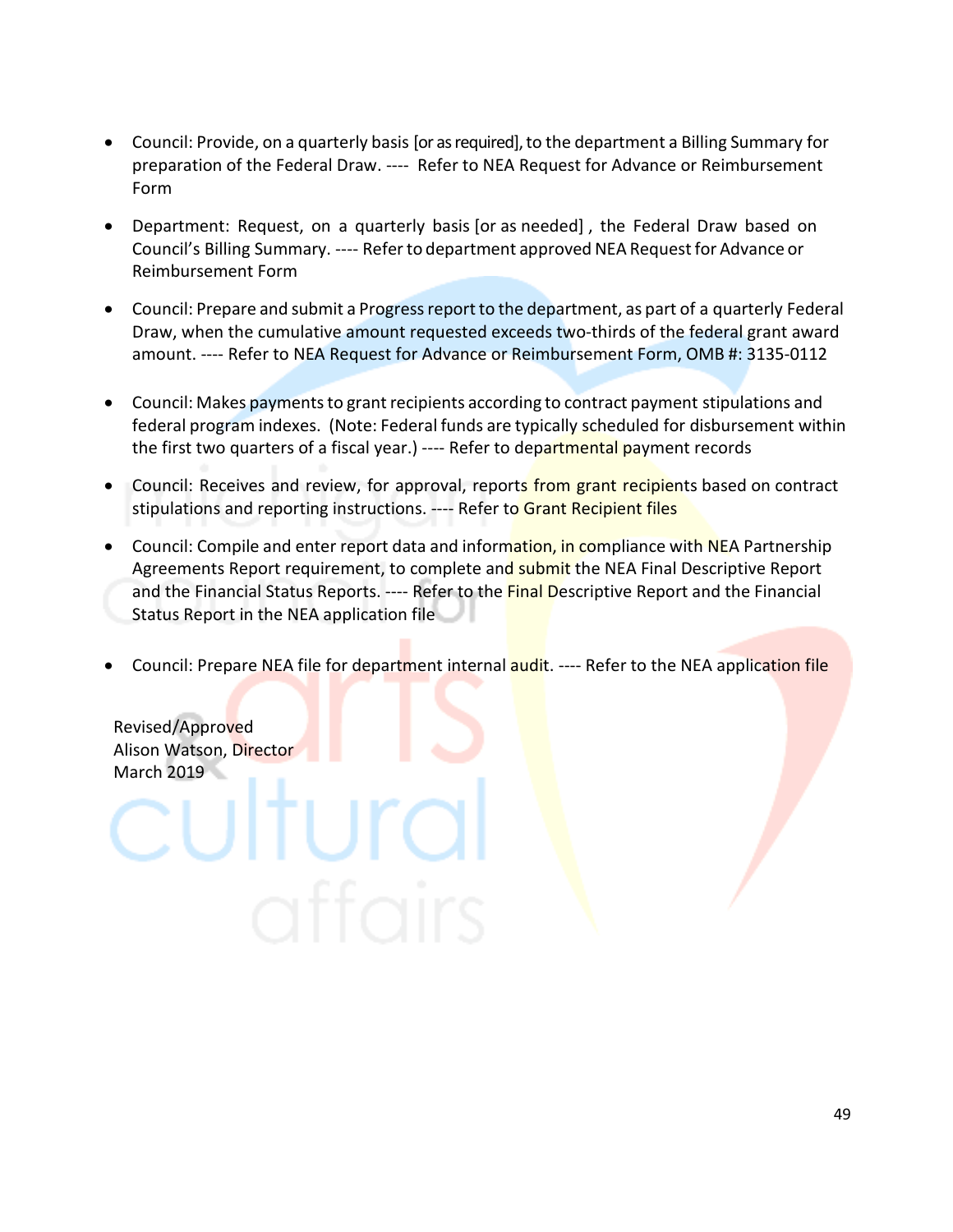#### **OPERATIONAL PROCEDURE Administrative Allocations**

Although the Michigan Council for Arts and Cultural Affairs convenes in committee and as a full body on a scheduled basis, unforeseen emergencies and opportunities may occur in which funding allocations are required and must be expedited by staff. Such emergencies and opportunities may occur outside of scheduled Council and committee meetings.

Moreover, to meet mandated contracting and reporting deadlines, administrative action on grant awards may be required.

In addition, use of unallocated and returned grant funds in response to Council priorities may be requested. Such requests may also occur and require response outside of scheduled Council and committee meetings.

As referenced in Operational Procedure, Council Function and Structure, in response to extraordinary, emergency or crisis circumstances, the Director or designee, in adherence to Council and state policies, shall implement alternative methods, procedures and processes to facilitate Council decision making and shall report actions taken to the Director and the Executive Committee.

In such extraordinary circumstances, the Director or designee shall:

- 1. Document the circumstance
- 2. Determine funding allocations
- 3. Direct staff to initiate the contracting process
- 4. Report action to the Director and/or the Executive Committee with the final report on state and federal funding.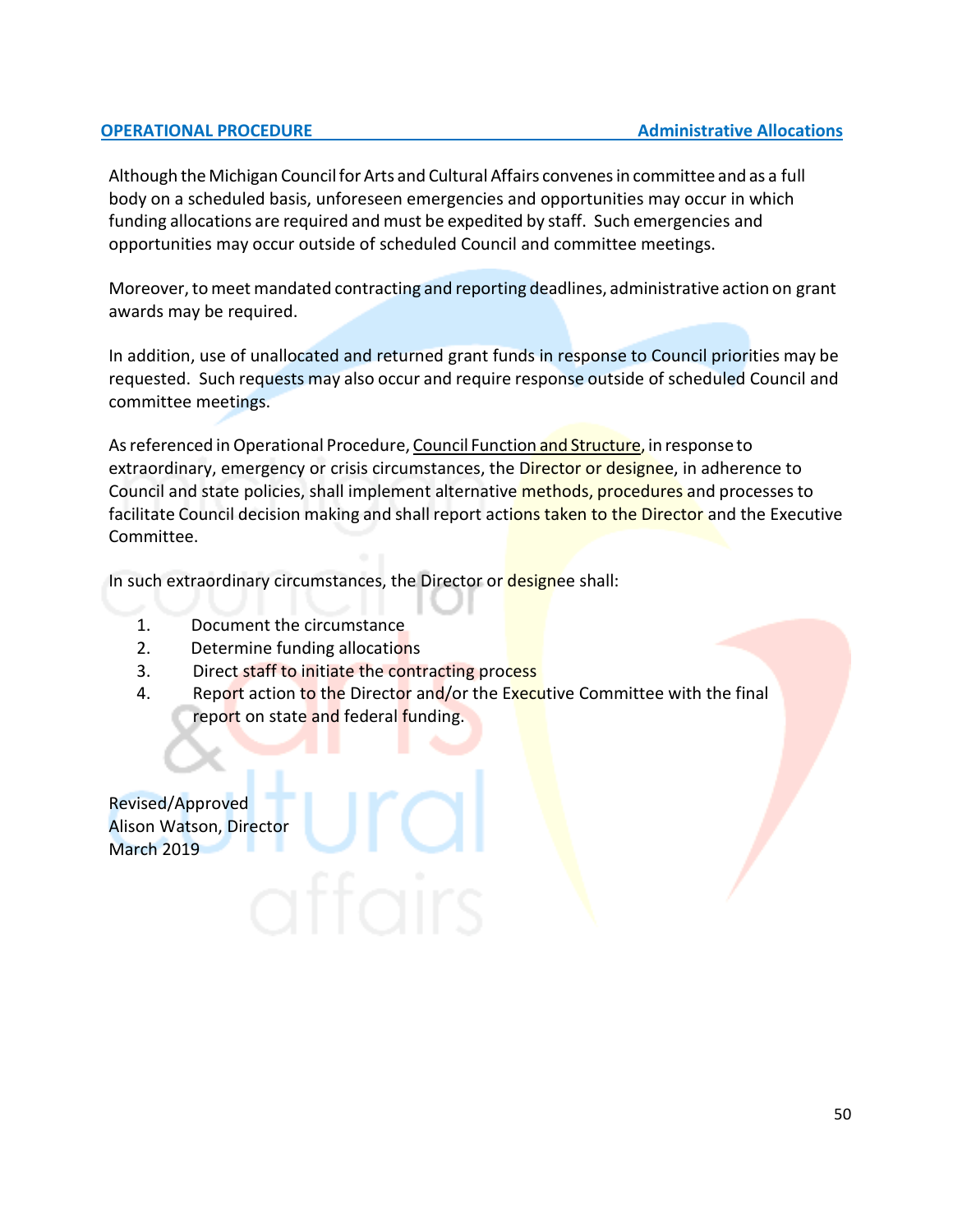To establish a statewide standard for the use, creation and management of official State of Michigan (SOM) social media sites.

Social media and website use serves to keep the field informed of news, updates, changes, and progress regarding the work of the Council, national arts and culture organizations and other topics relevant to the field.

Staff will also utilize web and social media to stay up-to-date on the work of their constituents and to monitor proper grant facilitation and acknowledgement.

# *Social Media Site Account Administrators remember to:*

- Refrain from posting content that violates city, state, or federal laws and regulations.
- Always try to respond to constituent inquiries/comments
- Do not use non-Council (personal) accounts to respond to inquiries or postings.
- All replies should use professional conversational language that encourages comments and engages follow-up conversation.
- Not comment on or post anything related to legal matters or litigation without appropriate approval.
- Not use Council's name or graphical representation (logos) to endorse any view, product, private business, cause or political candidate.
- Not represent personal opinions as Council-endorsed views or policies.
- Be responsible for creating, maintaining and monitoring content on respective social media sites, engaging with users, and removing content that violates SOM web and social media standards.
- Avoid replicating content. Content that is posted outside SOM portal sites should refer to or identify and link back to the original content.
- Keep the imagery associated with the Council's social media sites current and fresh
- Work to post new material or links at least twice a week

# **Guidelines for Internet Use**

Access to the Internet via the SOM network is provided to employees for the benefit of the organization and its members. In addition, most employees have access to the Internet outside of the SOM. Every employee has a responsibility to use the Internet in a responsible manner, taking care to properly differentiate between personal activities and SOM-related activities.

# *Representation of the Council*

Many employees routinely post non-Council information to the Internet in a variety of ways, including personal web sites, email, social media, blogs, and comments on public websites. Employees are prohibited from representing or appearing to represent the Council through their postings unless they are specifically authorized to do so. Websites that incorporate Council branding and postings that include the employee's job title are examples of activities that could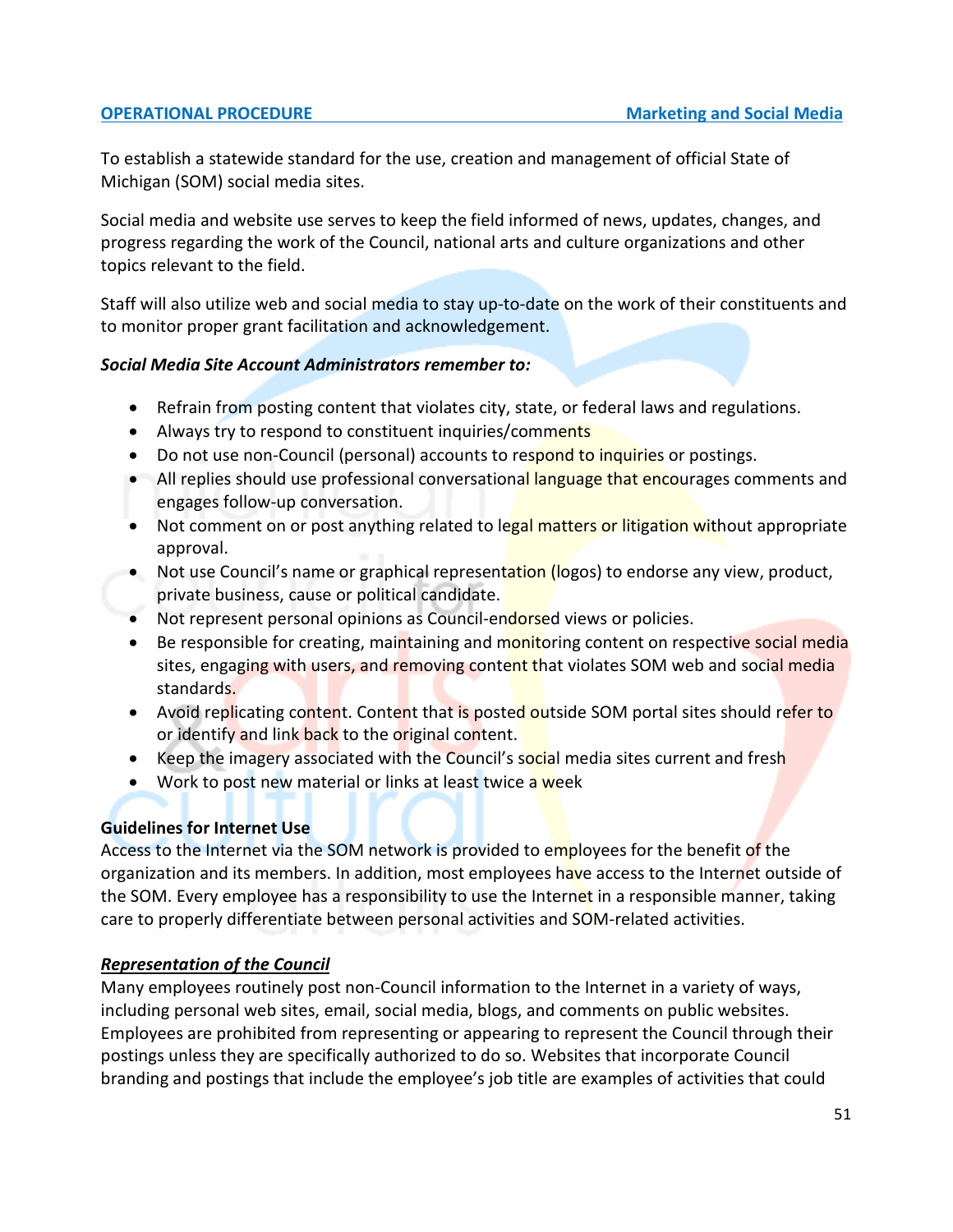appear to represent the Council. To avoid confusion, it is recommended that employees include a statement in their social media profiles similar to the following:

> "The opinions that I post represent my own views and not those of my employer, the Council."

Employees must receive written authorization from the Director before creating websites or posting other information to the internet that could give the appearance of representing the Council.

# *Access Using Council Network Connections*

Employees accessing the Internet via the Council network should be aware that its intended use is for work-related purposes. Employees are responsible for ensuring that the Internet is used in an effective, ethical and lawful manner. The Council recognizes that some minimal personal use of the Internet may occur. Users should be aware that Internet use that is not of a work-related nature is expected to be on personal time and is not to interfere with the person's job, or violate this policy in any way. Such use is expected to be minimal. Internet access using Council assets is not considered private.

# *Unacceptable Uses of the Internet*

Certain activities are never acceptable or permitted using Council equipment or assets regardless of time of day, location or method of access. These activities are never relevant to company business or employment:

- Employees are prohibited from accessing the Internet for any unethical purposes, including, but not limited to: pornography or any sexually themed site, violence, gambling, racism, harassment, and any other illegal or unethical activity.
- Employees are forbidden from using profanity or vulgarity via the Internet, including email, posting to public forums, social media, and other Internet sites.
- Employees must abide by all federal and state laws and policies regarding information sent through the Internet.

Use of the Internet must not disrupt the operation of the company network or the networks of other users and must not interfere with employee productivity.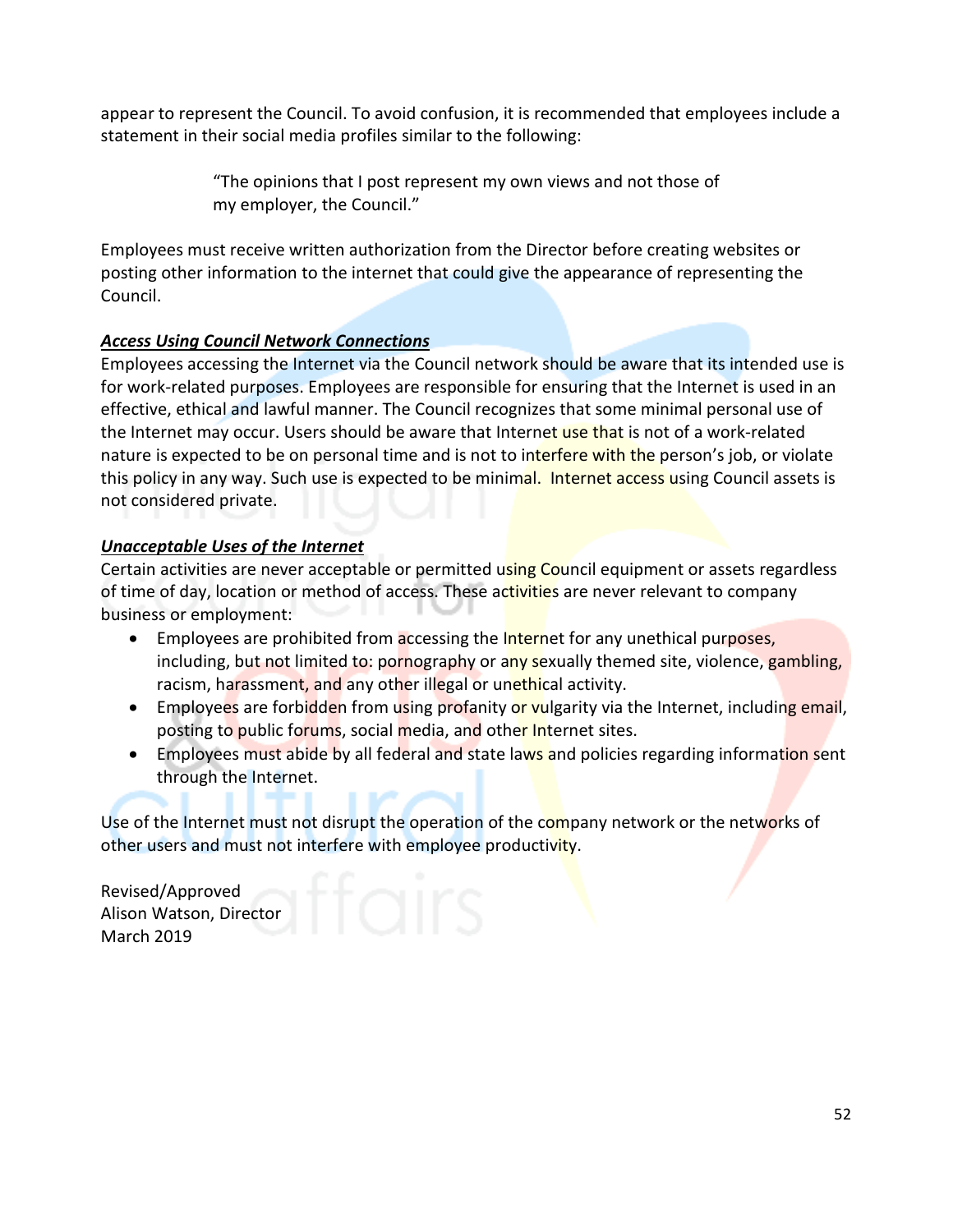# **OPERATIONAL PROCEDURE Panelist Stipends Panelist Stipends**

The Michigan Council for Arts and Cultural Affairs will make available a \$100.00 stipend for professionals that serve as panelists on one of our grant review panels. Panelists will be provided lunch on the day that their review panel meets.

If a panelist travels from the **Upper Peninsula or from out of the State** to Lansing to serve on a review panel, we will provide additional reimbursement as follows:

- 1) In-State Option/Less than 850 miles roundtrip: one night's lodging at the State of Michigan standard employee rate which is currently \$85.00 (as of 1/1/19), increase stipend by an extra \$50.00 (for a total of \$150.00)
- 2) In-State Option/Over 850 miles roundtrip: two night's lodging at the State of Michigan standard employee rate which is currently \$85.00 a night (as of 1/1/19), increase stipend by an extra \$100.00 (for a total of \$200.00)
- 3) Out-of-State Option: travel expenses (airfare, mileage, meals) can be reimbursed at standard State Employee rates, plus the \$100.00 stipend.

All reimbursements over and above the standard \$100.00 stipend should be approved in advance by the Finance Manager and the Program Manager.

The Radisson Hotel near the MEDC will usually honor the State Employee rate if documentation is provided. In order to reimburse the panelist for an overnight stay, a receipt(s) must be turned in to staff.

For a panelist to be reimbursed, they must register and setup to receive electronic fund transfers (EFT) in the State's vendor system, SIGMA. Instructions in regard to accessing the system can be obtained by contacting the Council office.

# Procedure for Contracting with Panelist/Reimbursement

Program Manager forwards contract to Panelist prior to meeting and will forward on to Finance Staff once it's been received

- 1. Program Manager will verify that the Panelist is entered in PEARL and that the information is current (bio, address, etc.)
- 2. Finance Staff verifies that Panelist is in SIGMA and that their information is current
- 3. If Panelist is not in SIGMA, Finance Staff will contact them and have them register in the system/update their information
- 4. At the panel meeting, Program Manager/Finance Staff should collect any contracts not already turned in along with instructing panelists eligible for hotel reimbursement to make sure their receipts are turned in

5. After the panel meeting, Finance staff will process stipend/travel reimbursement Revised/Approved Alison Watson, Director March 2019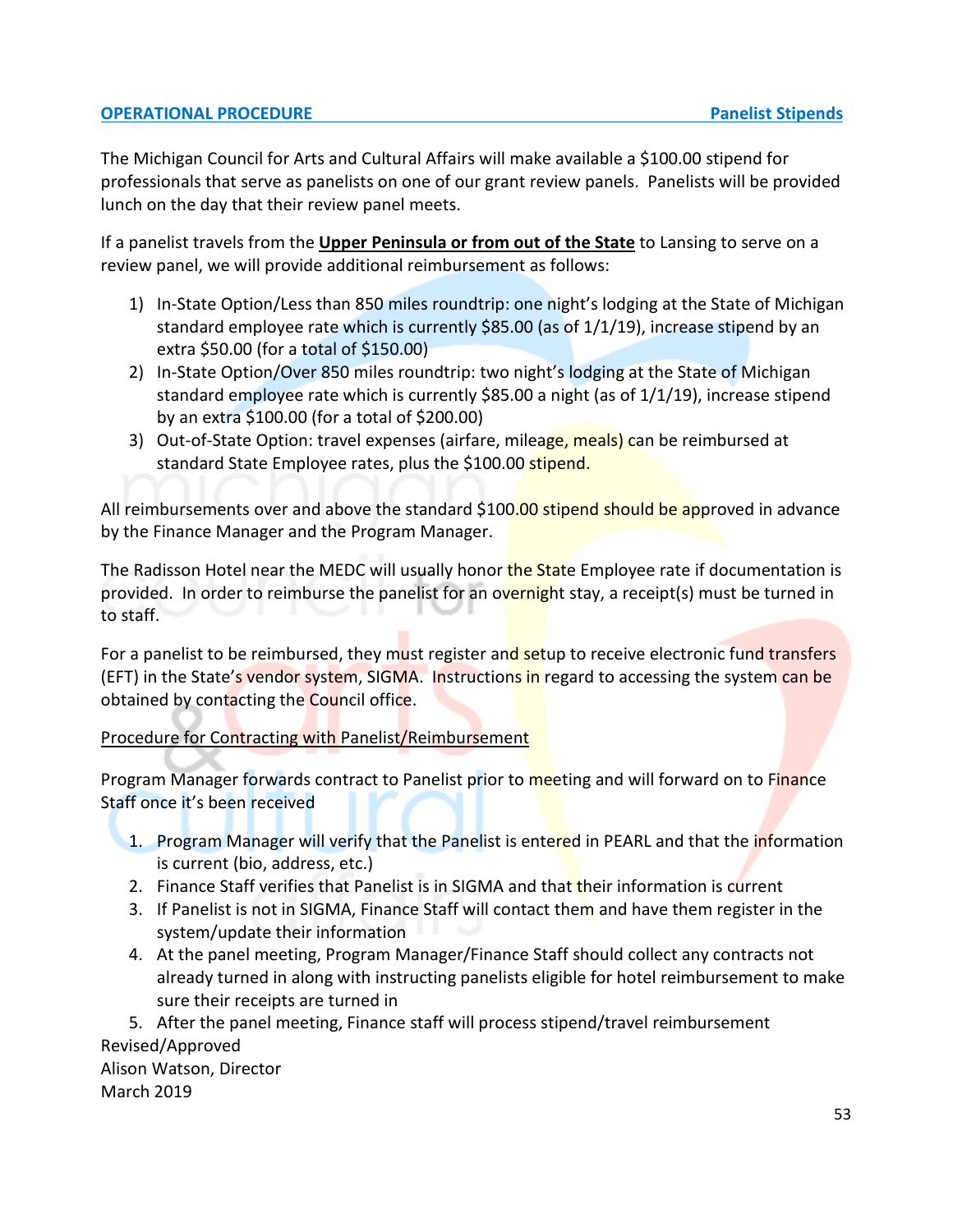#### **OPERATIONAL PROCEDURE EXECUTE:** The state of the state of the state of the Using a Fiduciary

#### **Organizations**

Use of a Fiduciary for an applicant organization is approved on a case by case basis. The applicant organization must get Council approval on use of a fiduciary prior to submitting an application.

As a rule, fiduciaries are only used when a new organization has applied for nonprofit status but has not yet been approved. They should have an IRS letter stating that they have applied for nonprofit status and it is under review. In order to meet eligibility requirements for the Project Support program, applicants could partner with a nonprofit organization that has 501(c)3 tax exempt status, a K-12 school, college/university or municipality and are located in the State of Michigan.

#### **Individual Artists**

Use of a Fiduciary for an individual artist is approved on a case by case basis. The applicant must get Council approval on use of a fiduciary prior to submitting an application

In order to meet eligibility requirements for the Project Support program, applicants could partner with a nonprofit organization that has 501(c)3 tax exempt status, a K-12 school, college/university or municipality and are located in the State of Michigan.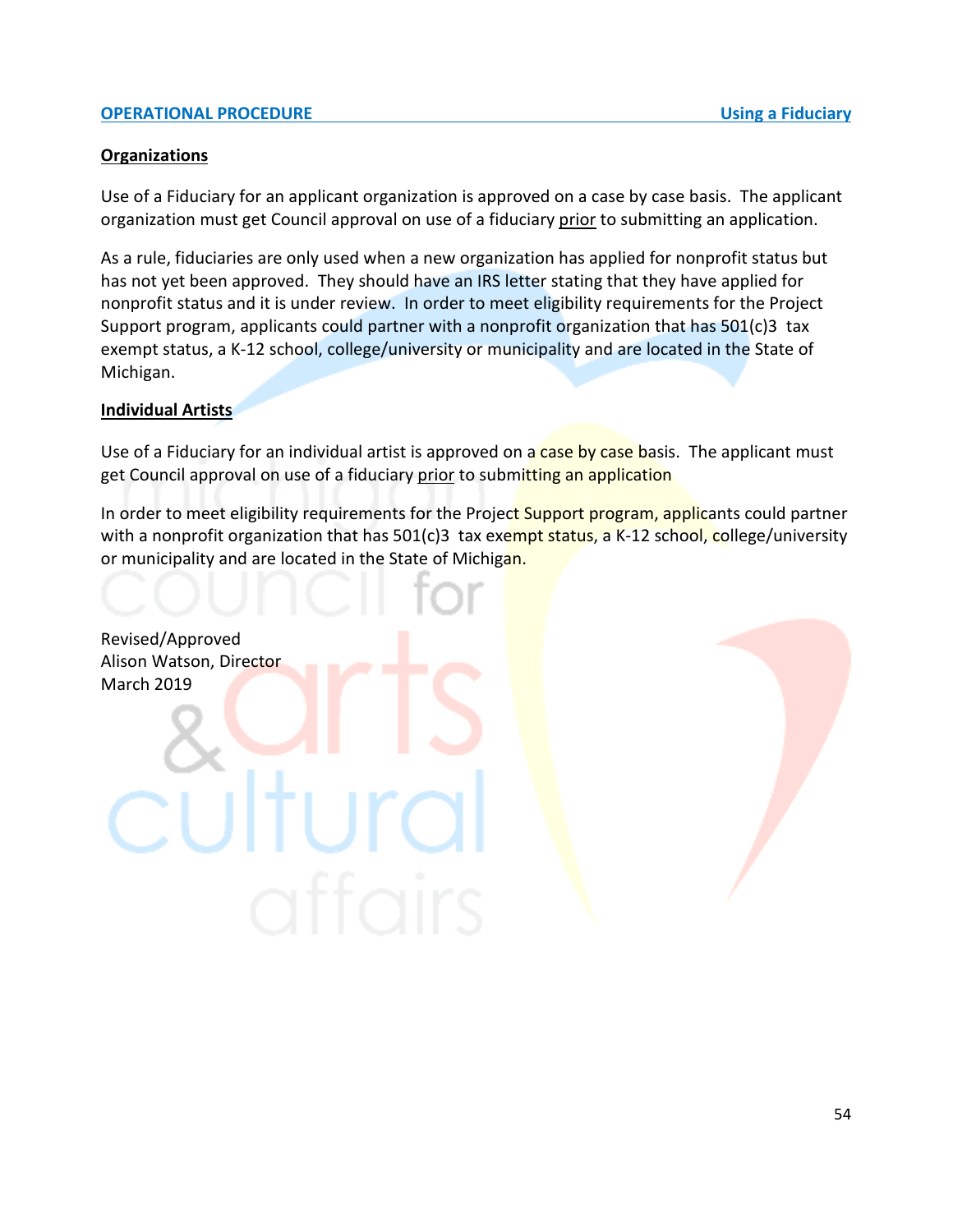#### **OPERATIONAL PROCEDURE eGrant Password Protocol**

For an individual seeking an organization's password or login follow these steps prior to releasing this information:

- 1. Get the person's name and verify the caller is listed in eGrant's User Account Information or in PEARL as the Project Manager or Authorizing Official
- 2. If the caller is listed in eGrant or PEARL as noted above, then you may give them the login and password information. If you are unsure of the caller's identity, you should email the information to the caller's email address that is on file.
- 3. If the caller is not listed in eGrant or PEARL, then they should be informed that in order to get the login or password information one of the following steps need to happen:
	- a. Verify the name of the Authorizing Official, if it matches what we have in Pearl, then the Authorizing Official may call for the login and password information. **OR,**
	- b. Send the login/password to the Authorizing Official's email address/noting that the information was requested from "callers name".
	- c. If the Authorizing Official has changed, have the caller verify the organization's "TaxID" number. If it is the same in Pearl then you can provide them with login and password information AND a Grantee Change Form should be emailed to the organization so that updated contact information can be gathered.